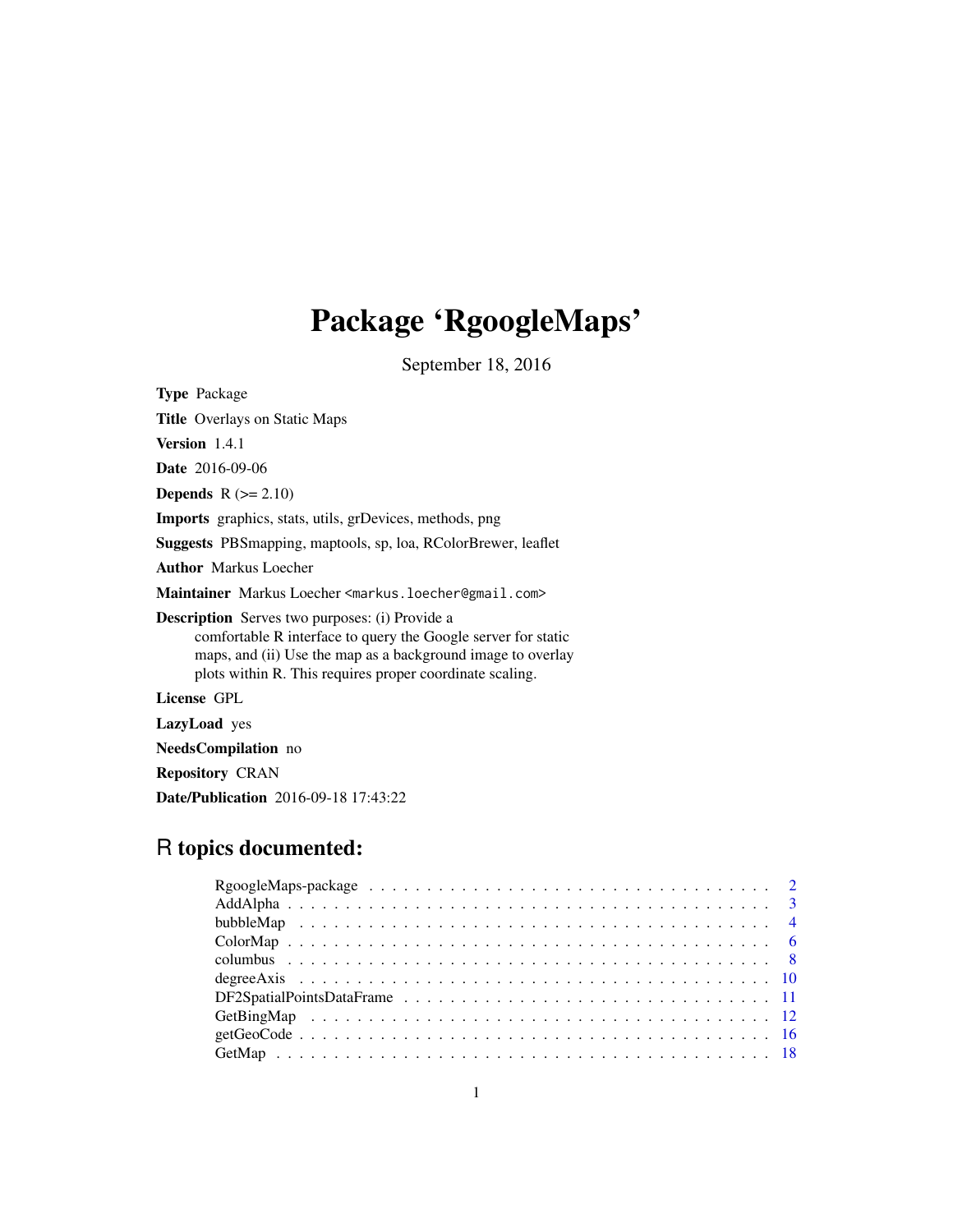<span id="page-1-0"></span>

|       | -31 |
|-------|-----|
|       |     |
|       |     |
|       | 34  |
|       |     |
|       | -36 |
|       | 36  |
|       | 37  |
|       | 38  |
|       | 38  |
|       | 40  |
|       |     |
|       | 44  |
|       | 47  |
|       | 50  |
|       | 52  |
|       | 53  |
|       | -54 |
|       | 55  |
|       | 57  |
|       |     |
|       | -60 |
| Index | 63  |

RgoogleMaps-package *Overlays on Google map tiles in R*

### Description

This package serves two purposes: (i) Provide a comfortable R interface to query the Google server for static maps, and (ii) Use the map as a background image to overlay plots within R. This requires proper coordinate scaling.

### Details

| Package: | RgoogleMaps                       |
|----------|-----------------------------------|
| Type:    | Package                           |
| Title:   | Overlays on Google map tiles in R |
| Version: | 1.4.1                             |
| Date:    | 2016-09-06                        |
| Depends: | $R (= 2.10)$                      |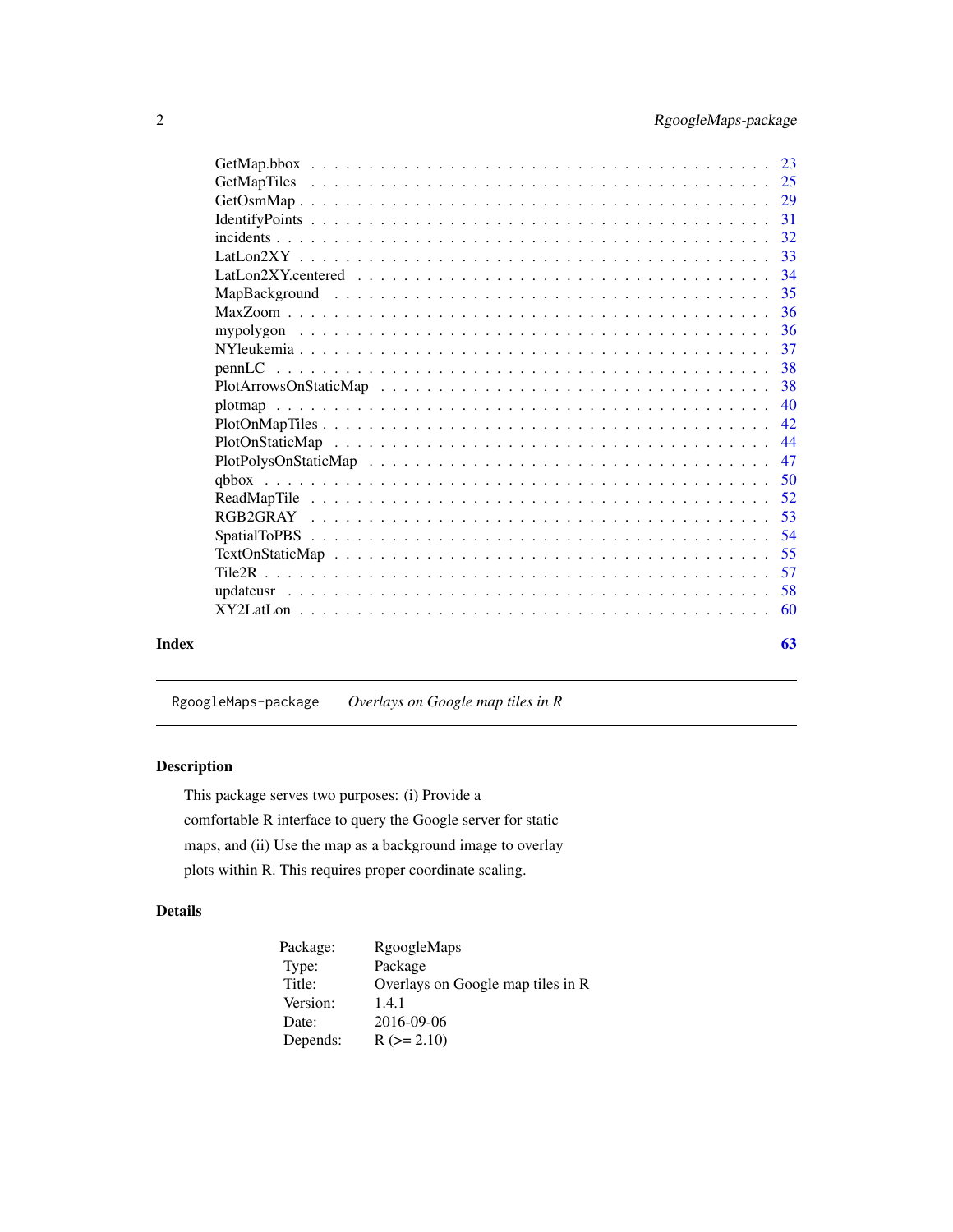### <span id="page-2-0"></span>AddAlpha 3

| Imports:    | graphics, stats, utils, png, RJSONIO                                 |
|-------------|----------------------------------------------------------------------|
| Suggests:   | PBSmapping, maptools, sp, loa, RColorBrewer                          |
| Author:     | Markus Loecher                                                       |
| Maintainer: | Markus Loecher <markus.loecher@gmail.com></markus.loecher@gmail.com> |
| License:    | <b>GPL</b>                                                           |
| LazyLoad:   | <b>ves</b>                                                           |

### Author(s)

Markus Loecher

AddAlpha *add alpha level to color that lacks one*

### Description

add alpha level to color that lacks one

### Usage

AddAlpha(plotclr, alpha =  $0.5$ , verbose =  $0$ )

### Arguments

| plotclr | color to be modified |
|---------|----------------------|
| alpha   | alpha level          |
| verbose | level of verbosity   |

### Value

modified color with alpha value

### Author(s)

Markus Loecher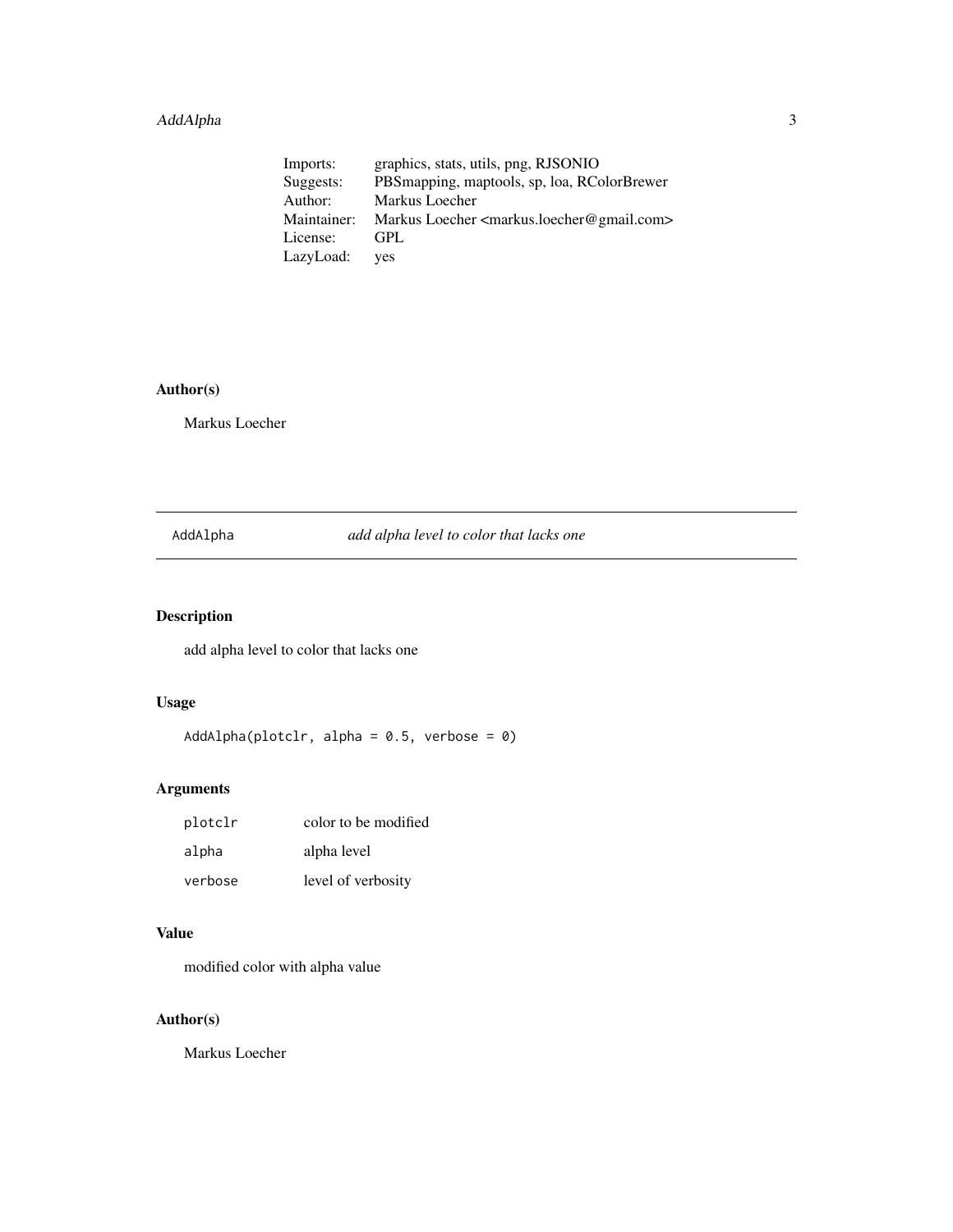### <span id="page-3-0"></span>Examples

#example:

```
#require(RColorBrewer)
```

```
if (requireNamespace("RColorBrewer", quietly = TRUE)) {
```
plotclr <- RColorBrewer::brewer.pal(8,"YlOrRd")

plotclr = AddAlpha(plotclr,0.5)

} else {

print("package RColorBrewer must be installed for this example")

}

bubbleMap *Create a bubble plot of spatial data on Google Maps*

### Description

This function creates a bubble plot of spatial data, with options for bicolour residual plots.

### Usage

```
bubbleMap(SP, coords = c("x", "y"), crs = sp::CRS("+proj=longlat +datum=WGS84"),
```
map, filename = "", zcol = 1, max.radius = 100, key.entries,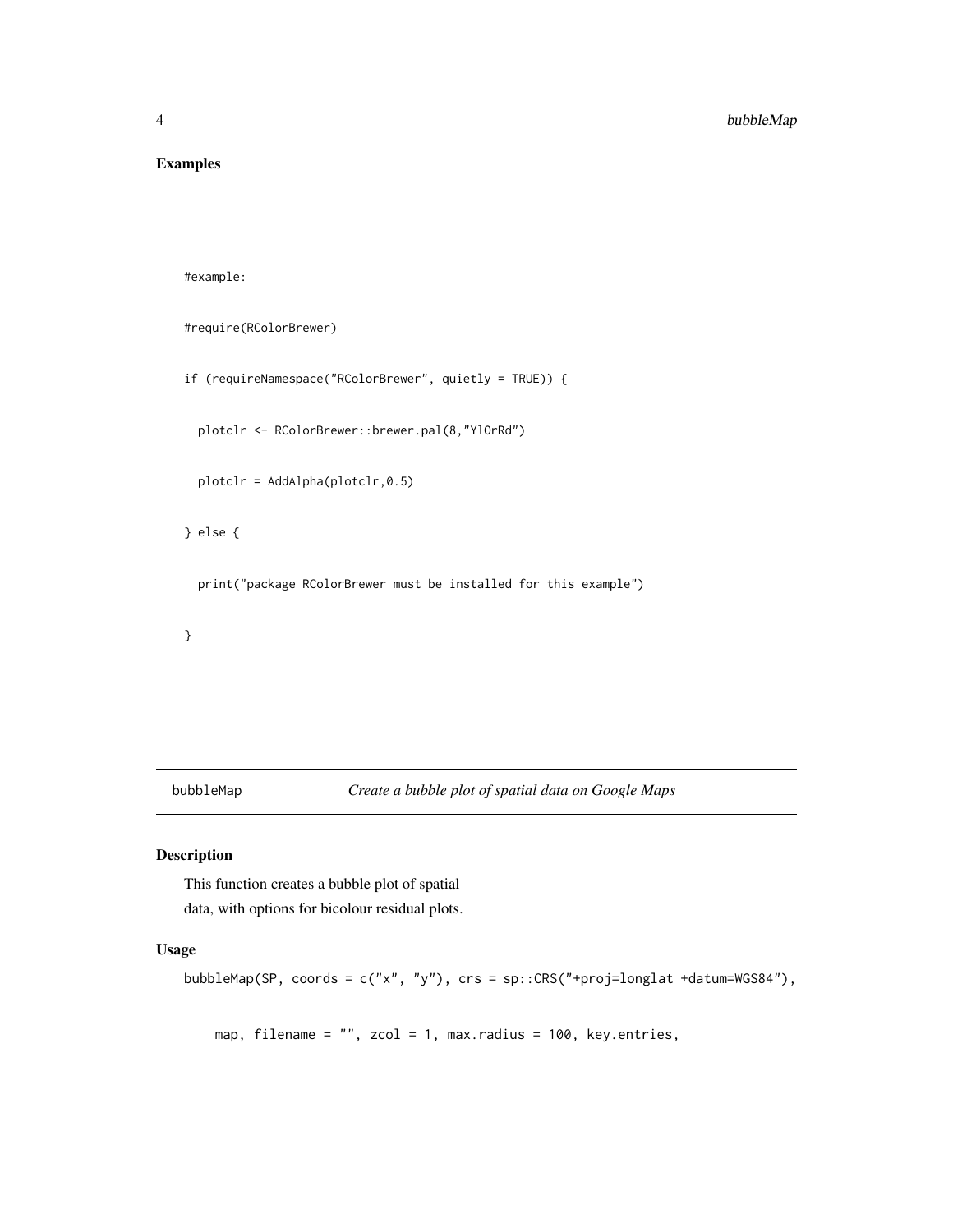```
do.sqrt = TRUE, colPalette = NULL, strokeColor = "#FFAA00",
```

```
alpha = 0.7, strokeWeight = 1, LEGEND = TRUE, legendLoc = "topleft",
```
 $verbose = 0)$ 

### Arguments

| <b>SP</b>     | object of class data.frame or SpatialPointsDataFrame-class with associated co-<br>ordinate reference systems                                                                            |
|---------------|-----------------------------------------------------------------------------------------------------------------------------------------------------------------------------------------|
| coords        | names of coordinate columns                                                                                                                                                             |
| crs           | coordinate reference systems                                                                                                                                                            |
| map           | map object; if missing map is downloaded from server                                                                                                                                    |
| filename      | filename to save the map under, IF map object not given                                                                                                                                 |
| zcol          | variable column name, or column number after removing spatial coordinates<br>from x@data: 1 refers to the first non-coordinate column                                                   |
| max.radius    | value for largest circle (the plotting symbols) in metre, circumcircle of triange<br>or quadrangle (square)                                                                             |
| key.entries   | value for largest circle (the plotting symbols) in metre, circumcircle of triange<br>or quadrangle (square)                                                                             |
| do.sqrt       | logical; if TRUE the plotting symbol area (sqrt(diameter)) is proportional to the<br>value of the z-variable; if FALSE, the symbol size (diameter) is proportional to<br>the z-variable |
| colPalette    | colours to be used to fill plotting symbols; numeric vector of same size like<br>key.entries<br>colours to be used to fill features depending on attribute                              |
| strokeColor   | the color to draw the border of circle (the plotting symbols)                                                                                                                           |
| alpha         | the fill opacity between 0.0 and 1.0                                                                                                                                                    |
| strokeWeight  | the stroke width in pixels                                                                                                                                                              |
| <b>LEGEND</b> | logical; if TRUE add bubbleLegend                                                                                                                                                       |
| legendLoc     | the x and y co-ordinates to be used to position the legend. They can be specified<br>by keyword or in any way which is accepted by legend                                               |
| verbose       | level of verbosity                                                                                                                                                                      |

### Value

################################################################## map structure or URL used to download the tile.

### Author(s)

Markus Loecher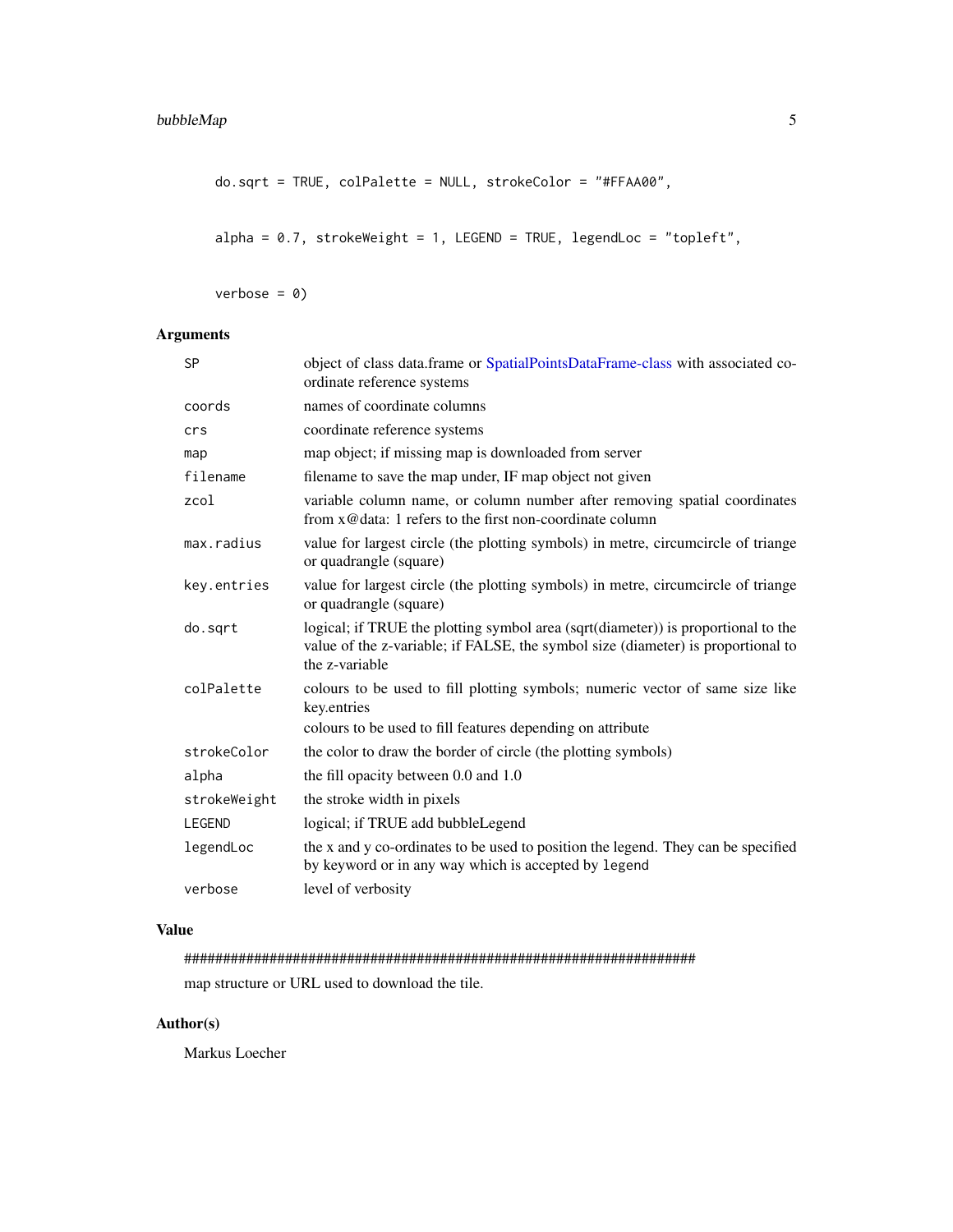### <span id="page-5-0"></span>Examples

```
data(lat.lon.meuse, package="loa", envir = environment())
```

```
map <- GetMap(center=c(lat=50.97494,lon=5.743606), zoom=13,
```
size=c(480,480),destfile = file.path(tempdir(),"meuse.png"),

```
maptype="mobile", SCALE = 1);
```

```
par(cex=1.5)
```
bubbleMap(lat.lon.meuse, coords = c("longitude","latitude"), map=map,

zcol='zinc', key.entries =  $100 + 100 \times 2^(0.4)$ ;

ColorMap *Plot Levels of a Variable in a Colour-Coded Map*

### Description

Plot Levels of a Variable in a Colour-Coded Map

### Usage

```
ColorMap(values, map = NULL, polys = NULL, log = FALSE, nclr = 7,
```
include.legend = list(TRUE), round = 3, brks = NULL, legend = NULL,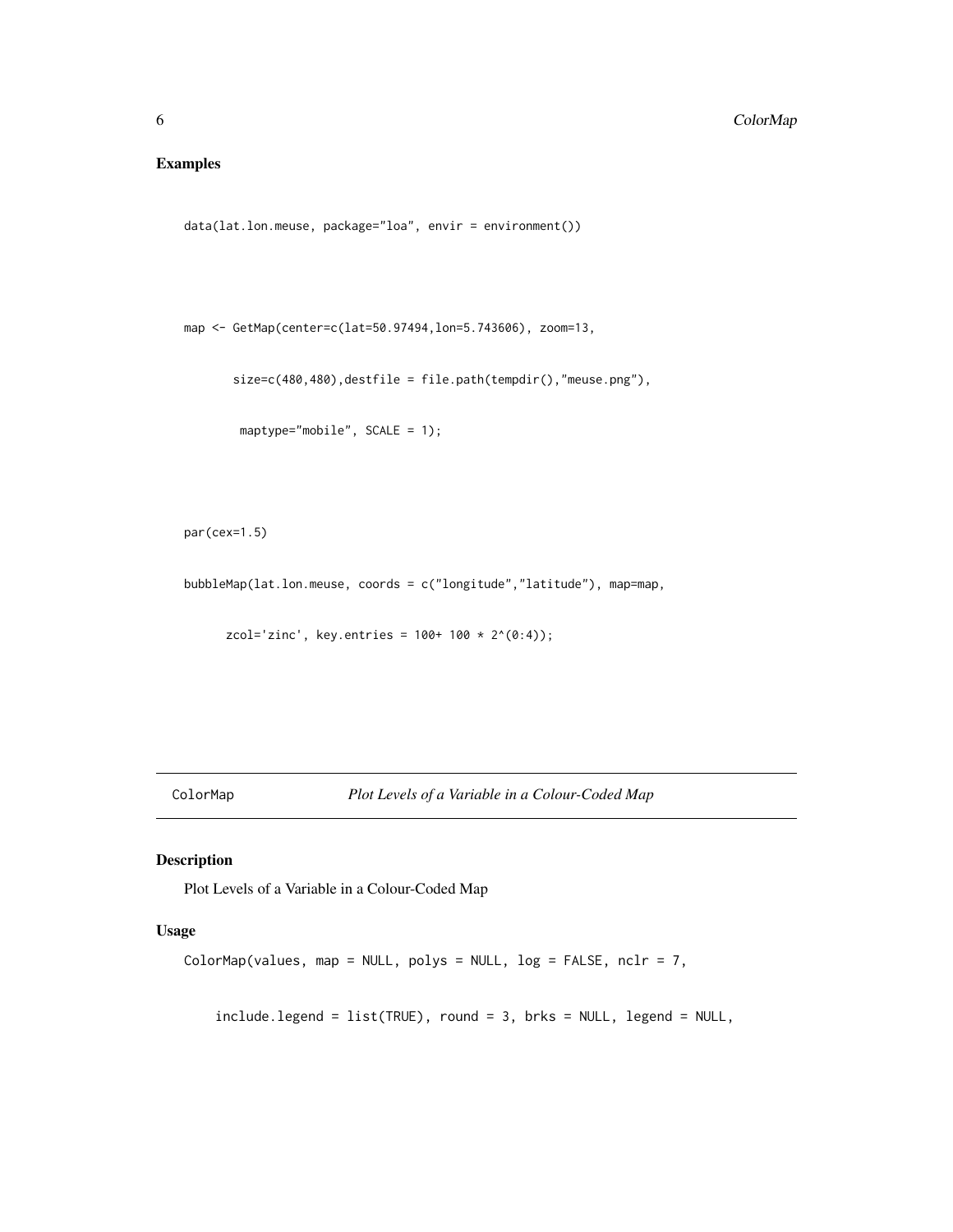### <span id="page-6-0"></span>ColorMap 7

```
location = "topright", rev = FALSE, alpha = 0.5, GRAY = FALSE,palette = c("YlOrRd", "RdYlGn", "Spectral")[1], textInPolys = NULL,
```
...)

### Arguments

| values      | variable to plot                                                                |
|-------------|---------------------------------------------------------------------------------|
| map         | map object                                                                      |
| polys       | an object of class SpatialPolygons (See SpatialPolygons-class                   |
| log         | boolean of whether to plot values on log scale                                  |
| nclr        | number of colour-levels to use                                                  |
|             | include. legend boolean of whether to include legend                            |
| round       | number of digits to round to in legend                                          |
| brks        | if desired, pre-specified breaks for legend                                     |
| legend      | if desired, a pre-specified legend                                              |
| location    | location of legend                                                              |
| rev         | boolean of whether to reverse colour scheme (darker colours for smaller values) |
| alpha       | alpha value of colors                                                           |
| GRAY        | boolean: if TRUE, use gray scale instead                                        |
| palette     | palette to choose from RColorBrewer                                             |
| textInPolys | text to be displayed inside polygons. This can be a column names for values     |
| $\cdots$    | extra args to pass to PlotPolysOnStaticMap                                      |
|             |                                                                                 |

### Author(s)

Markus Loecher

### Examples

```
if (interactive()){
```
data("NYleukemia", envir = environment())

population <- NYleukemia\$data\$population

cases <- NYleukemia\$data\$cases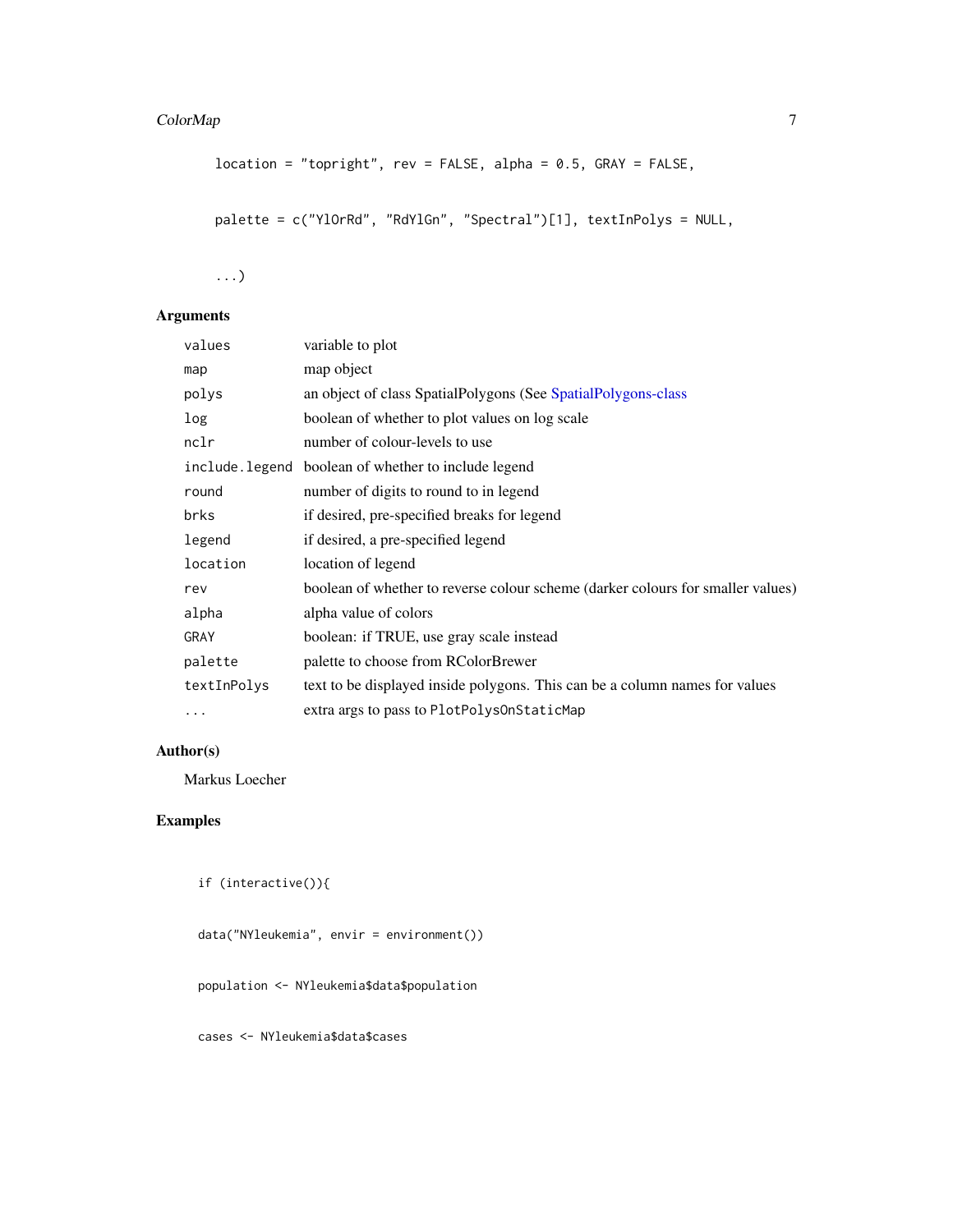```
mapNY <- GetMap(center=c(lat=42.67456,lon=-76.00365), destfile = "NYstate.png",
```

```
maptype = "mobile", zoom=9)
```
ColorMap(100\*cases/population, mapNY, NYleukemia\$spatial.polygon, add = FALSE,

 $alpha = 0.35$ ,  $log = TRUE$ ,  $location = "topleft")$ 

}

#ColorMap(100\*cases/population, map=NULL, NYleukemia\$spatial.polygon)

#### columbus *Columbus OH spatial analysis data set*

#### Description

The columbus data frame has 49 rows and 22 columns. Unit of analysis: 49 neighbourhoods in Columbus, OH, 1980 data. In addition the data set includes a polylist object polys with the boundaries of the neighbourhoods, a matrix of polygon centroids coords, and col.gal.nb, the neighbours list from an original GAL-format file. The matrix bbs is DEPRECATED, but retained for other packages using this data set.

#### Usage

data(columbus)

#### Format

This data frame contains the following columns:

**AREA** computed by ArcView PERIMETER computed by ArcView COLUMBUS\\_ internal polygon ID (ignore) COLUMBUS\\_I another internal polygon ID (ignore) POLYID yet another polygon ID NEIG neighborhood id value (1-49); conforms to id value used in Spatial Econometrics book.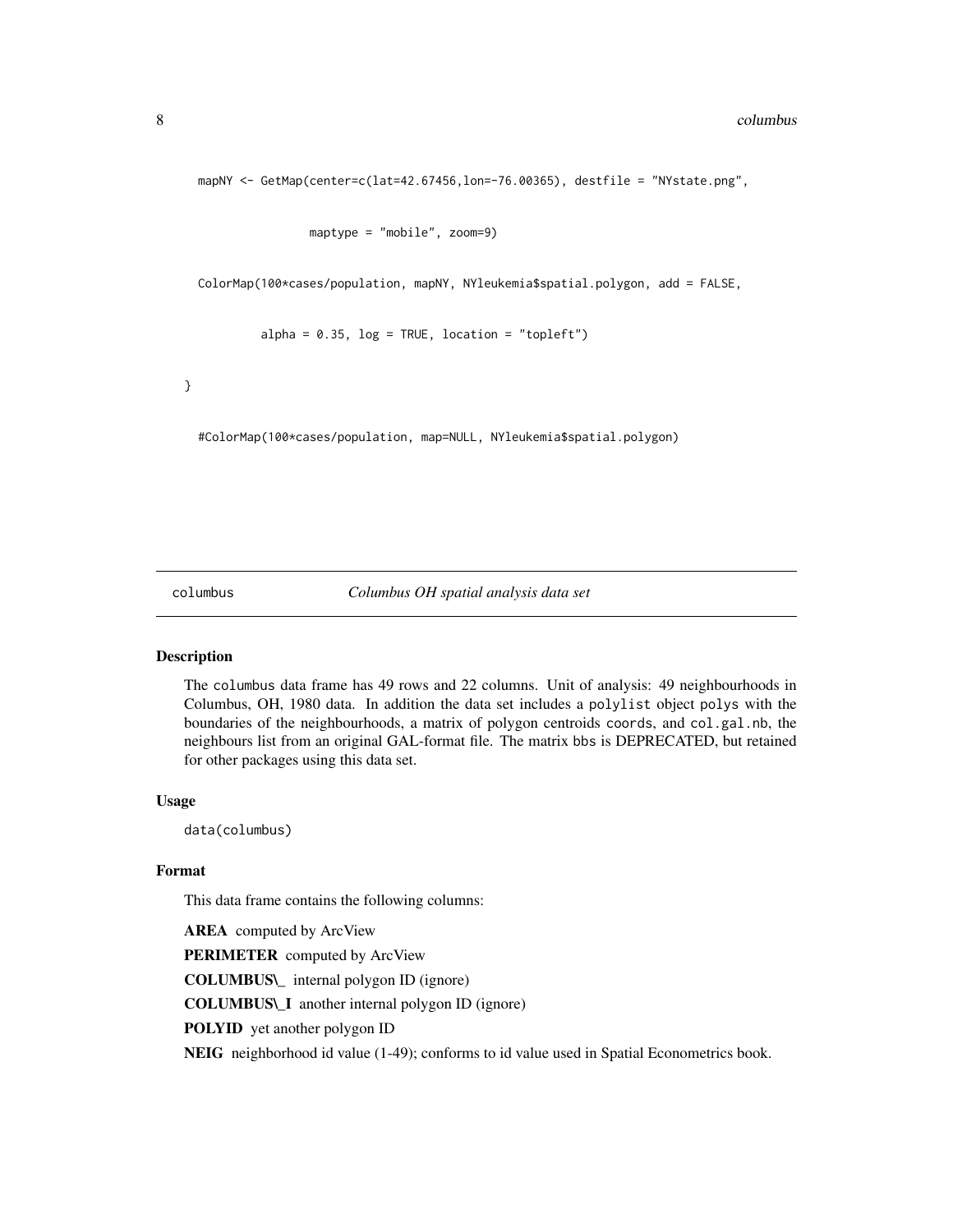#### columbus 9

HOVAL housing value (in \\$1,000)

INC household income (in \\$1,000)

CRIME residential burglaries and vehicle thefts per thousand households in the neighborhood

OPEN open space in neighborhood

PLUMB percentage housing units without plumbing

DISCBD distance to CBD

X x coordinate (in arbitrary digitizing units, not polygon coordinates)

Y y coordinate (in arbitrary digitizing units, not polygon coordinates)

NSA north-south dummy (North=1)

NSB north-south dummy (North=1)

EW east-west dummy (East=1)

CP core-periphery dummy (Core=1)

THOUS constant=1,000

NEIGNO NEIG+1,000, alternative neighborhood id value

### Details

The row names of columbus and the region.id attribute of polys are set to columbus\$NEIGNO.

#### Note

All source data files prepared by Luc Anselin, Spatial Analysis Laboratory, Department of Agricultural and Consumer Economics, University of Illinois, Urbana-Champaign.

#### Source

Anselin, Luc. 1988. Spatial econometrics: methods and models. Dordrecht: Kluwer Academic, Table 12.1 p. 189.

### Examples

```
#library(maptools)
#columbus <- readShapePoly(system.file("etc/shapes/columbus.shp",
# package="spdep")[1])
#col.gal.nb <- read.gal(system.file("etc/weights/columbus.gal",
# package="spdep")[1])
```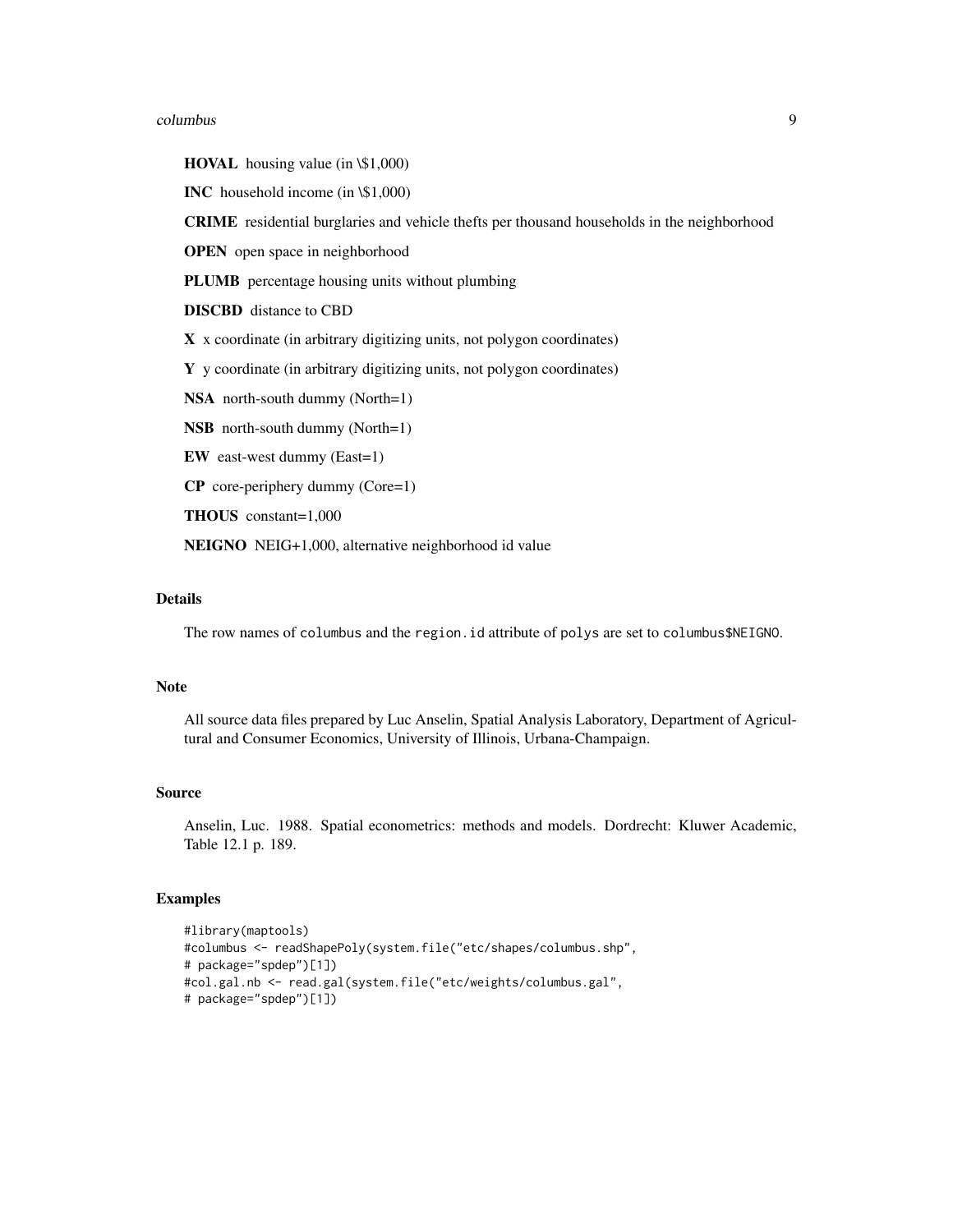<span id="page-9-0"></span>

add an axis with degree labels

### Usage

degreeAxis(side, at = NULL, labels, MyMap, ...)

### Arguments

| side   | integer; see axis                                                                                                                                                      |
|--------|------------------------------------------------------------------------------------------------------------------------------------------------------------------------|
| at     | numeric; if missing, ax Ticks is called for nice values; see axis                                                                                                      |
| labels | character; if omitted labels are constructed with degree symbols, ending in<br>N/S/E/W; in case of negative degrees, sign is reversed and S or W is added;<br>see axis |
| MyMap  | optional map object to be passed                                                                                                                                       |
|        | optional arguments to axis                                                                                                                                             |

### Value

axis is plotted on current graph

### Note

decimal degrees are used if variation is small, instead of minutes and seconds

#### Author(s)

Markus Loecher

### Examples

 $xy = \text{cbind}(x = 2 * \text{runif}(100) - 1, y = 2 * \text{runif}(100) - 1)$ 

plot(xy,xlim=c(-1,1),ylim=c(-1,1))

degreeAxis(1)

degreeAxis(2, at =  $c(-1, -0.5, 0, 0.5, 1)$ )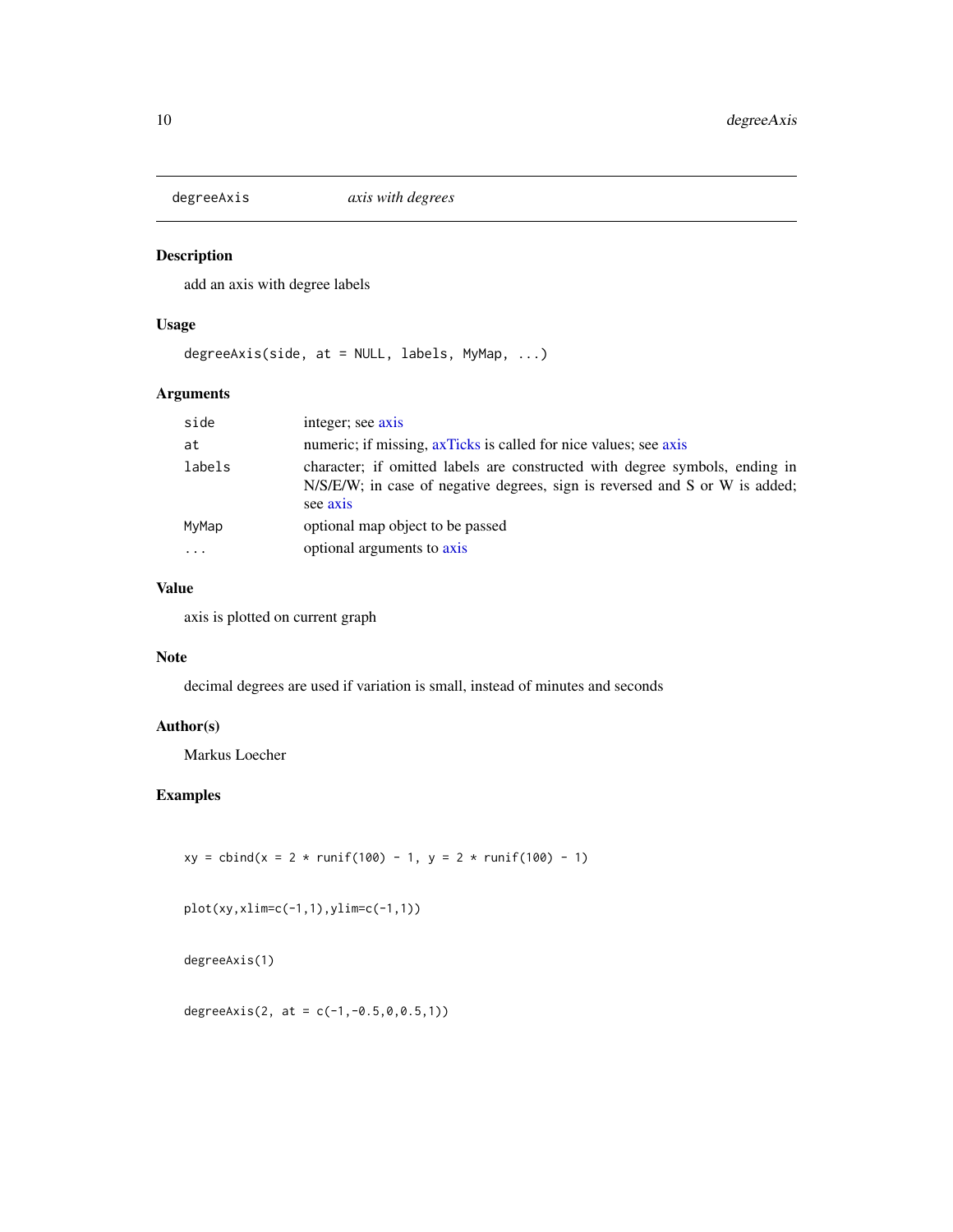<span id="page-10-0"></span>DF2SpatialPointsDataFrame

*change data.frame to SpatialPointsDataFrame*

#### Description

This function modifies an object of class data.frame to one of class SpatialPointsDataFrame

#### Usage

```
DF2SpatialPointsDataFrame(x, coords = c("x", "y"), crs = sp::CRS("+init=epsg:28992"))
```
#### Arguments

| x      | data frame to be converted    |
|--------|-------------------------------|
| coords | which columns are coordinates |
| crs    | projection scheme             |

### Value

the new object of class SpatialPointsDataFrame

### Author(s)

Markus Loecher

### Examples

```
if (requireNamespace("sp", quietly = TRUE)) {
```
data("meuse", package = "sp", envir = environment())

meuseSP = DF2SpatialPointsDataFrame(meuse)

 $sp::plot(meuseSP, asp = 1, cex = 4 * meuse$zinc/max(meuse$zinc),$ 

```
pch = 1, col = as.numeric(meuse$ffreq)+1 )
```

```
data("meuse.riv", package = "sp", envir = environment())
```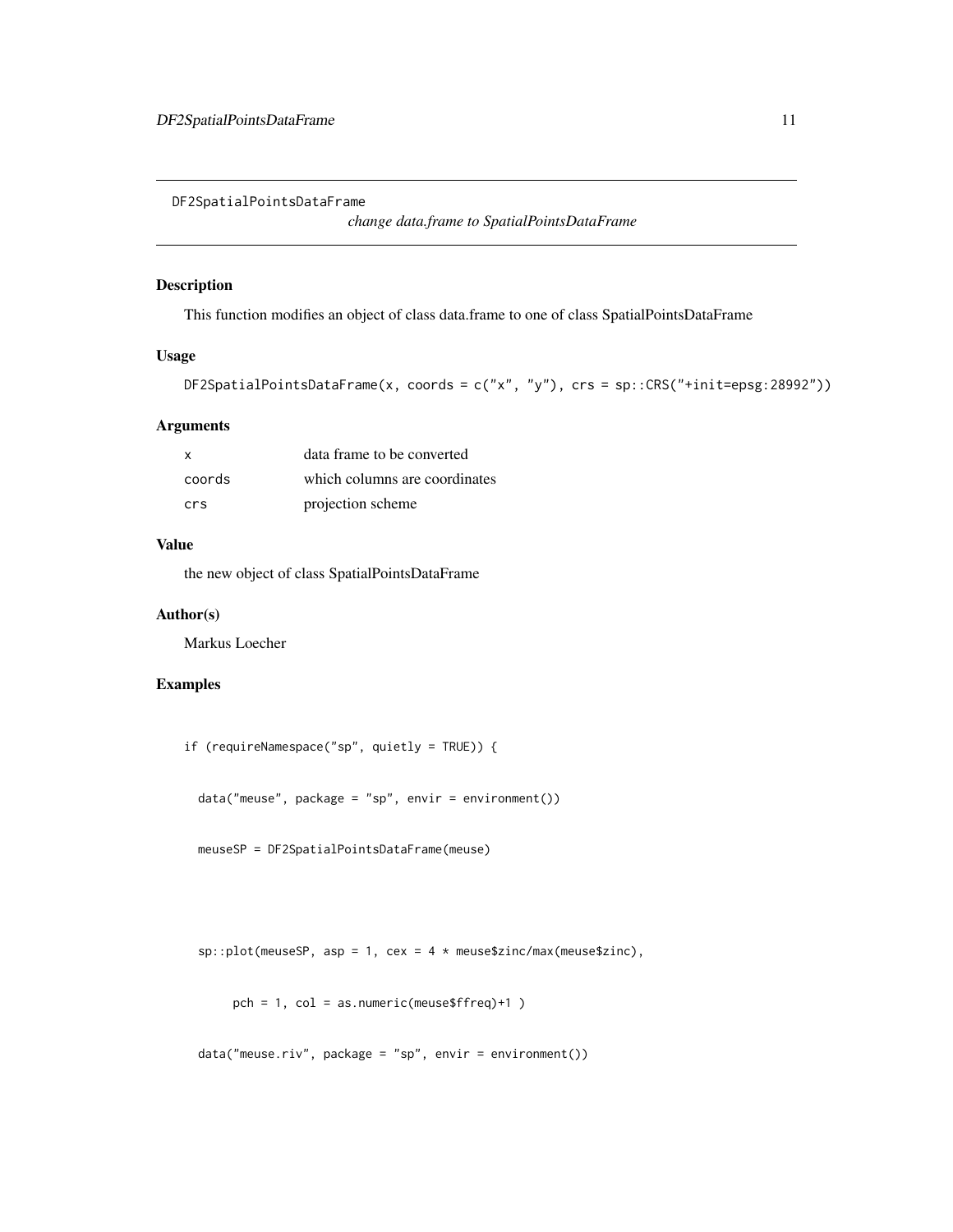```
lines(meuse.riv)
} else {
 print("package sp must be installed for this example")
```
GetBingMap *download a static map from the Microsoft map tile server*

#### Description

}

Query the Google server for a static map tile, defined primarily by its center and zoom. Many additional arguments allow the user to customize the map tile.

### Usage

```
GetBingMap(center = c(lat = 42, lon = -76), mapArea = c(45.219,
```
 $-122.325$ , 47.61,  $-122.107$ ), size = c(640, 640), destfile,

zoom = 12, markers, path = "", maptype = c("Road", "Aerial ",

```
"AerialWithLabels")[1], format = c("png", "gif", "jpg",
```
"jpg-baseline", "png8", "png32")[1], extraURL = "", RETURNIMAGE = TRUE,

```
GRAYSCALE = FALSE, NEWMAP = TRUE, SCALE = 1, apiKey = NULL,
```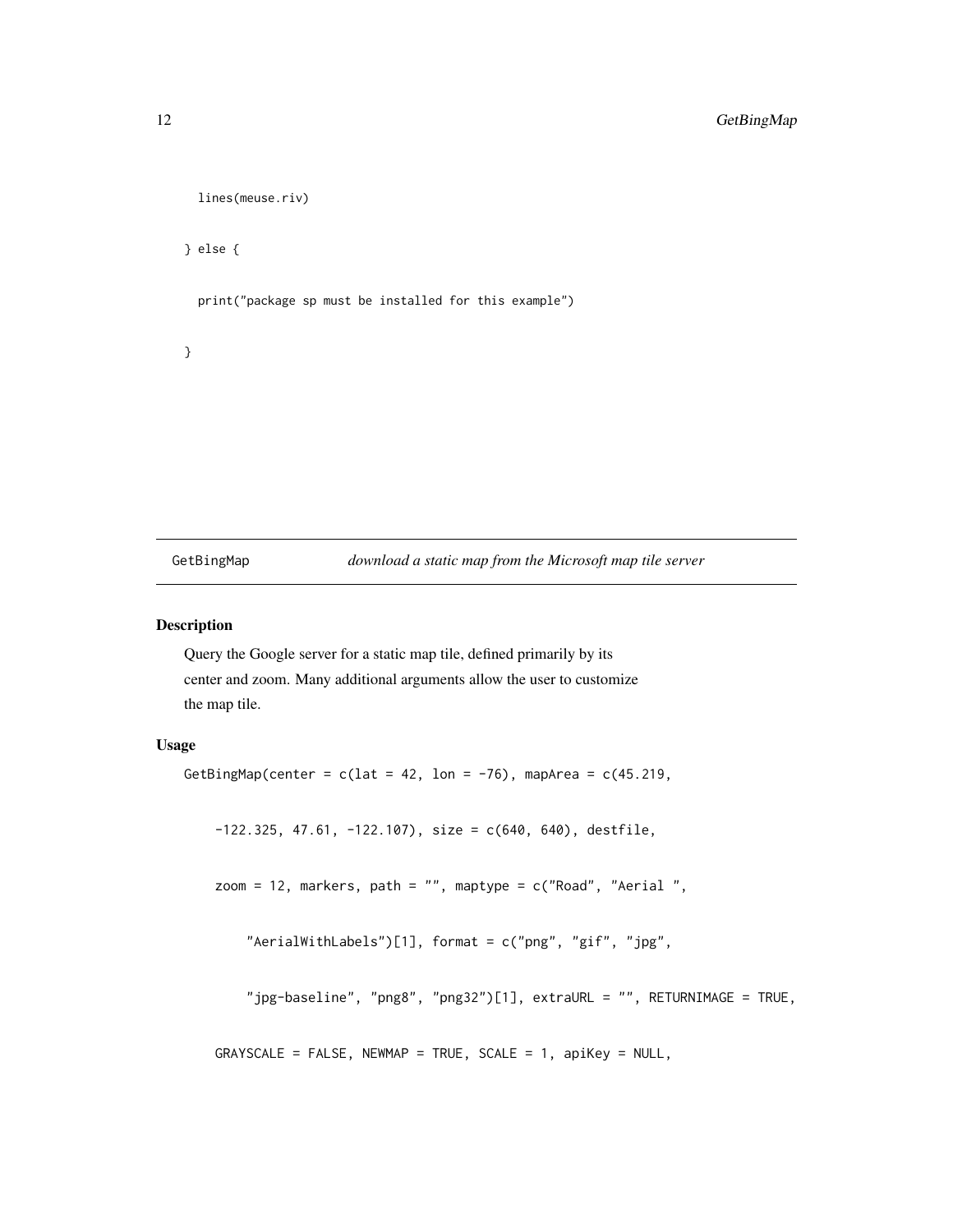<span id="page-12-0"></span> $verbose = 0$ 

## Arguments

| center        | optional center (lat first, lon second)                                                                                                                                                                                                                                                                                                                                                 |
|---------------|-----------------------------------------------------------------------------------------------------------------------------------------------------------------------------------------------------------------------------------------------------------------------------------------------------------------------------------------------------------------------------------------|
| mapArea       | A rectangular area specified as a bounding box (ll,ur). Required when a center<br>point or set of route points are not specified                                                                                                                                                                                                                                                        |
| size          | desired size of the map tile image. defaults to maximum size returned by the<br>Gogle server, which is 640x640 pixels                                                                                                                                                                                                                                                                   |
| destfile      | File to load the map image from or save to, depending on NEWMAP.                                                                                                                                                                                                                                                                                                                        |
| zoom          | Google maps zoom level.                                                                                                                                                                                                                                                                                                                                                                 |
| markers       | (optional) defines one or more markers to attach to the image at specified loca-<br>tions. This parameter takes a string of marker definitions separated by the pipe<br>character (l)                                                                                                                                                                                                   |
| path          | (optional) defines a single path of two or more connected points to overlay on the<br>image at specified locations. This parameter takes a string of point definitions<br>separated by the pipe character (I)                                                                                                                                                                           |
| maptype       | defines the type of map to construct. See https://msdn.microsoft.com/en-us/library/ff701724.aspx                                                                                                                                                                                                                                                                                        |
| format        | (optional) defines the format of the resulting image. By default, the Static Maps<br>API creates GIF images. There are several possible formats including GIF, JPEG<br>and PNG types. Which format you use depends on how you intend to present<br>the image. JPEG typically provides greater compression, while GIF and PNG<br>provide greater detail. This version supports only PNG. |
| extraURL      | custom URL suffix                                                                                                                                                                                                                                                                                                                                                                       |
| RETURNIMAGE   | return image yes/no default: TRUE                                                                                                                                                                                                                                                                                                                                                       |
| GRAYSCALE     | Boolean toggle; if TRUE the colored map tile is rendered into a black & white<br>image, see RGB2GRAY                                                                                                                                                                                                                                                                                    |
| <b>NEWMAP</b> | if TRUE, query the Google server and save to destfile, if FALSE load from<br>destfile.                                                                                                                                                                                                                                                                                                  |
| <b>SCALE</b>  | use the API's scale parameter to return higher-resolution map images. The scale<br>value is multiplied with the size to determine the actual output size of the image<br>in pixels, without changing the coverage area of the map                                                                                                                                                       |
| apiKey        | optional API key (allows for higher rate of downloads)                                                                                                                                                                                                                                                                                                                                  |
| verbose       | level of verbosity                                                                                                                                                                                                                                                                                                                                                                      |
|               |                                                                                                                                                                                                                                                                                                                                                                                         |

### Value

map structure or URL used to download the tile.

### Note

Note that size is in order (lon, lat)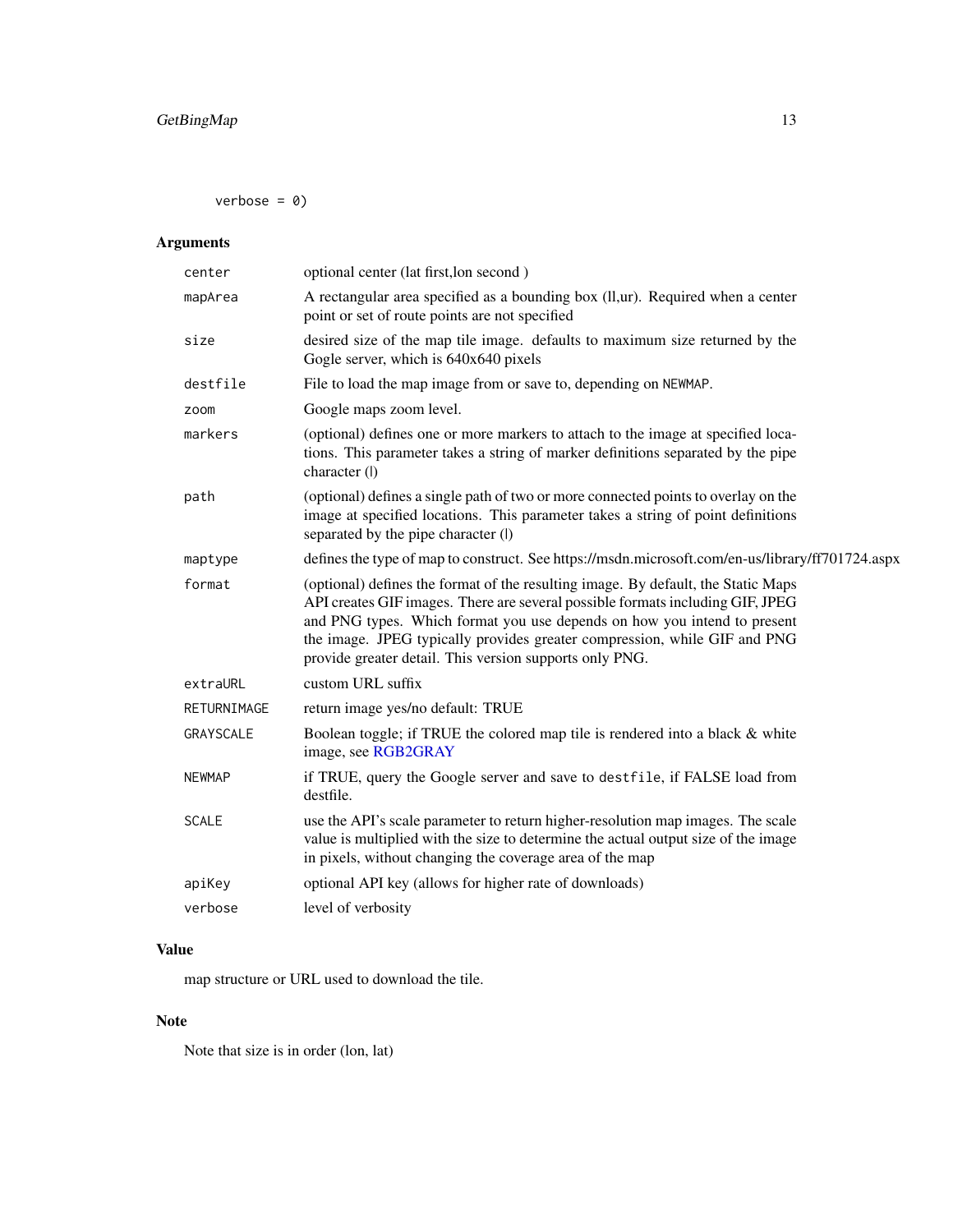#### Author(s)

Markus Loecher

### See Also

[GetMap.bbox](#page-22-1)

### Examples

if (0){

#for bing maps you will need your own API key,

#sign up at https://msdn.microsoft.com/en-us/library/ff428642.aspx

apiKey = scan("C:/Users/loecherm/Dropbox/stuff/bingAPIkey.txt",what="")

map1=GetBingMap(center=c(47.619048,-122.35384),zoom=15,apiKey=apiKey,

verbose=1, destfile="Seattle.png")

PlotOnStaticMap(map1)

m="&pp=47.620495,-122.34931;21;AA&pp=47.619385,-122.351485;;AB&pp=47.616295,-122.3556;22"

map2=GetBingMap(center=c(47.619048,-122.35384),zoom=15,markers=m,apiKey=apiKey,

verbose=1, destfile="Seattle2.png")

PlotOnStaticMap(map2,lat=c(47.620495,47.619385,47.616295),

lon=c(-122.34931,-122.351485,-122.3556))

<span id="page-13-0"></span>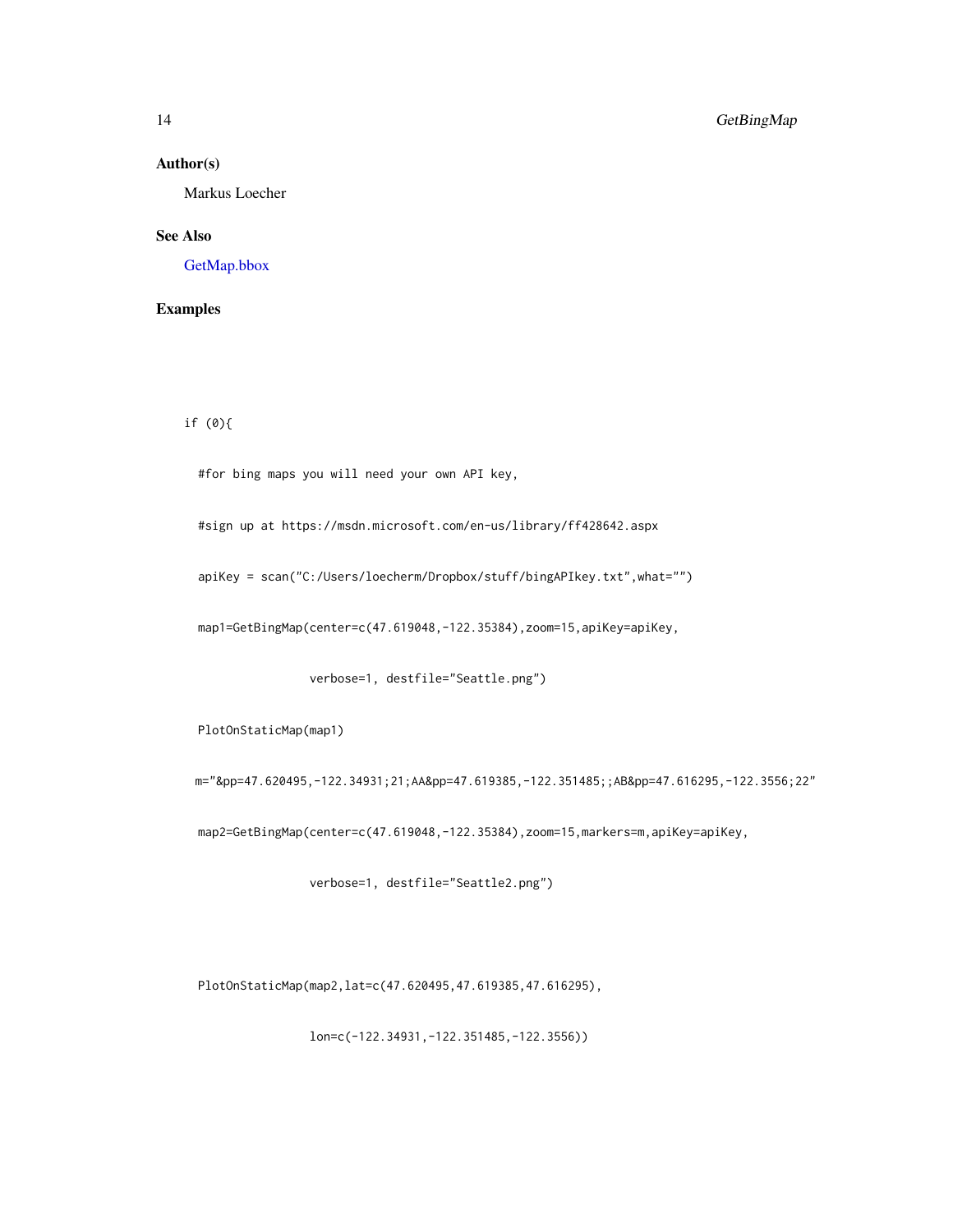### GetBingMap 15

m="&pp=49.28273,-123.12074;22&pp=44.05207,-123.08675;22"

map3= GetBingMap(center=c(47.677006,-122.125526),zoom=6,markers=m,apiKey=apiKey,

verbose=1, destfile="Seattle2.png")

#plotmap(map=map3)

m=cbind.data.frame(lat=c(49.28273,44.05207),lon=c(-123.12074,-123.08675),col=c(3:4))

PlotOnStaticMap(map3, lat =m\$lat,lon=m\$lon,col=m\$col,pch=19)

#overlay traffic:

#Get a map with Road imagery and traffic flow based on a query.

#This example gets a map with road imagery based on a query result Bellevue, Washington.

#Traffic flow is also included on the map.

#http://dev.virtualearth.net/REST/V1/Imagery/Map/Road/Bellevue%20Washington

#### #?mapLayer=TrafficFlow&key=BingMapsKey

#note that we are using the extraURL argument to pass any extra parameters:

map4 = GetBingMap(center="Bellevue%20Washington", zoom=12, extraURL="&mapLayer=TrafficFlow",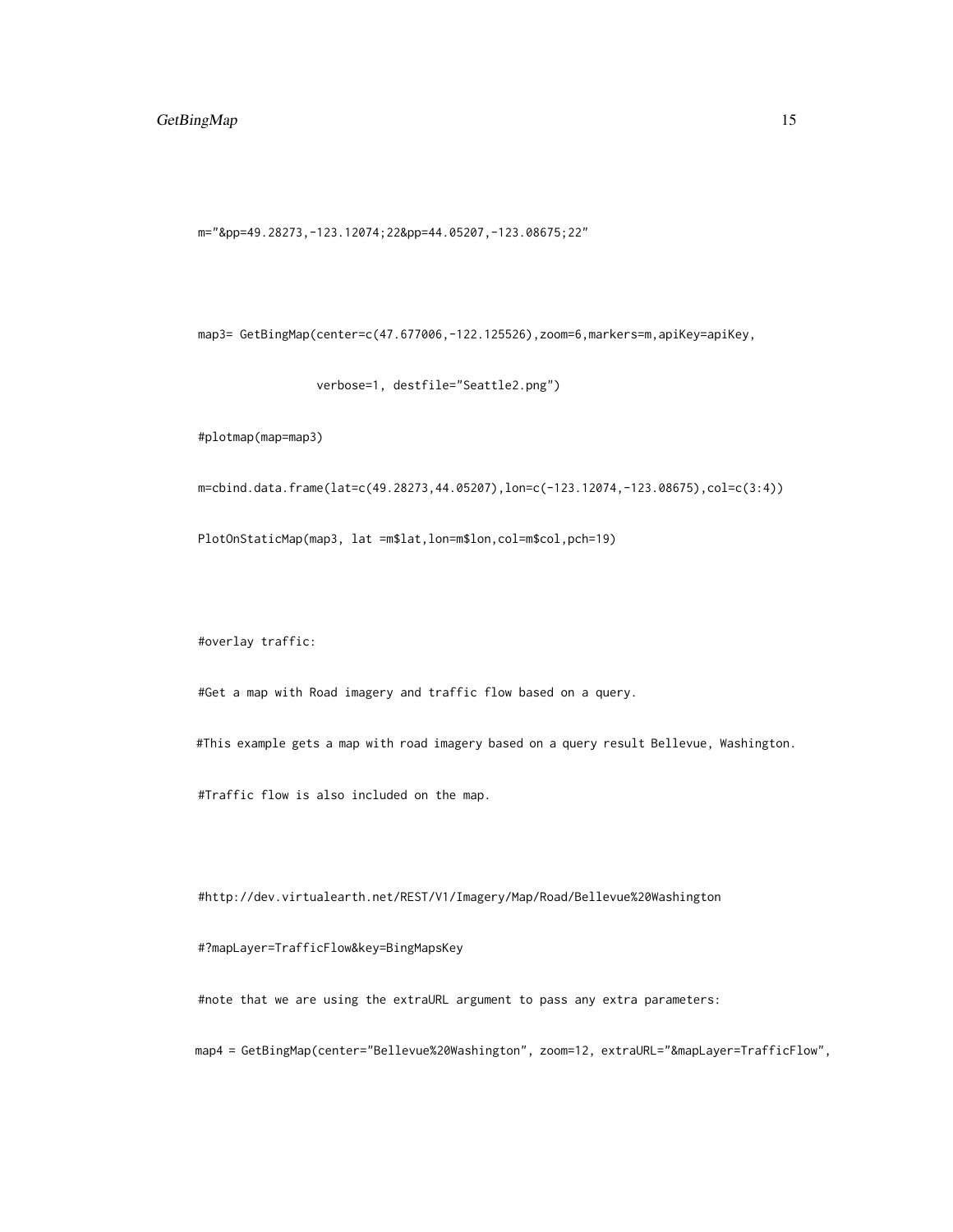### <span id="page-15-0"></span>16 getGeoCode

#### apiKey=apiKey,verbose=1, destfile="BellevueTraffic.png")

PlotOnStaticMap(map4)

#Get a map with Road imagery that displays a route.

#This example gets a map with road imagery that displays a driving

#route between the cities of Seattle and Redmond in Washington State.

#note that we are using the extraURL argument to pass any extra parameters:

#http://dev.virtualearth.net/REST/v1/Imagery/Map/Road/Routes

#?wp.0=Seattle,WA;64;1&wp.1=Redmond,WA;66;2&key=BingMapsKey

map5 = GetBingMap(center="Bellevue%20Washington", zoom=8,

extraURL="&Routes?wp.0=Seattle,WA;64;1&wp.1=Redmond,WA;66;2",

apiKey=apiKey,verbose=1, destfile="Seattle2Redmond.png")

PlotOnStaticMap(map5)

}

getGeoCode *geocoding utility*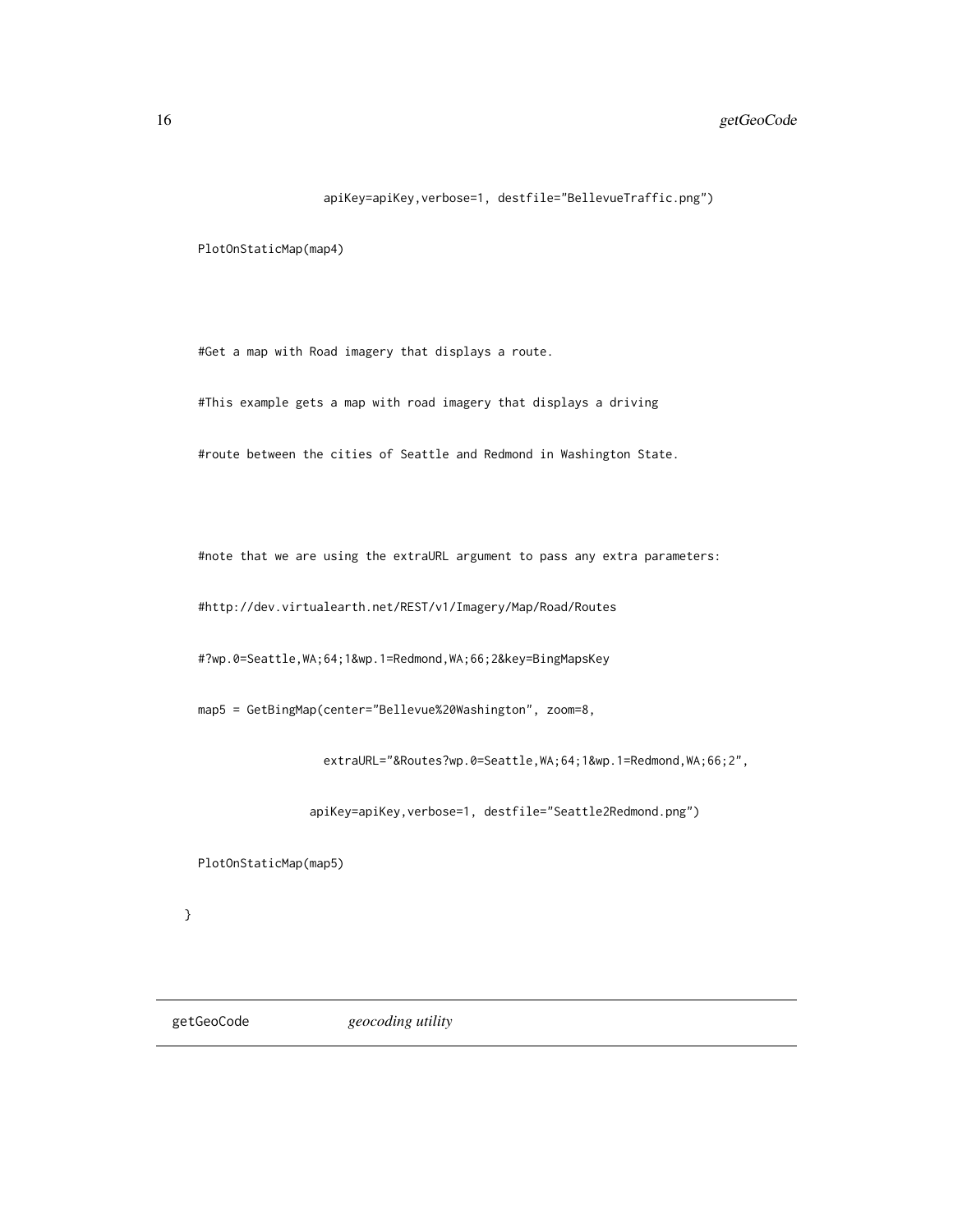### getGeoCode 17

### Description

```
Geocode your data using, R, JSON and Google Maps' Geocoding APIs
see http://allthingsr.blogspot.de/2012/01/geocode-your-data-using-r-json-and.html
and
```
### Usage

getGeoCode(gcStr, JSON = FALSE, verbose = 0)

### Arguments

| gcStr   | adddress to geocode                                                          |
|---------|------------------------------------------------------------------------------|
| JSON    | use the JSON protocol. If FALSE, we do not have to load additional libraries |
| verbose | level of verbosity                                                           |

### Value

returns lat/lon for address

#### Author(s)

Markus Loecher

### Examples

getGeoCode("1600 Amphitheatre Parkway, Mountain View, CA")

```
getGeoCode("Brooklyn")
```
#You can run this on the entire column of a data frame or a data table:

DF = cbind.data.frame(address=c("Berlin,Germany", "Princeton,NJ",

"cadillac+mountain+acadia+national+park"), lat = NA, lon = NA)

DF <- with(DF, data.frame(address, t(sapply(DF\$address, getGeoCode))))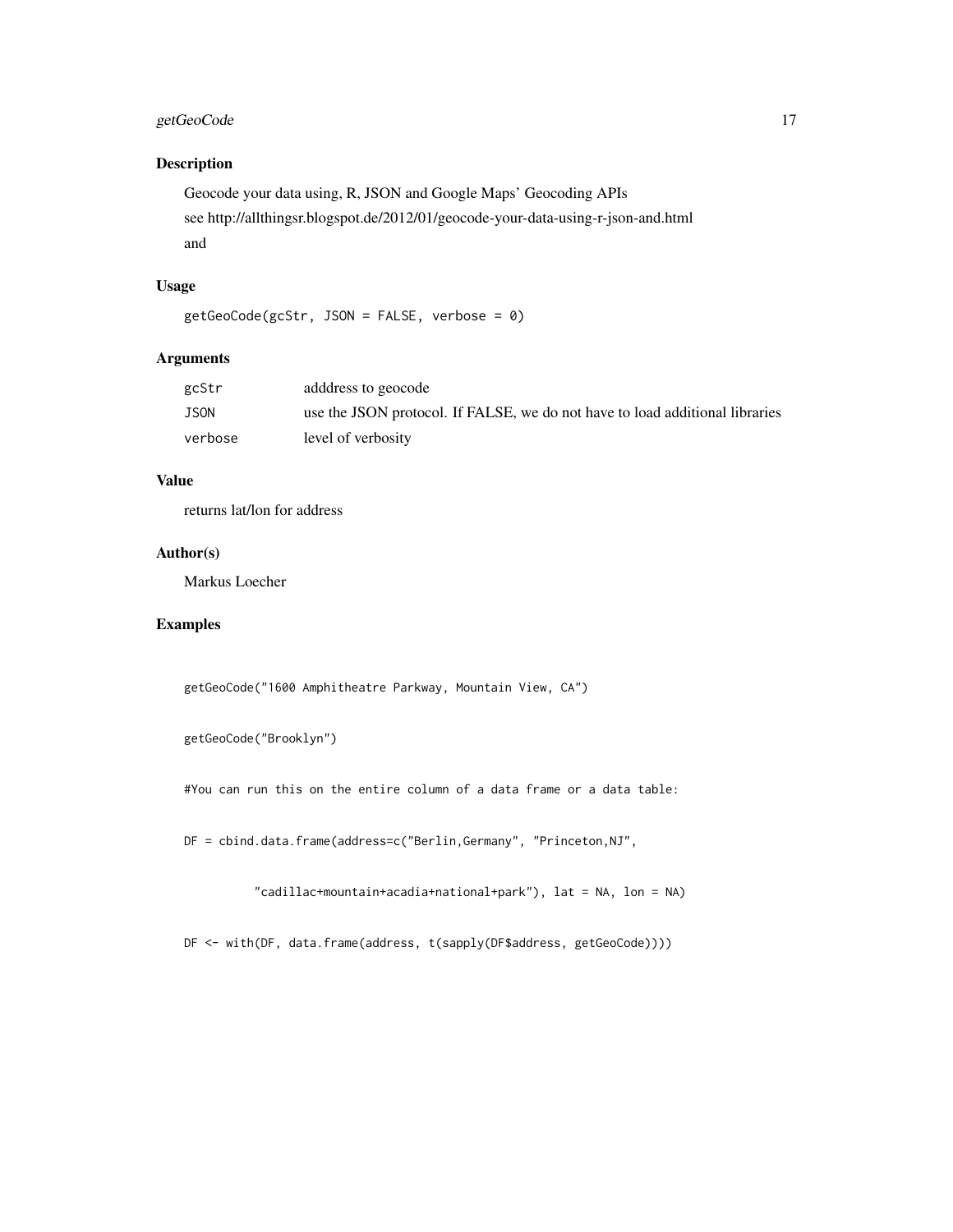<span id="page-17-1"></span><span id="page-17-0"></span>Query the Google server for a static map tile, defined primarily by its center and zoom. Many additional arguments allow the user to customize the map tile.

documentation at https://developers.google.com/maps/documentation/staticmaps/

#### Usage

```
GetMap(center = c(lat = 42, lon = -76), size = c(640, 640), destfile,
    zoom = 12, markers, path = "", span, frame, hl, sensor = "true",
   maptype = c("roadmap", "mobile", "satellite", "terrain",
        "hybrid", "mapmaker-roadmap", "mapmaker-hybrid")[2],
    format = c("gif", "jpg", "jpg-baseline", "png8", "png32")[5],
    extraURL = "", RETURNIMAGE = TRUE, GRAYSCALE = FALSE, NEWMAP = TRUE,
```
 $SCALE = 1$ ,  $API\_console\_key = NULL$ , verbose = 0)

#### Arguments

| center   | optional center (lat first, lon second)                                                                                                                                                                       |  |
|----------|---------------------------------------------------------------------------------------------------------------------------------------------------------------------------------------------------------------|--|
| size     | desired size of the map tile image. defaults to maximum size returned by the<br>Gogle server, which is 640x640 pixels                                                                                         |  |
| destfile | File to load the map image from or save to, depending on NEWMAP.                                                                                                                                              |  |
| zoom     | Google maps zoom level.                                                                                                                                                                                       |  |
| markers  | (optional) defines one or more markers to attach to the image at specified loca-<br>tions. This parameter takes a string of marker definitions separated by the pipe<br>character (I)                         |  |
| path     | (optional) defines a single path of two or more connected points to overlay on the<br>image at specified locations. This parameter takes a string of point definitions<br>separated by the pipe character (I) |  |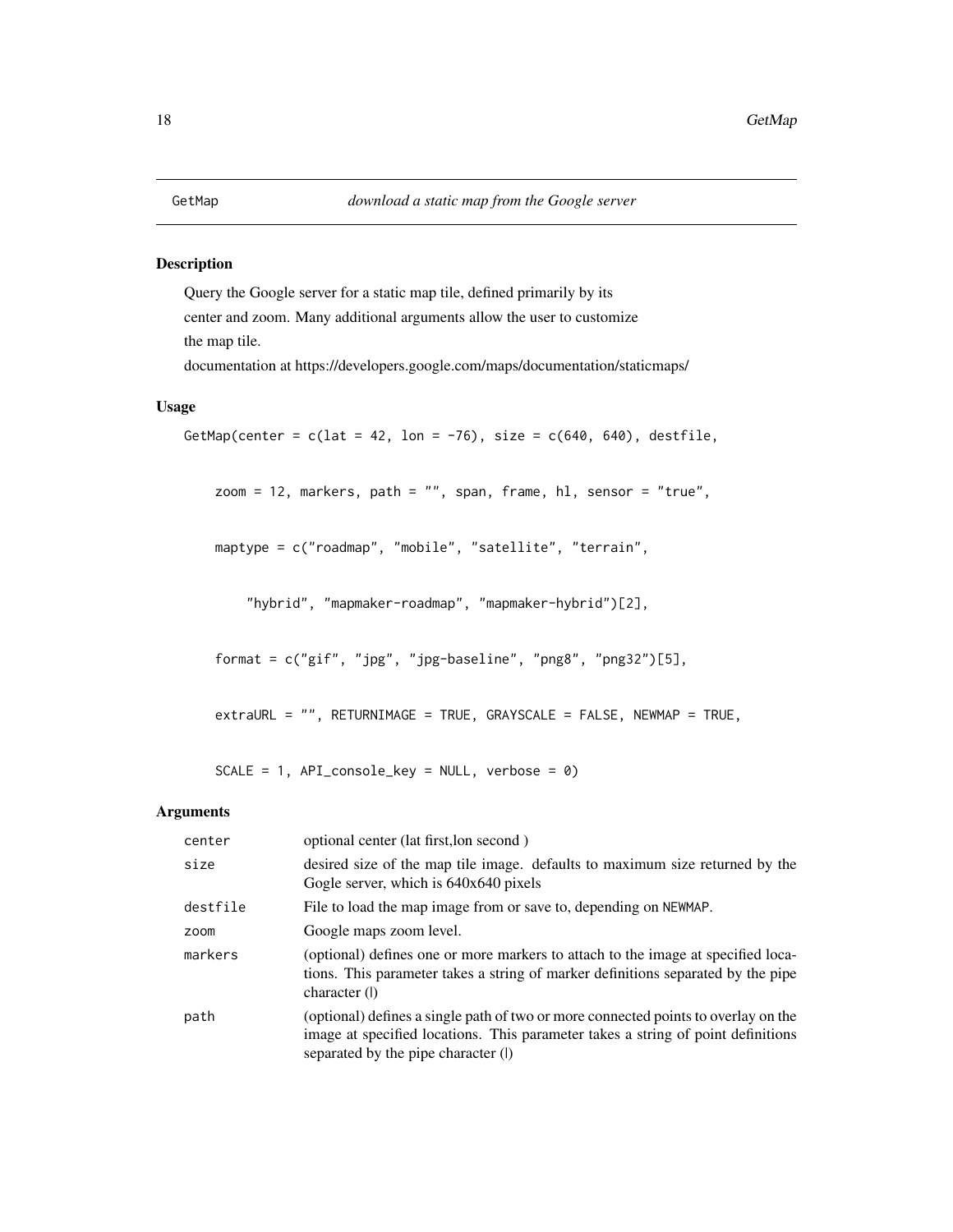<span id="page-18-0"></span>

| span            | (optional) defines a minimum viewport for the map image expressed as a latitude<br>and longitude pair. The static map service takes this value and produces a map of<br>the proper zoom level to include the entire provided span value from the map's<br>center point. Note that the resulting map may include larger bounds for either<br>latitude or longitude depending on the rectangular dimensions of the map. If<br>zoom is specified, span is ignored |
|-----------------|----------------------------------------------------------------------------------------------------------------------------------------------------------------------------------------------------------------------------------------------------------------------------------------------------------------------------------------------------------------------------------------------------------------------------------------------------------------|
| frame           | (optional) specifies that the resulting image should be framed with a colored<br>blue border. The frame consists of a 5 pixel, 55 % opacity blue border.                                                                                                                                                                                                                                                                                                       |
| hl              | (optional) defines the language to use for display of labels on map tiles. Note that<br>this paramater is only supported for some country tiles; if the specific language<br>requested is not supported for the tile set, then the default language for that tile<br>set will be used.                                                                                                                                                                         |
| sensor          | specifies whether the application requesting the static map is using a sensor to<br>determine the user's location. This parameter is now required for all static map<br>requests.                                                                                                                                                                                                                                                                              |
| maptype         | defines the type of map to construct. There are several possible maptype values,<br>including satellite, terrain, hybrid, and mobile.                                                                                                                                                                                                                                                                                                                          |
| format          | (optional) defines the format of the resulting image. By default, the Static Maps<br>API creates GIF images. There are several possible formats including GIF, JPEG<br>and PNG types. Which format you use depends on how you intend to present<br>the image. JPEG typically provides greater compression, while GIF and PNG<br>provide greater detail. This version supports only PNG.                                                                        |
| extraURL        | custom URL suffix                                                                                                                                                                                                                                                                                                                                                                                                                                              |
| RETURNIMAGE     | return image yes/no default: TRUE                                                                                                                                                                                                                                                                                                                                                                                                                              |
| GRAYSCALE       | Boolean toggle; if TRUE the colored map tile is rendered into a black & white<br>image, see RGB2GRAY                                                                                                                                                                                                                                                                                                                                                           |
| <b>NEWMAP</b>   | if TRUE, query the Google server and save to destfile, if FALSE load from<br>destfile.                                                                                                                                                                                                                                                                                                                                                                         |
| <b>SCALE</b>    | use the API's scale parameter to return higher-resolution map images. The scale<br>value is multiplied with the size to determine the actual output size of the image<br>in pixels, without changing the coverage area of the map                                                                                                                                                                                                                              |
| API_console_key |                                                                                                                                                                                                                                                                                                                                                                                                                                                                |
|                 | optional API key (allows for higher rate of downloads)                                                                                                                                                                                                                                                                                                                                                                                                         |
| verbose         | level of verbosity                                                                                                                                                                                                                                                                                                                                                                                                                                             |

### Value

map structure or URL used to download the tile.

### Note

Note that size is in order (lon, lat)

### Author(s)

Markus Loecher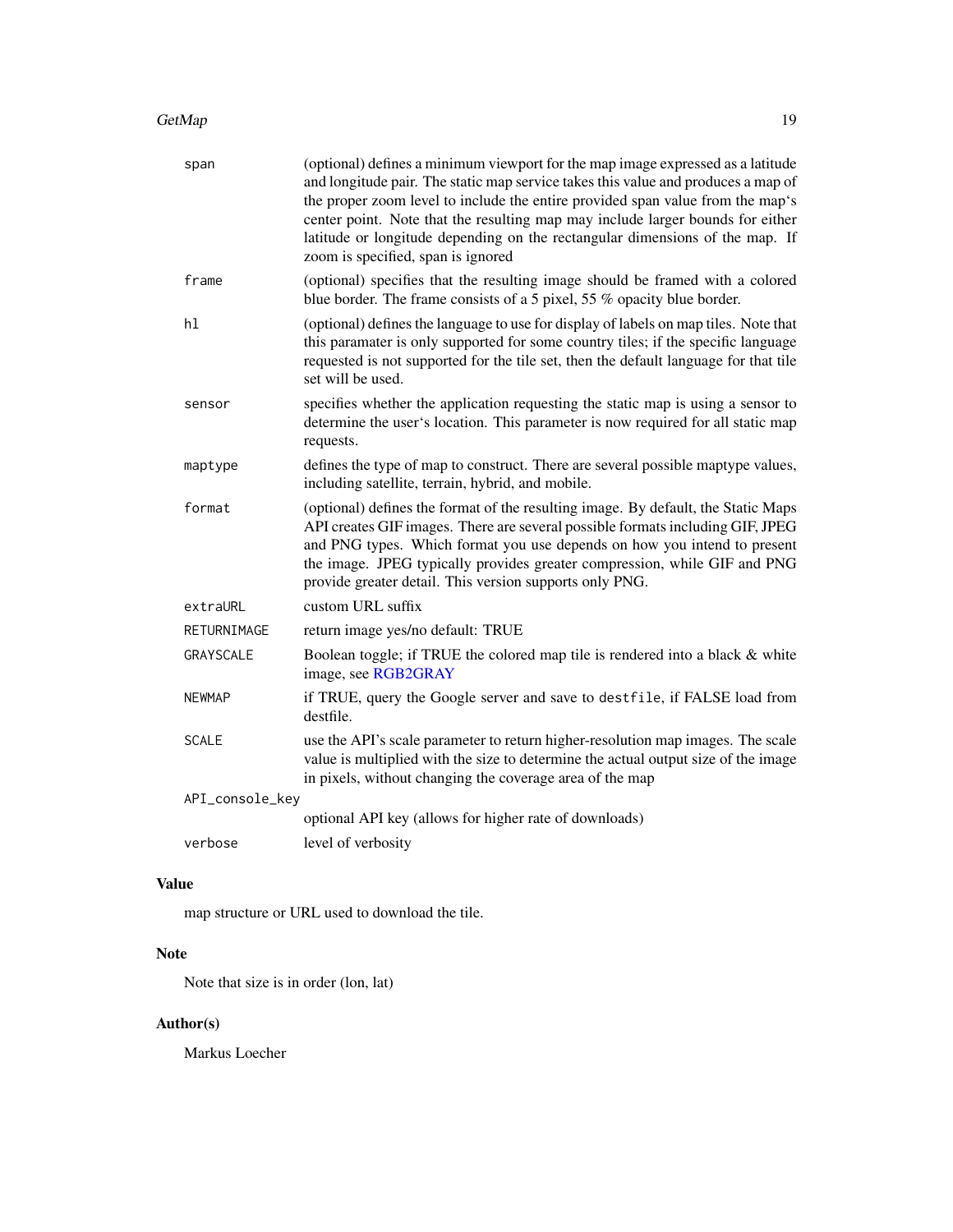#### <span id="page-19-0"></span>See Also

[GetMap.bbox](#page-22-1)

### Examples

lat = c(40.702147,40.718217,40.711614);

lon = c(-74.012318,-74.015794,-73.998284);

 $center = c(mean(lat), mean(lon));$ 

zoom <- min(MaxZoom(range(lat), range(lon)));

#this overhead is taken care of implicitly by GetMap.bbox();

markers = paste0("&markers=color:blue|label:S|40.702147,-74.015794&markers=color:",

"green|label:G|40.711614,-74.012318&markers=color:red|color:red|",

"label:C|40.718217,-73.998284")

MyMap <- GetMap(center=center, zoom=zoom,markers=markers);

#Note that in the presence of markers one often needs to add some extra padding to the

#latitude range to accomodate the extent of the top most marker

if (0){#takes too long to run for CRAN check

#add a path, i.e. polyline:

MyMap <- GetMap(center=center, zoom=zoom,

path = paste0("&path=color:0x0000ff|weight:5|40.737102,-73.990318|",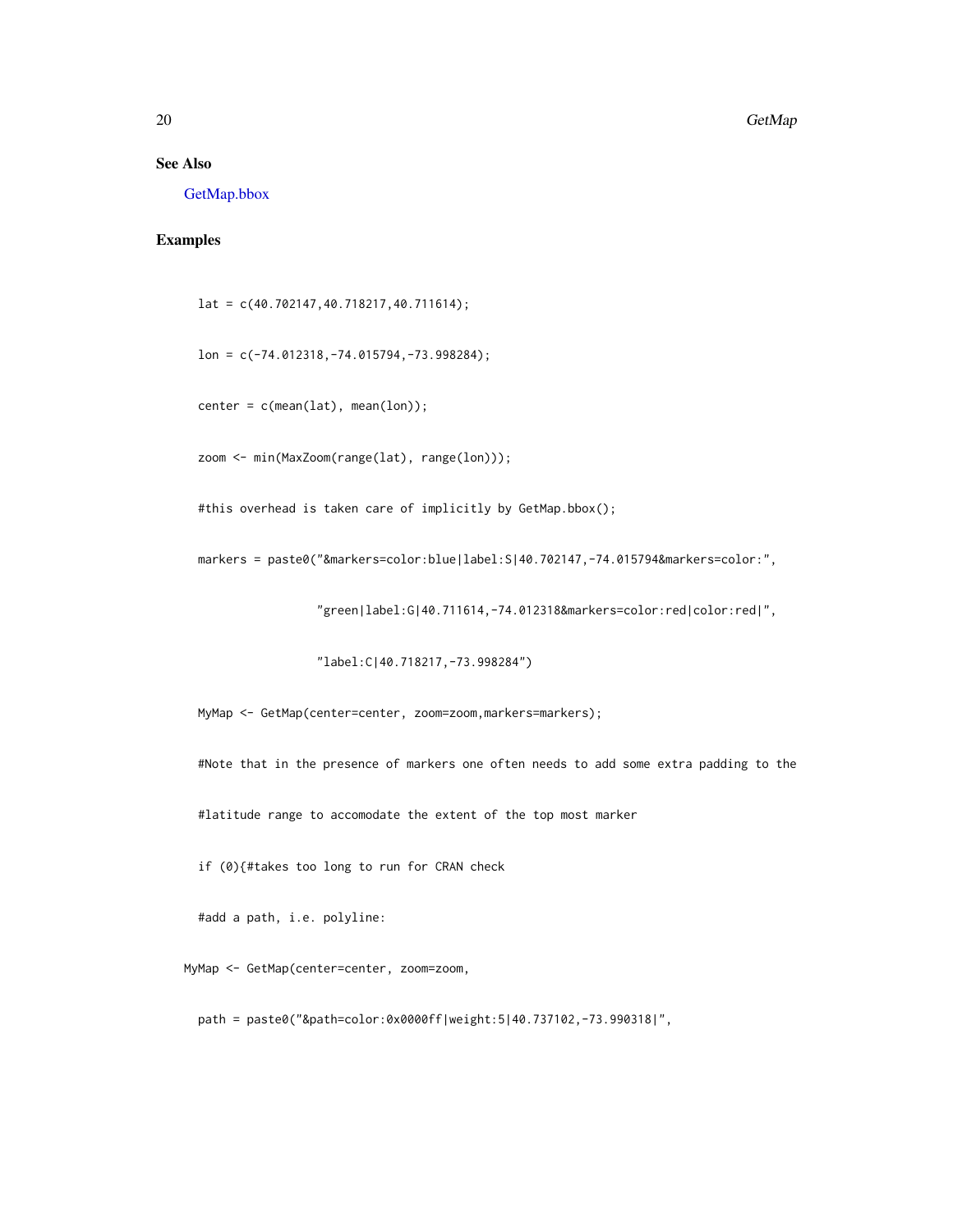#### $G$ etMap 21

"40.749825,-73.987963|40.752946,-73.987384|40.755823,-73.986397"));

#use implicit geo coding

BrooklynMap <- GetMap(center="Brooklyn", zoom=13)

PlotOnStaticMap(BrooklynMap)

#use implicit geo coding and display labels in Korean:

BrooklynMap <- GetMap(center="Brooklyn", zoom=13, hl="ko")

PlotOnStaticMap(BrooklynMap)

#no highways

ManHatMap <- GetMap(center="Lower Manhattan", zoom=14,

extraURL="&style=feature:road.highway|visibility:off")

PlotOnStaticMap(ManHatMap)

#The example below defines a polygonal area within Manhattan, passed a series of

#intersections as locations:

#MyMap <- GetMap(path = paste0("&path=color:0x00000000|weight:5|fillcolor:0xFFFF0033|",

# "8th+Avenue+%26+34th+St,New+York,NY|8th+Avenue+%26+42nd+St,New+York,NY|",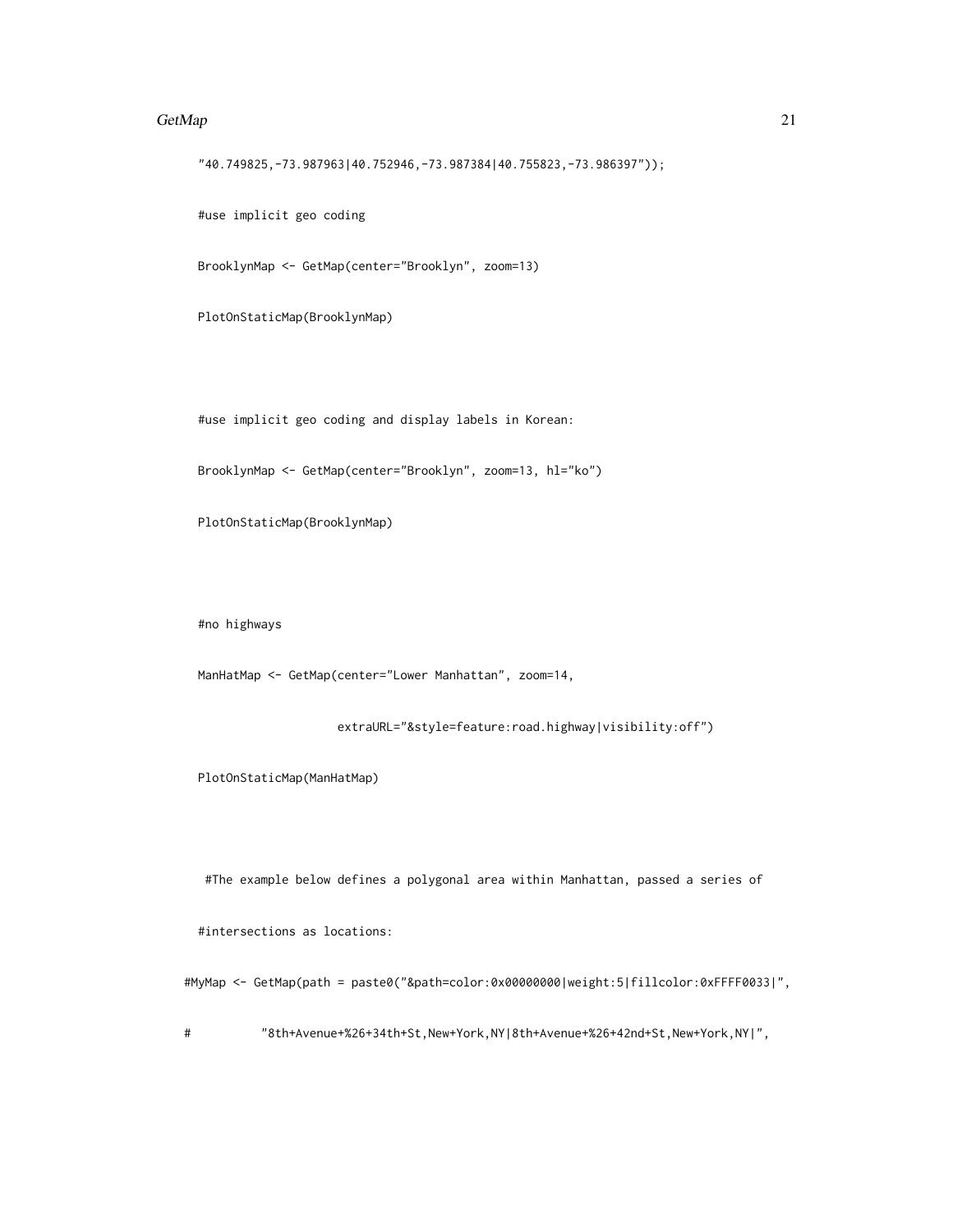# "Park+Ave+%26+42nd+St,New+York,NY,NY|Park+Ave+%26+34th+St,New+York,NY,NY"),

# destfile = "MyTile3a.png");

#note that since the path string is just appended to the URL you can "abuse" the path #argument to pass anything to the query, e.g. the style parameter:

#The following example displays a map of Brooklyn where local roads have been changed

#to bright green and the residential areas have been changed to black:

# MyMap <- GetMap(center="Brooklyn", zoom=12, maptype = "roadmap",

#path = paste0("&style=feature:road.local|element:geometry|hue:0x00ff00|",

# "saturation:100&style=feature:landscape|element:geometry|lightness:-100"),

# sensor='false', destfile = "MyTile4.png", RETURNIMAGE = FALSE);

#In the last example we set RETURNIMAGE to FALSE which is a useful feature in general #if png is not installed. In that cases, the images can still be fetched #and saved but not read into R.

#In the following example we let the Static Maps API determine the correct center and #zoom level implicitly, based on evaluation of the position of the markers.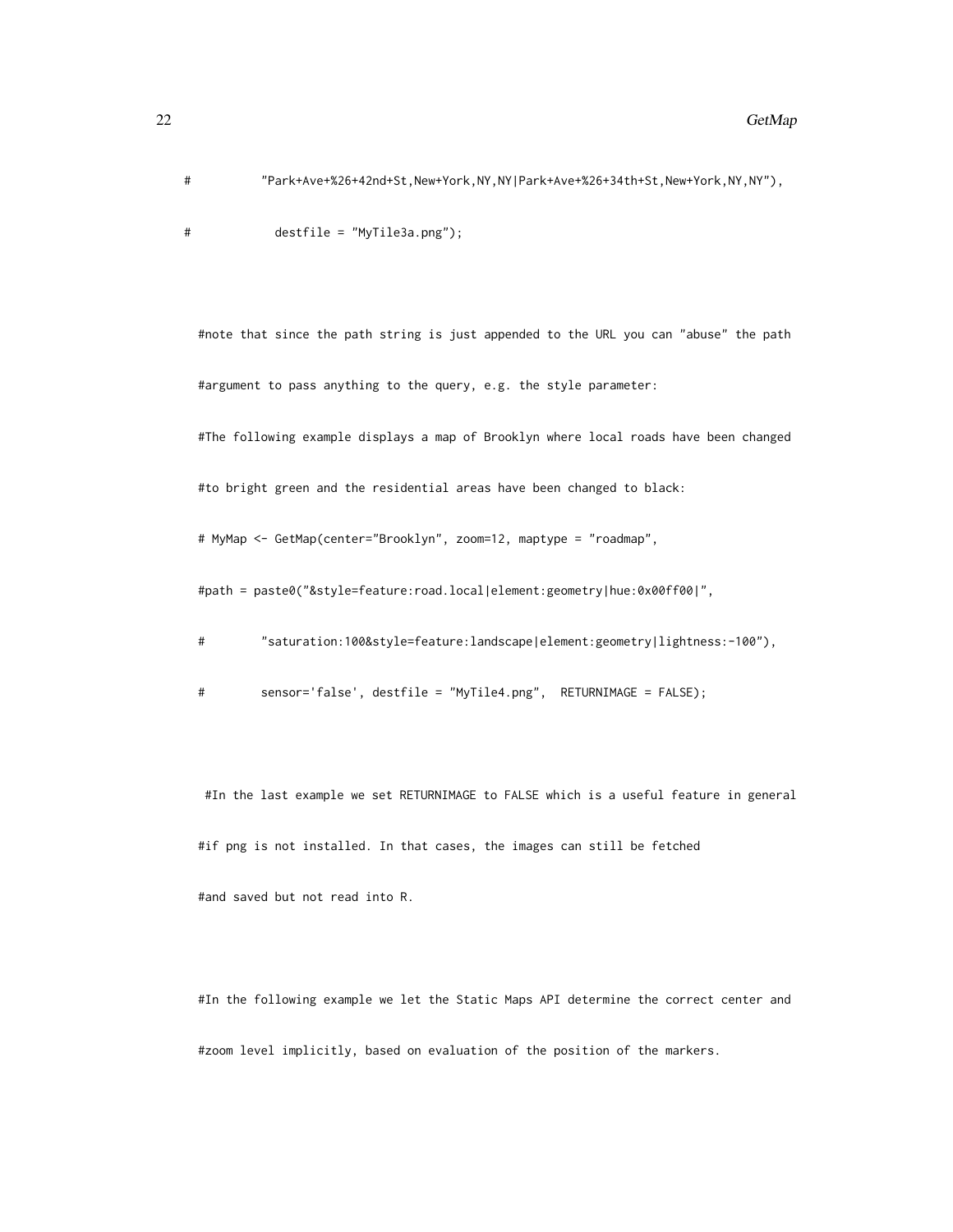<span id="page-22-0"></span>#However, to be of use within R we do need to know the values for zoom and

#center explicitly, so it is better practice to compute them ourselves and

#pass them as arguments, in which case meta information on the map tile can be saved as well.

#MyMap <- GetMap(markers = paste0("&markers=color:blue|label:S|40.702147,-74.015794&",

```
# "markers=color:green|label:G|40.711614,-74.012318&markers=color:red|",
# "color:red|label:C|40.718217,-73.998284"),
# destfile = "MyTile1.png", RETURNIMAGE = FALSE);
}
```
<span id="page-22-1"></span>GetMap.bbox *GetMap bbox*

#### Description

Wrapper function for [GetMap.](#page-17-1) Query the Google server for a static map tile, defined primarily by its lat/lon range and/or center and/or zoom.

Multiple additional arguments allow the user to customize the map tile.

#### Usage

```
GetMap.bbox(lonR, latR, center, size = c(640, 640), destfile = "MyTile.png",
   MINIMUMSIZE = FALSE, RETURNIMAGE = TRUE, GRAYSCALE = FALSE,
   NEWMAP = TRUE, zoom, verbose = 0, SCALE = 1, ...)
```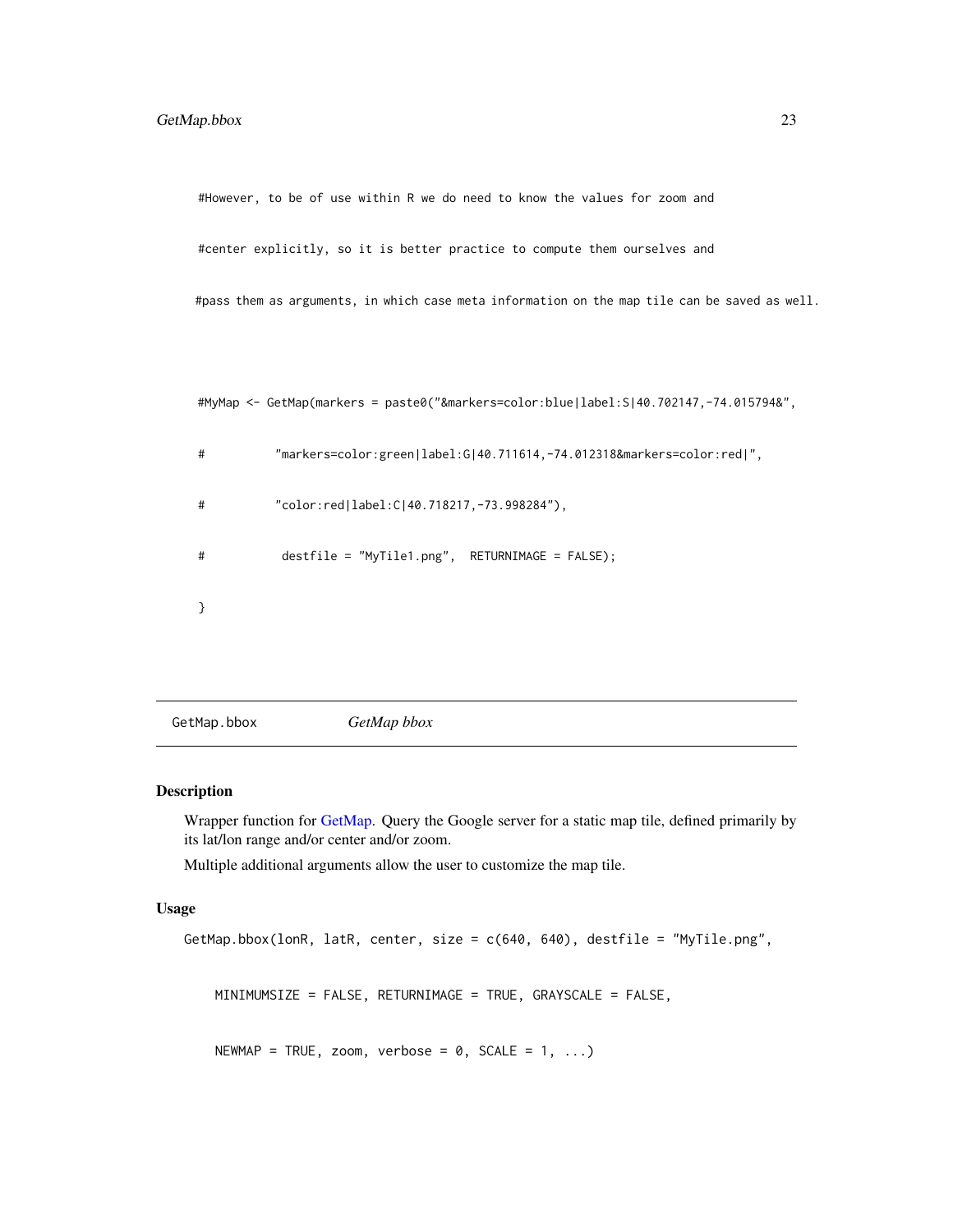### <span id="page-23-0"></span>Arguments

| lonR          | longitude range                                                                                                                                                                                                                   |  |
|---------------|-----------------------------------------------------------------------------------------------------------------------------------------------------------------------------------------------------------------------------------|--|
| latR          | latitude range                                                                                                                                                                                                                    |  |
| center        | optional center                                                                                                                                                                                                                   |  |
| size          | desired size of the map tile image. defaults to maximum size returned by the<br>Gogle server, which is 640x640 pixels                                                                                                             |  |
| destfile      | File to load the map image from or save to, depending on NEWMAP.                                                                                                                                                                  |  |
| MINIMUMSIZE   | reduce the size of the map to its minimum size that still fits the lat/lon ranges ?                                                                                                                                               |  |
| RETURNIMAGE   | return image yes/no default: TRUE                                                                                                                                                                                                 |  |
| GRAYSCALE     | Boolean toggle; if TRUE the colored map tile is rendered into a black & white<br>image, see RGB2GRAY                                                                                                                              |  |
| <b>NEWMAP</b> | if TRUE, query the Google server and save to destfile, if FALSE load from<br>destfile.                                                                                                                                            |  |
| zoom          | Google maps zoom level. optional                                                                                                                                                                                                  |  |
| verbose       | level of verbosity                                                                                                                                                                                                                |  |
| <b>SCALE</b>  | use the API's scale parameter to return higher-resolution map images. The scale<br>value is multiplied with the size to determine the actual output size of the image<br>in pixels, without changing the coverage area of the map |  |
| $\cdots$      | extra arguments to GetMap                                                                                                                                                                                                         |  |
|               |                                                                                                                                                                                                                                   |  |

### Value

map tile

### Author(s)

Markus Loecher

### Examples

mymarkers <- cbind.data.frame(lat = c(38.898648,38.889112, 38.880940),

lon = c(-77.037692, -77.050273, -77.03660), size = c('tiny','tiny','tiny'),

 $col = c('blue', 'green', 'red'), char = c('', ''', '')$ ;

##get the bounding box: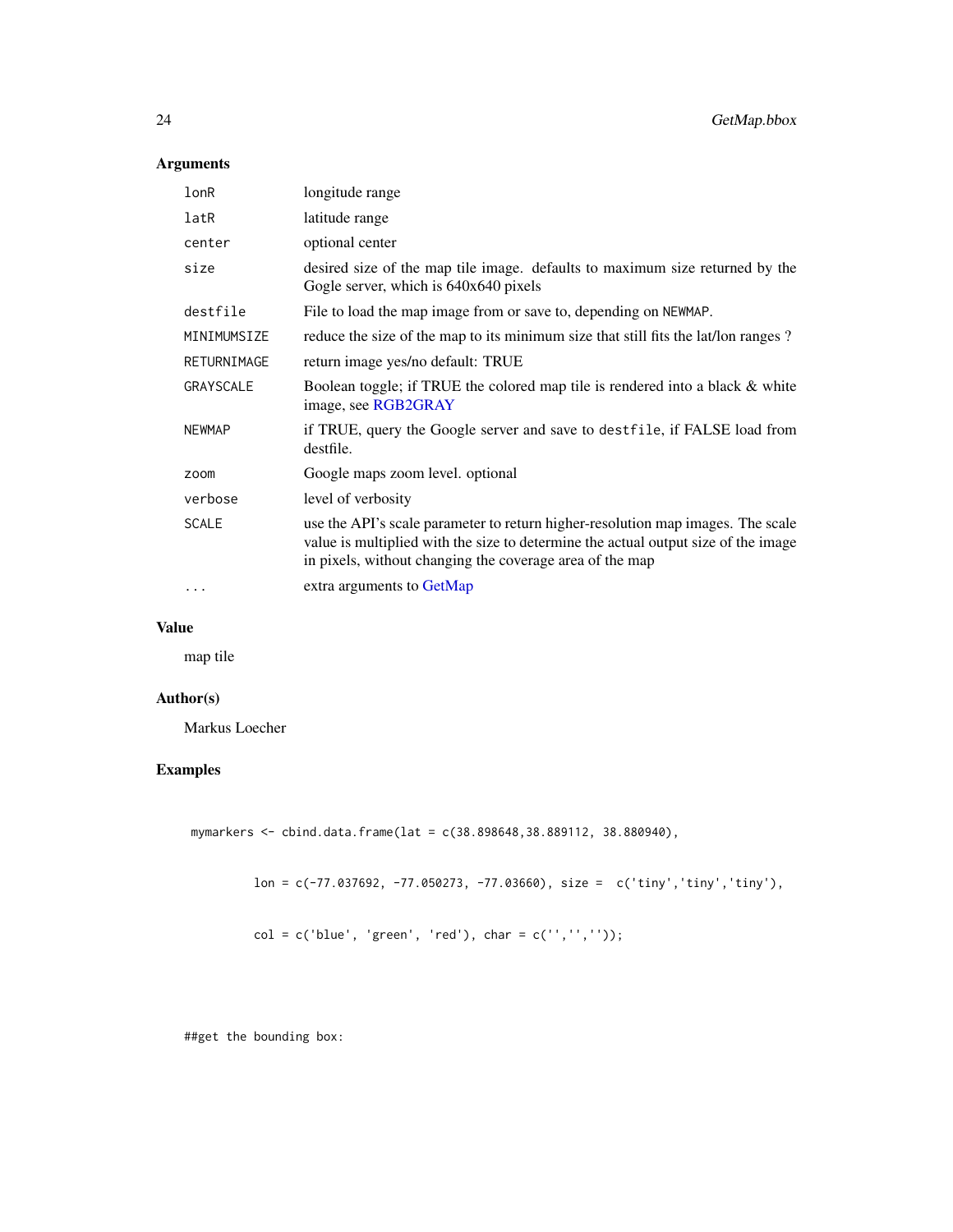### <span id="page-24-0"></span>GetMapTiles 25

bb  $\leq$  qbbox(lat = mymarkers[,"lat"], lon = mymarkers[,"lon"]);

##download the map:

MyMap <- GetMap.bbox(bb\$lonR, bb\$latR, destfile = "DC.png", GRAYSCALE =TRUE,

markers = mymarkers);

##The function qbbox() basically computes a bounding box for the given lat,lon

#points with a few additional options such as quantile boxes, additional buffers, etc.

bb <- qbbox(c(40.702147,40.711614,40.718217),c(-74.015794,-74.012318,-73.998284),

TYPE = "all", margin = list(m=rep(5,4), TYPE =  $c("perc", "abs")[1])$ );

##download the map:

MyMap <- GetMap.bbox(bb\$lonR, bb\$latR,destfile = "MyTile3.png", maptype = "satellite")

GetMapTiles *download map tiles from specified map tile servers such as openstreetmap or Google*

#### Description

Query the server for map tiles, defined uniquely by their

X and Y ID and zoom. For offline usage, these map tiles are stored in a local directory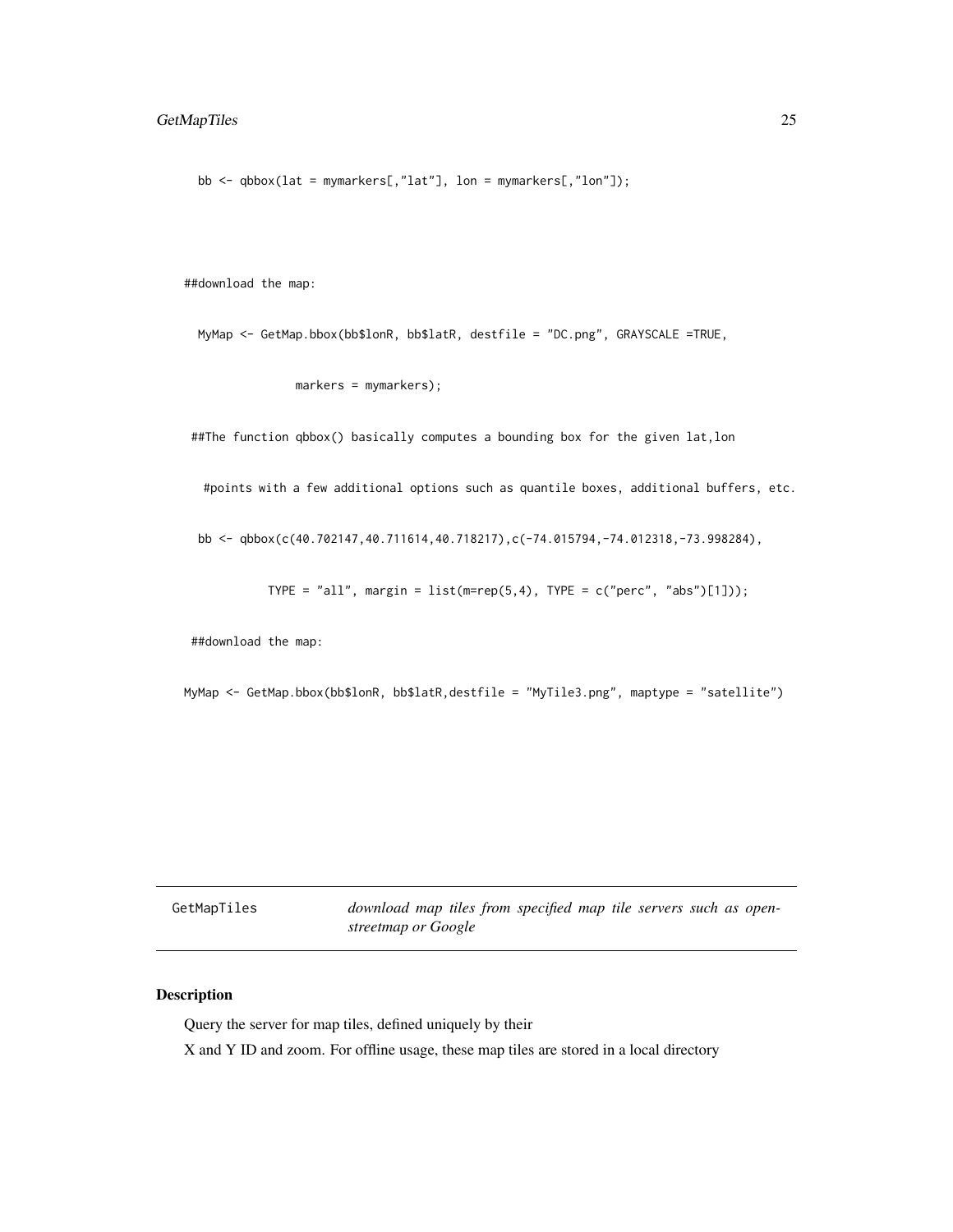<span id="page-25-0"></span>GetMapTiles(center = c(lat = 52.431635, lon = 13.194773), lonR,

latR, nTiles = c(3, 3), zoom = 13, urlBase = c("http://a.tile.openstreetmap.org/",

```
"http://mt1.google.com/vt/lyrs=m")[1], CheckExistingFiles = TRUE,
```

```
TotalSleep = NULL, tileExt = ".png", tileDir = "~/mapTiles/OSM/",
```
returnTiles = FALSE, verbose = 0)

### Arguments

| center                                          | optional center (lat first, lon second)                                                                                                                                           |  |
|-------------------------------------------------|-----------------------------------------------------------------------------------------------------------------------------------------------------------------------------------|--|
| lonR                                            | longitude range                                                                                                                                                                   |  |
| latR                                            | latitude range                                                                                                                                                                    |  |
| nTiles                                          | number of tiles in x and y direction                                                                                                                                              |  |
| zoom                                            | Google maps zoom level.                                                                                                                                                           |  |
| urlBase<br>tileserver URL<br>CheckExistingFiles |                                                                                                                                                                                   |  |
|                                                 | logical, if TRUE check if files already exist and only download if not!                                                                                                           |  |
| TotalSleep                                      | overall time (in seconds) that one is willing to add in between downloads. This<br>is intended to lower the risk of a server denial. If NULL no call to Sys. sleep is<br>executed |  |
| tileExt                                         | image type of tile                                                                                                                                                                |  |
| tileDir                                         | map tiles are stored in a local directory                                                                                                                                         |  |
| returnTiles                                     | return tiles in a list?                                                                                                                                                           |  |
| verbose                                         | level of verbosity                                                                                                                                                                |  |

### Value

list with important information

### Note

Note that size is in order (lon, lat)

### Author(s)

Markus Loecher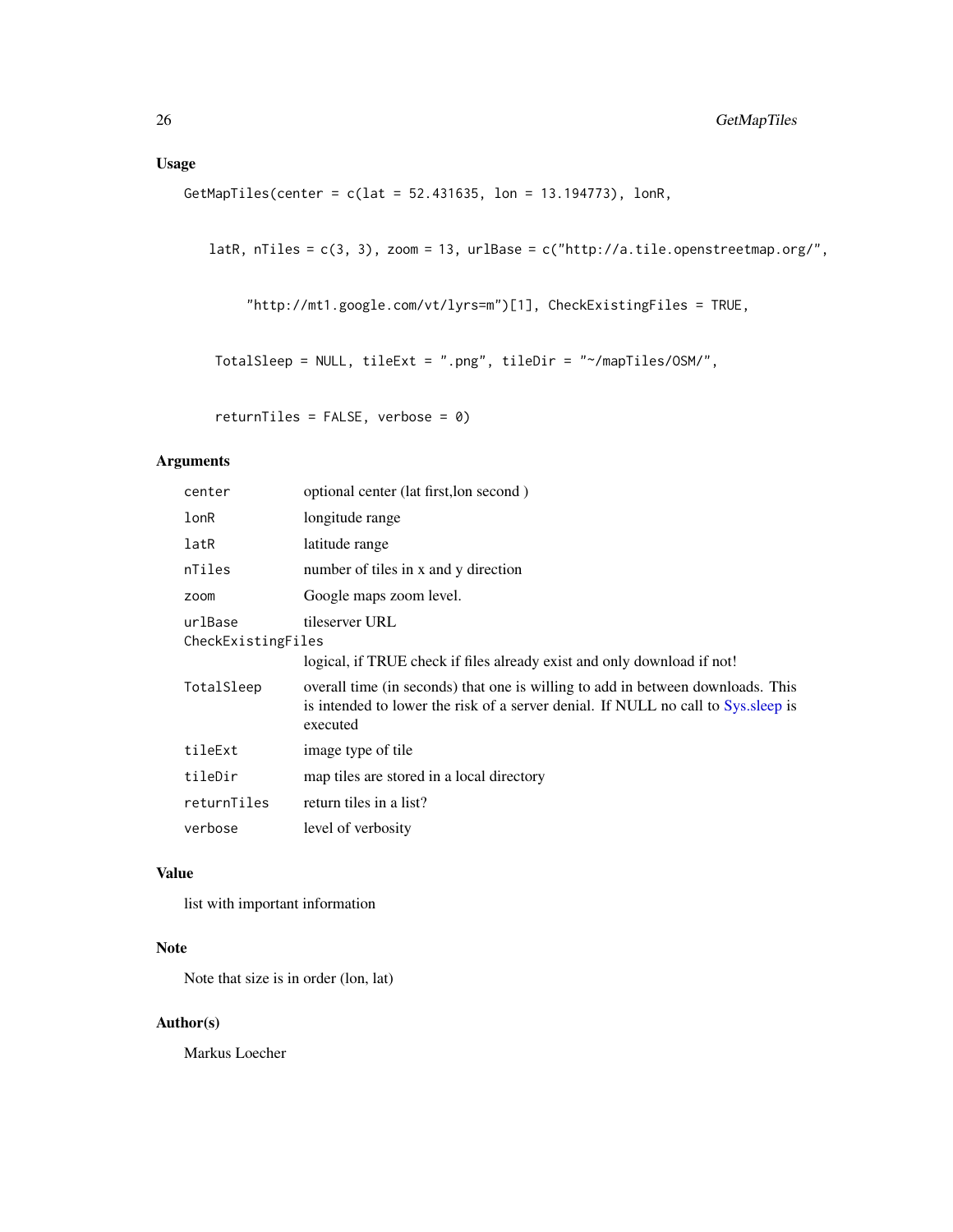### <span id="page-26-0"></span>GetMapTiles 27

### See Also

[GetMap.bbox](#page-22-1)

### Examples

if (0){

tmp=GetMapTiles("World Trade Center, NY", zoom=15,nTiles = c(5,5), verbose=1)

PlotOnMapTiles(tmp)

tmp=GetMapTiles("World Trade Center, NY", zoom=16,nTiles = c(20,20), verbose=1)

tmp2=GetMapTiles("World Trade Center, NY", zoom=15,nTiles = c(5,5), verbose=1,

urlBase = "http://mt1.google.com/vt/lyrs=m",

tileDir= "~/mapTiles/Google/")

tmp=GetMapTiles("Hoboken, NJ", zoom=16,nTiles = c(30,30), verbose=1,

urlBase = "http://mt1.google.com/vt/lyrs=m",

tileDir= "~/mapTiles/Google/")

PlotOnMapTiles(tmp2)

tmp2=GetMapTiles("Werderscher Markt 15, 10117 Berlin", zoom=15,nTiles = c(20,20), verbose=0,

urlBase = "http://mt1.google.com/vt/lyrs=m",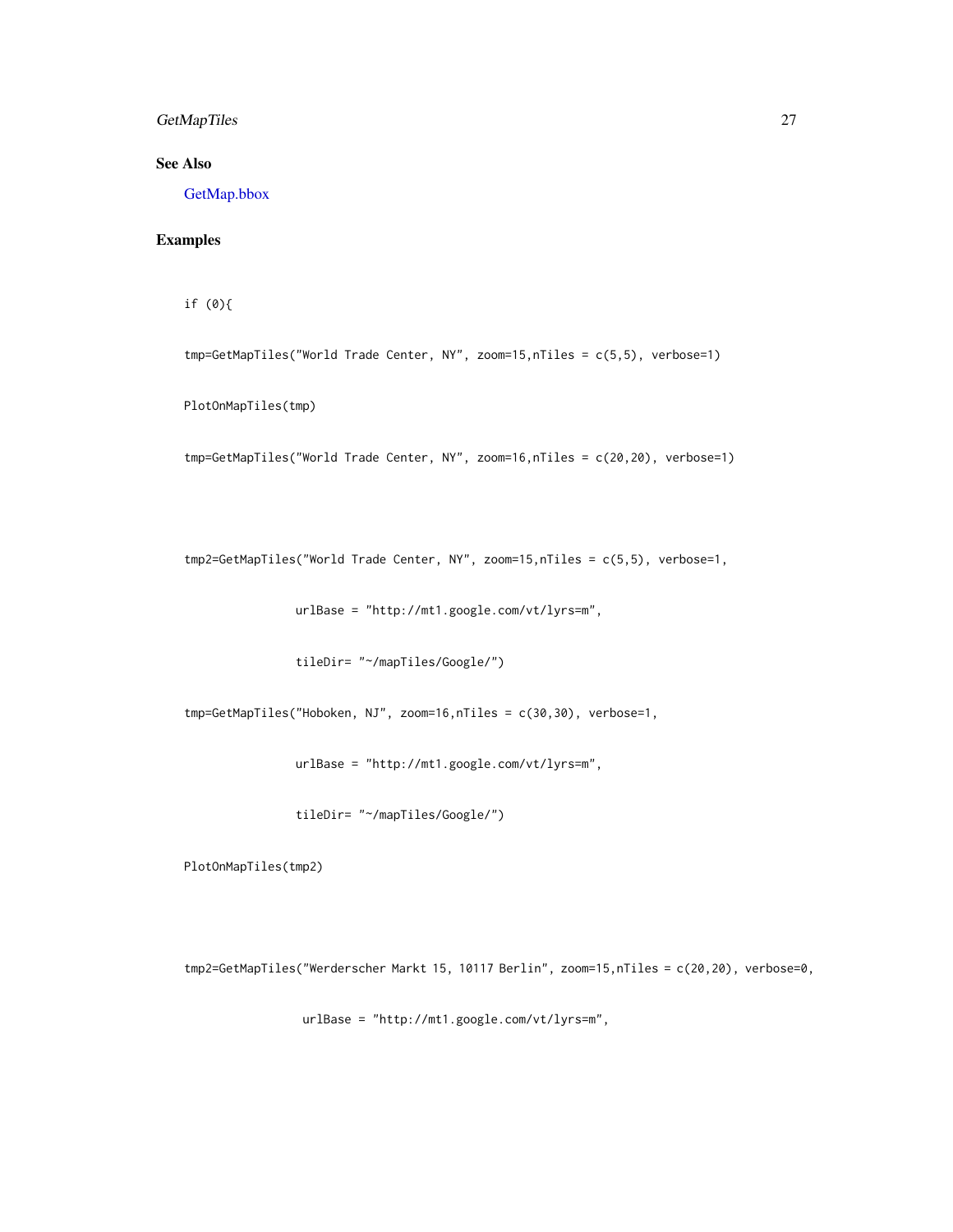### 28 GetMapTiles

```
tileDir= "~/mapTiles/Google/")
```
###combine with leaflet:

#From:http://stackoverflow.com/questions/5050851/

# best-lightweight-web-server-only-static-content-for-windows #To use Python as a simple web server just change your working #directory to the folder with your static content and type #python -m SimpleHTTPServer 8000, everything in the directory #will be available at http:/localhost:8000/

library(leaflet)

```
m = leaflet::leaflet() %>%
```
addTiles( urlTemplate = "http:/localhost:8000/mapTiles/OSM/{z}\_{x}\_{y}.png")

m = leaflet::leaflet() %>%

addTiles( urlTemplate = "http:/localhost:8000/mapTiles/Google/{z}\_{x}\_{y}.png")

m = m %>% leaflet::setView(-74.01312, 40.71180, zoom = 16)

m = m %>% leaflet::addMarkers(-74.01312, 40.71180)

#Quadriga: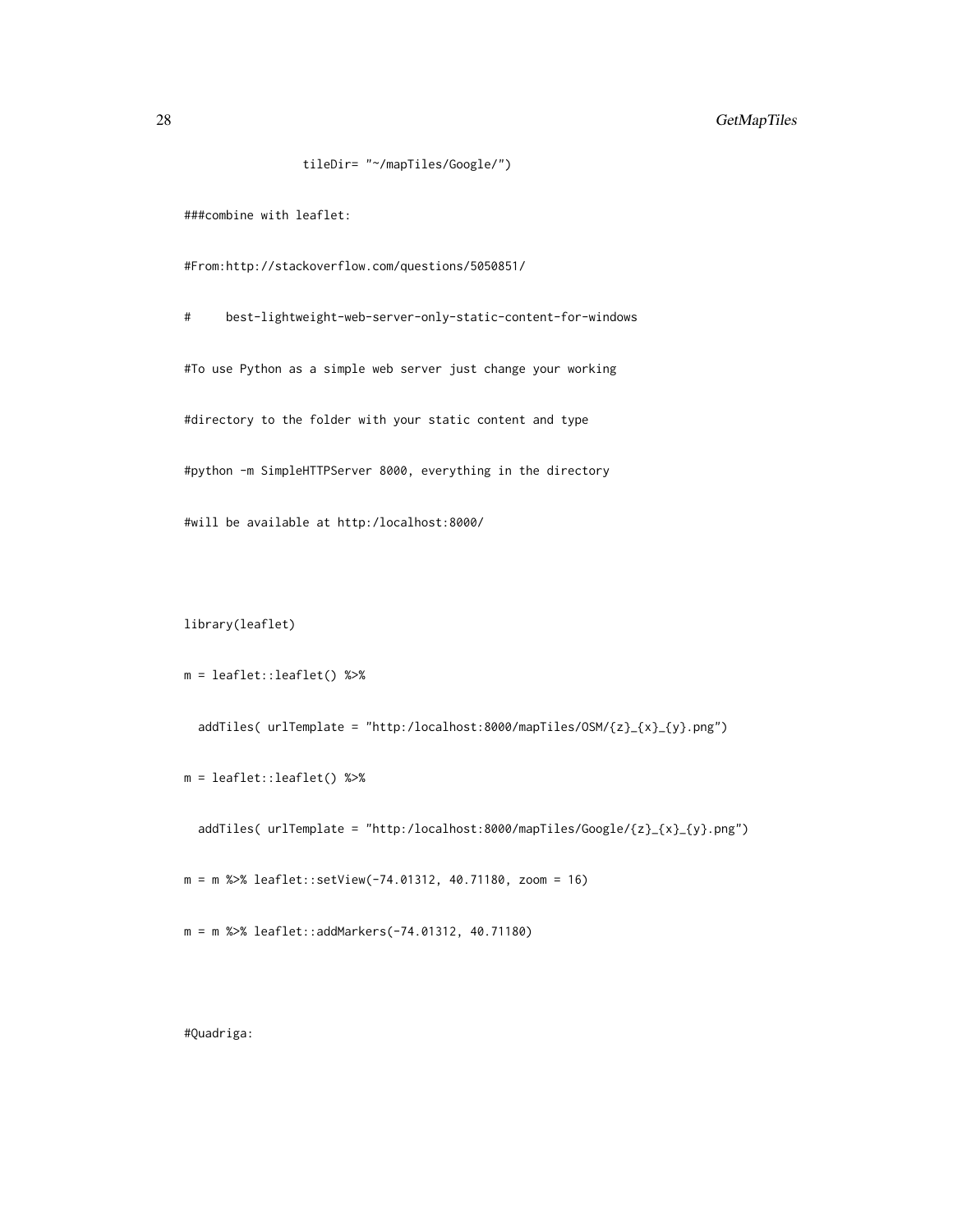### <span id="page-28-0"></span>GetOsmMap 29

```
m = m %>% leaflet::setView(13.39780, 52.51534, zoom = 16)
m = m %>% leaflet::addMarkers(13.39780, 52.51534)
}
```
GetOsmMap *Query the Open Street Map server for map tiles instead of Google Maps*

### Description

The querying parameters for Open Street Maps are somewhat different in this version. Instead of a zoom, center and size, the user supplies a scale parameter and a lat/lon bounding box. The scale determines the image size.

#### Usage

GetOsmMap(lonR = c(-74.02132, -73.98622), latR = c(40.69983,

40.72595), scale = 20000, destfile = "MyTile.png", format = "png",

RETURNIMAGE = TRUE, GRAYSCALE = FALSE, NEWMAP = TRUE, verbose = 1,

...)

#### Arguments

| lonR     | longitude range                                                                                                                                                                                       |
|----------|-------------------------------------------------------------------------------------------------------------------------------------------------------------------------------------------------------|
| latR     | latitude range                                                                                                                                                                                        |
| scale    | Open Street map scale parameter. The larger this value, the smaller the resulting<br>map tile in memory. There is a balance to be struck between the lat/lon bounding<br>box and the scale parameter. |
| destfile | File to load the map image from or save to, depending on NEWMAP.                                                                                                                                      |
| format   | (optional) defines the format of the resulting image.                                                                                                                                                 |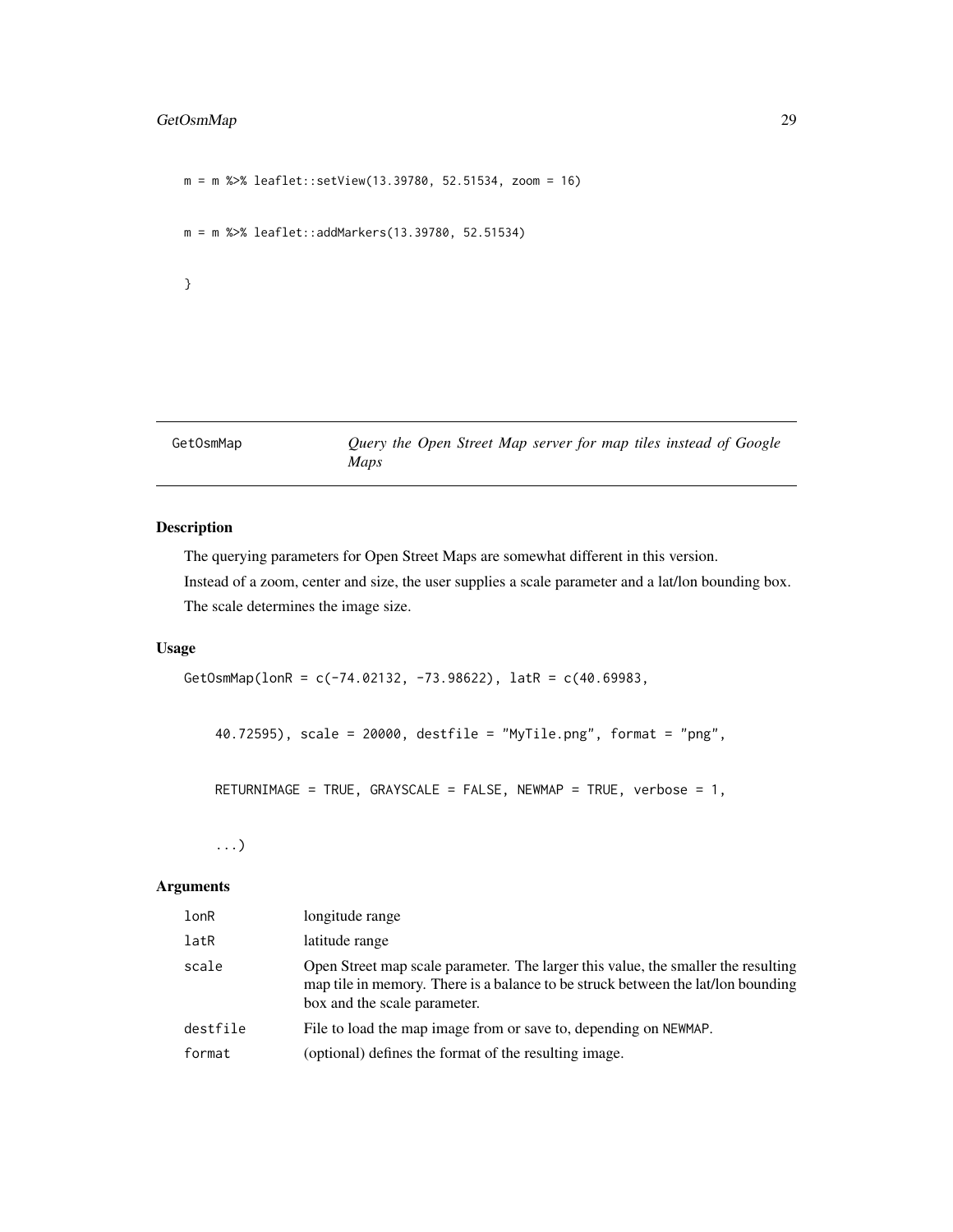<span id="page-29-0"></span>

| RETURNIMAGE | return image yes/no default: TRUE                                                                    |
|-------------|------------------------------------------------------------------------------------------------------|
| GRAYSCALE   | Boolean toggle; if TRUE the colored map tile is rendered into a black & white<br>image, see RGB2GRAY |
| NEWMAP      | if TRUE, query the Google server and save to dest file, if FALSE load from<br>destfile.              |
| verbose     | level of verbosity,                                                                                  |
| $\cdots$    | extra arguments to be used in future versions                                                        |

#### Value

map structure or URL used to download the tile.

#### Note

The OSM maptile server is frequently too busy to accomodate every request, so patience is warranted.

### Author(s)

Markus Loecher

### Examples

```
if (interactive()) {
```

```
CologneMap <- GetOsmMap(lonR= c(6.89, 7.09), latR = c(50.87, 51), scale = 150000,
```

```
destfile = "Cologne.png");
```
PlotOnStaticMap(CologneMap, mar=rep(4,4), NEWMAP = FALSE, TrueProj = FALSE, axes= TRUE);

PrincetonMap <- GetOsmMap(lonR= c(-74.67102, -74.63943), latR = c(40.33804,40.3556),

scale = 12500, destfile = "Princeton.png");

png("PrincetonWithAxes.png", 1004, 732)

PlotOnStaticMap(PrincetonMap, axes = TRUE, mar =  $rep(4,4)$ );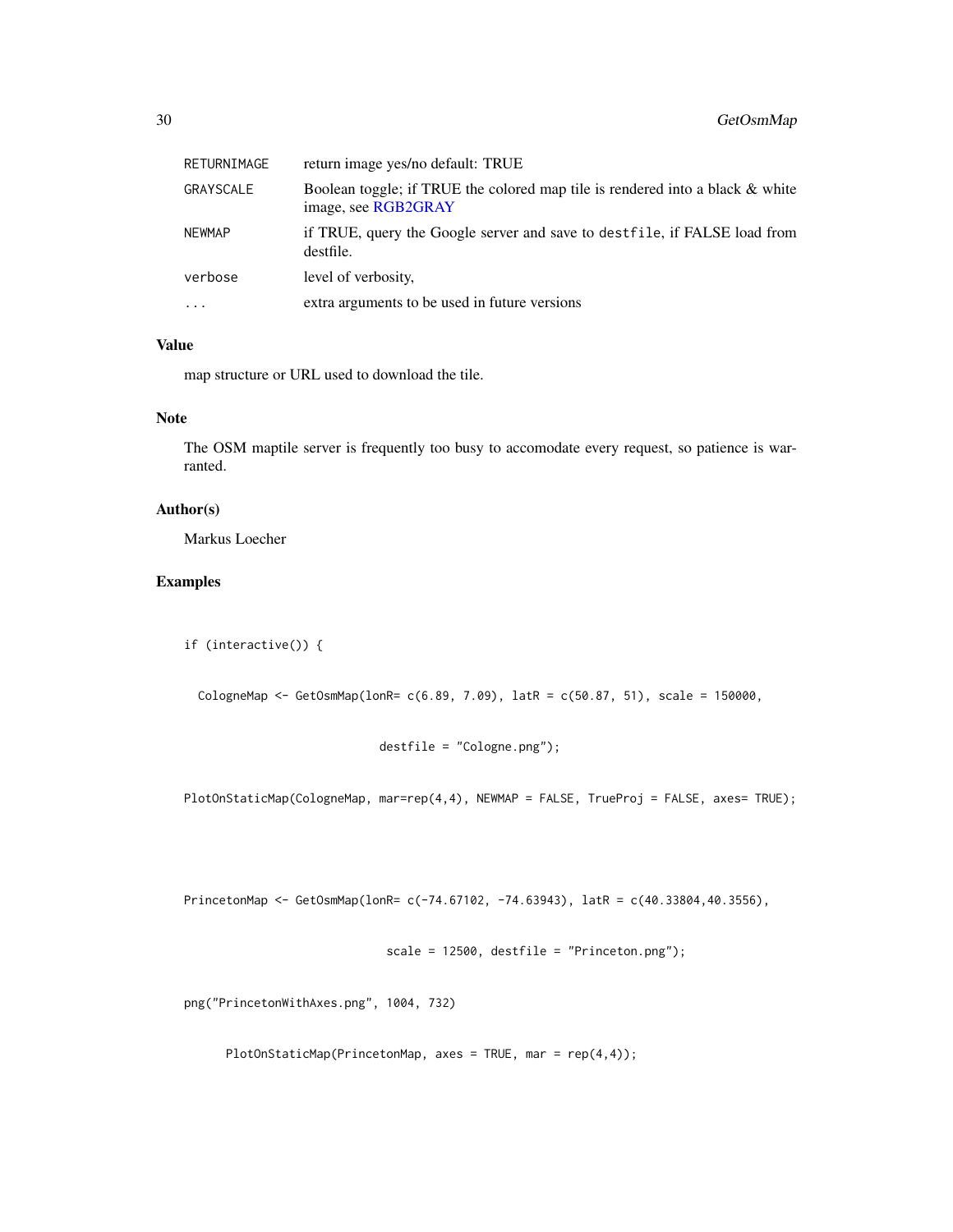```
dev.off()
}
```
IdentifyPoints *identify points by clicking on map*

### Description

The user can try to identify lat/lon pairs on the map by clicking on them

### Usage

```
IdentifyPoints(MyMap, n = 1, verbose = 0)
```
### Arguments

| MyMap   | map object                              |
|---------|-----------------------------------------|
| n       | the maximum number of points to locate. |
| verbose | level of verbosity                      |

#### Value

the lat/lon coordinates of the chosen points are returned

### Author(s)

Markus Loecher

### Examples

#The first step naturally will be to download a static map from the Google server. A simple example:

#identifiy points:

#IdentifyPoints(MyMap,5)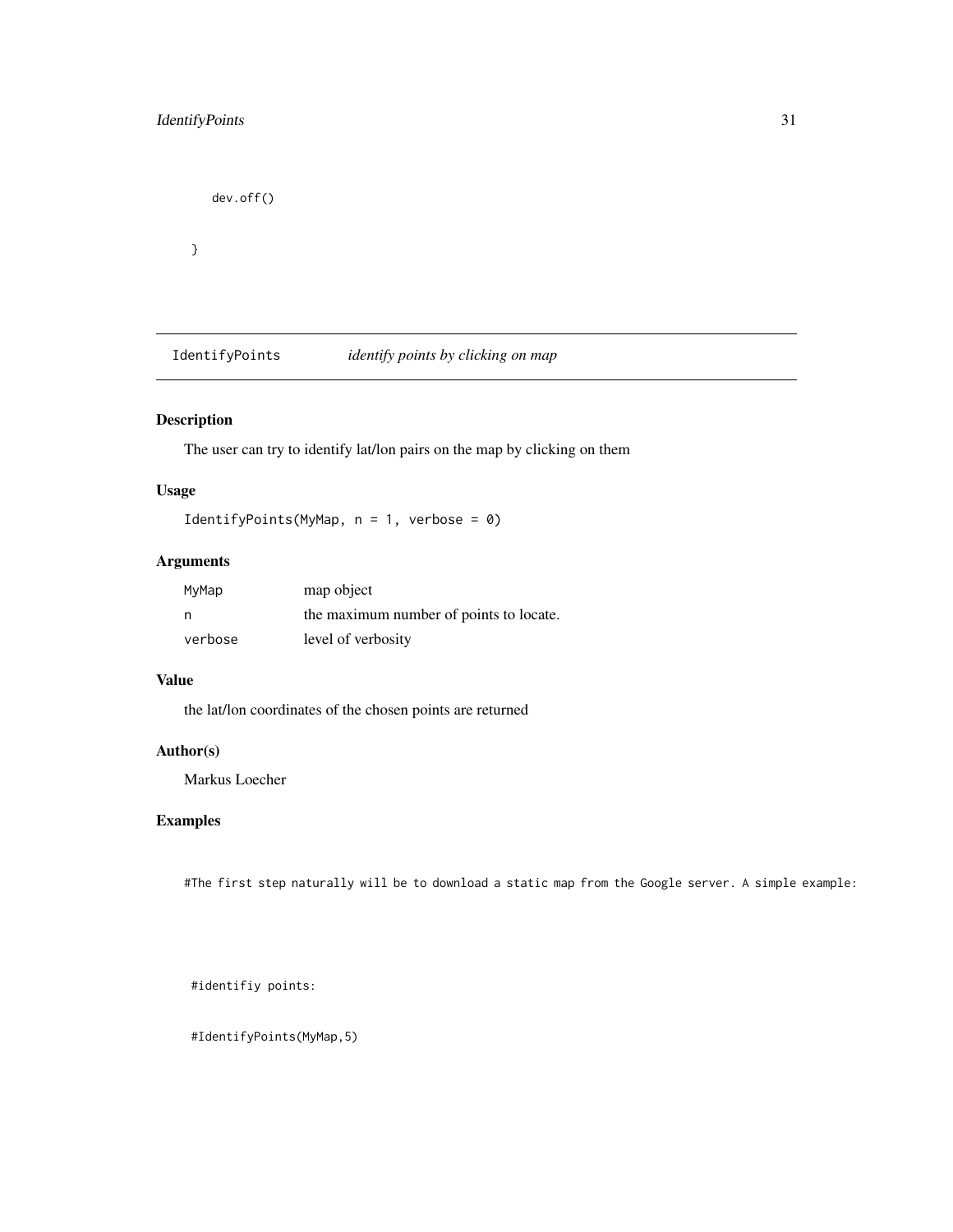<span id="page-31-0"></span>incidents *San Francisco crime data*

#### Description

The incidents data frame has 5000 rows and 16 columns. These are 5000 random rows from the 2012 crime data recorded in San Francisco.

### Usage

data(incidents)

### Format

This data frame contains the following columns:

IncidntNum incident number assigned by the police

Category Category of crime

Descript longer description

DayOfWeek day of week

Date date

Time time of day formatted as hh:mm

PdDistrict police district

Resolution was the crime resolved?

Location location as address

lon longitude

lat latitude

violent violent flag

HrOfDay hour of day as 2-digit integer

TimeOfDay hour of day as decimal number

HourOfWeek hour of week as decimal number between 0-168

censusBlock ID of census block

### Details

crime data recorded in San Francisco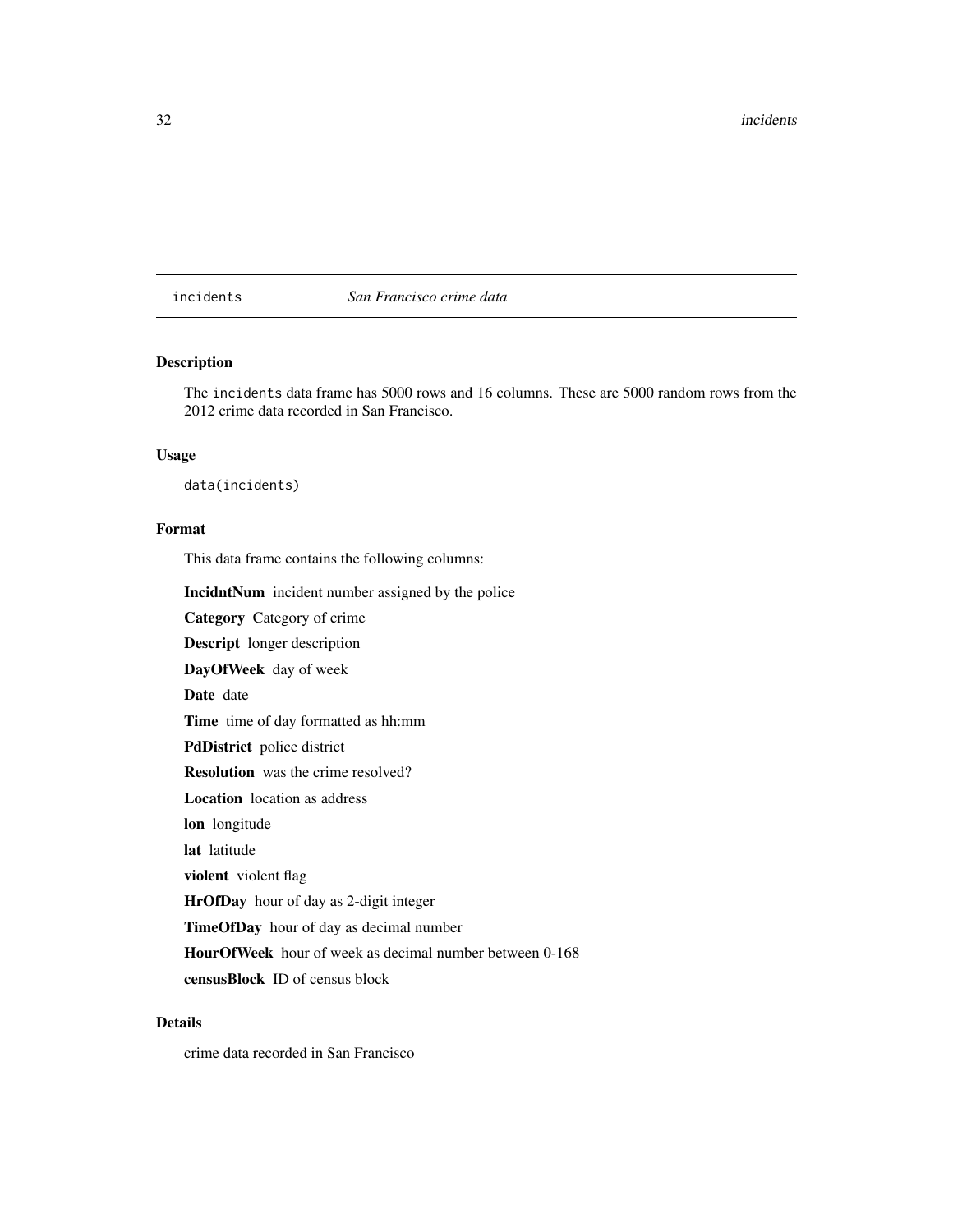### <span id="page-32-0"></span>LatLon2XY 33

### Source

URL https://data.sfgov.org/

### Examples

```
data(incidents)
table(incidents$Category)
```
<span id="page-32-1"></span>

| LatLon2XY | computes the coordinate transformation from lat/lon to map tile coor- |
|-----------|-----------------------------------------------------------------------|
|           | <i>dinates</i>                                                        |

### Description

The function LatLon2XY(lat,lon,zoom) computes the coordinate transformation from lat/lon to map tile coordinates given a zoom level.

It returns the tile coordinates as well as the pixel coordinates within the Tile itself.

### Usage

LatLon2XY(lat, lon, zoom)

### Arguments

| 1at             | latitude values to transform  |
|-----------------|-------------------------------|
| 1 <sub>on</sub> | longitude values to transform |
| zoom            | zoom level.lat.lon.zoom       |

### Value

A list with values

| Tile   | integer numbers specifying the tile |
|--------|-------------------------------------|
| Coords | pixel coordinate within the Tile    |

### Note

The fractional part times 256 is the pixel coordinate within the Tile itself.

### Author(s)

Markus Loecher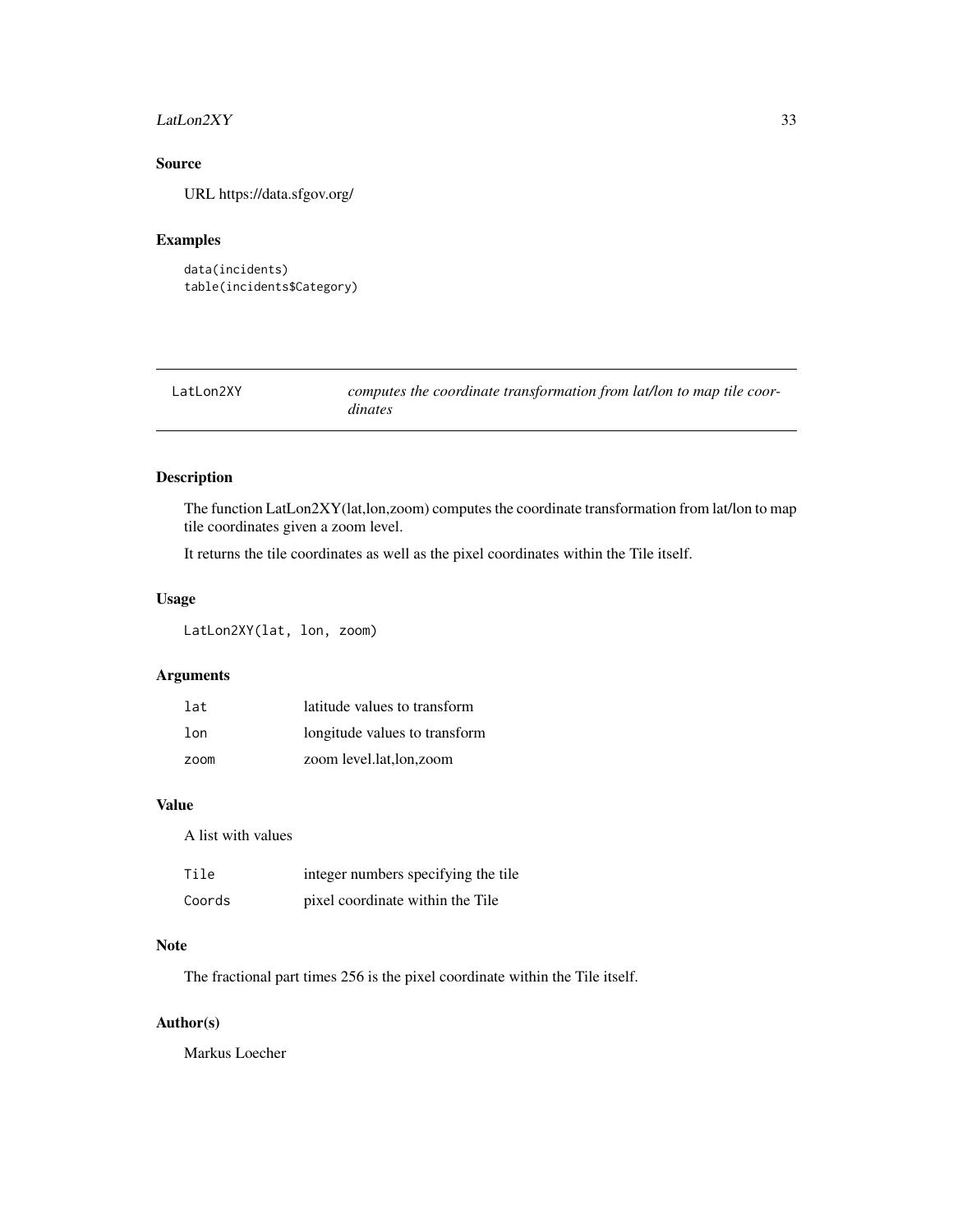### <span id="page-33-0"></span>Examples

```
LatLon2XY(38.45, -122.375, 11)
```
LatLon2XY.centered *computes the centered coordinate transformation from lat/lon to map tile coordinates*

### Description

The function LatLon2XY.centered(MyMap, lat,lon,zoom) computes the coordinate transformation from lat/lon to map tile coordinates given a map object.

### Usage

LatLon2XY.centered(MyMap, lat, lon, zoom)

#### Arguments

| MyMap | map object                                        |
|-------|---------------------------------------------------|
| lat   | latitude values to transform                      |
| lon   | longitude values to transform                     |
| zoom  | optional zoom level. If missing, taken from MyMap |

### Value

properly scaled and centered (with respect to the center of MyMap ) coordinates

| newX | transformed longitude |
|------|-----------------------|
| newY | transformed latitude  |

### Author(s)

Markus Loecher

### See Also

[LatLon2XY](#page-32-1) [Tile2R](#page-56-1)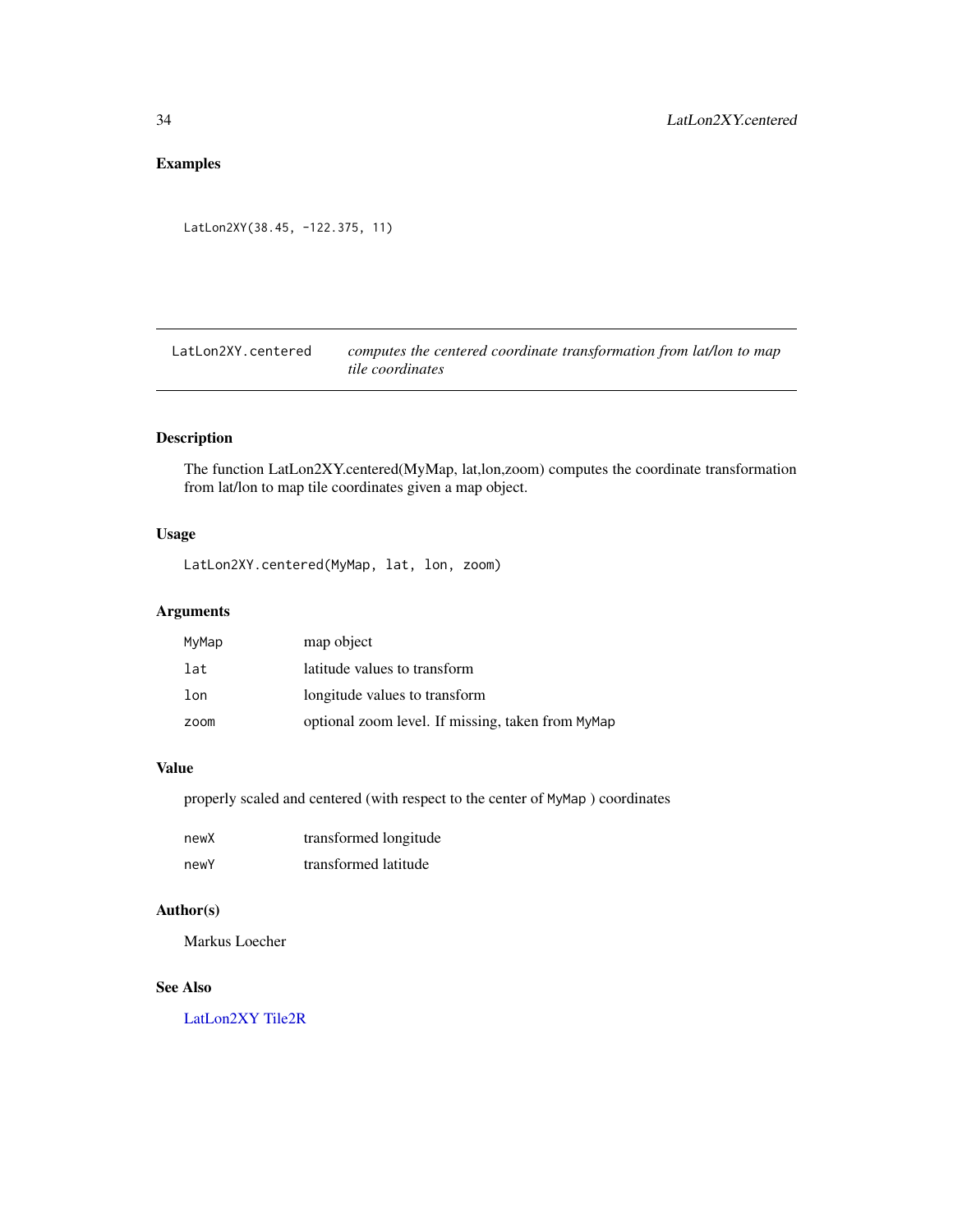<span id="page-34-0"></span>

get static Map from the Google server

### Usage

```
MapBackground(lat, lon, destfile, NEWMAP = TRUE, myTile, zoom = NULL,
```
 $size = c(640, 640), GRAYSCALE = FALSE, mar = c(0, 0, 0, 0),$ 

PLOT = FALSE, verbose =  $1, ...$ )

### Arguments

| lat              |                                                                                                                       |
|------------------|-----------------------------------------------------------------------------------------------------------------------|
| lon              |                                                                                                                       |
| destfile         | File to load the map image from or save to, depending on NEWMAP.                                                      |
| <b>NEWMAP</b>    | if TRUE, query the Google server and save to destfile, if FALSE load from<br>destfile.                                |
| myTile           | map tile from previous downloads                                                                                      |
| zoom             | Google maps zoom level.                                                                                               |
| size             | desired size of the map tile image. defaults to maximum size returned by the<br>Gogle server, which is 640x640 pixels |
| <b>GRAYSCALE</b> | Boolean toggle; if TRUE the colored map tile is rendered into a black & white<br>image, see RGB2GRAY                  |
| mar              | outer margin in plot; if you want to see axes, change the default                                                     |
| <b>PLOT</b>      | if TRUE, leave the plotting to PlotOnStaticMap, highly recommended                                                    |
| verbose          | level of verbosity                                                                                                    |
| $\ddotsc$        | further arguments to be passed to GetMap.bbox                                                                         |

### Value

list containing the map tile

### Author(s)

Markus Loecher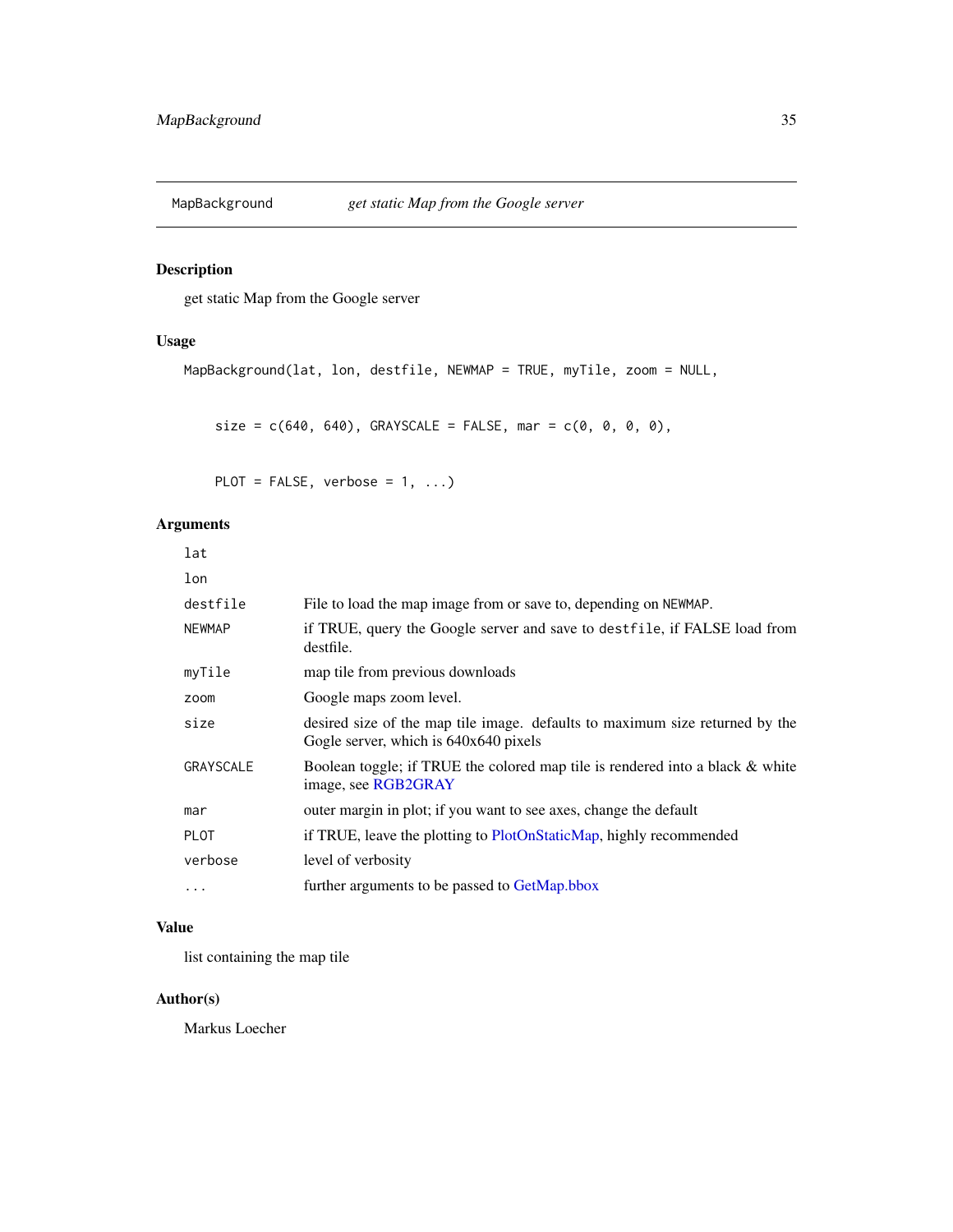<span id="page-35-0"></span>

computes the maximum zoom level which will contain the given lat/lon range

### Usage

```
MaxZoom(latrange, lonrange, size = c(640, 640))
```
### Arguments

| latrange | range of latitude values                                                     |
|----------|------------------------------------------------------------------------------|
| lonrange | range of longitude values                                                    |
| size     | desired size of the map tile image. defaults to maximum size returned by the |
|          | Gogle server, which is 640x640 pixels                                        |

#### Value

zoom level

#### Author(s)

Markus Loecher

<span id="page-35-1"></span>mypolygon *simple wrapper function to plot colored polygons*

### Description

same as [polygon,](#page-0-0) execept the value for color is taken from the 1st element of the exra column 'col'

#### Usage

mypolygon(x, ...)

#### Arguments

|          | matrix containing columns X, Y, col |
|----------|-------------------------------------|
| $\cdots$ | extra arguments passed to polygon   |

### Author(s)

Markus Loecher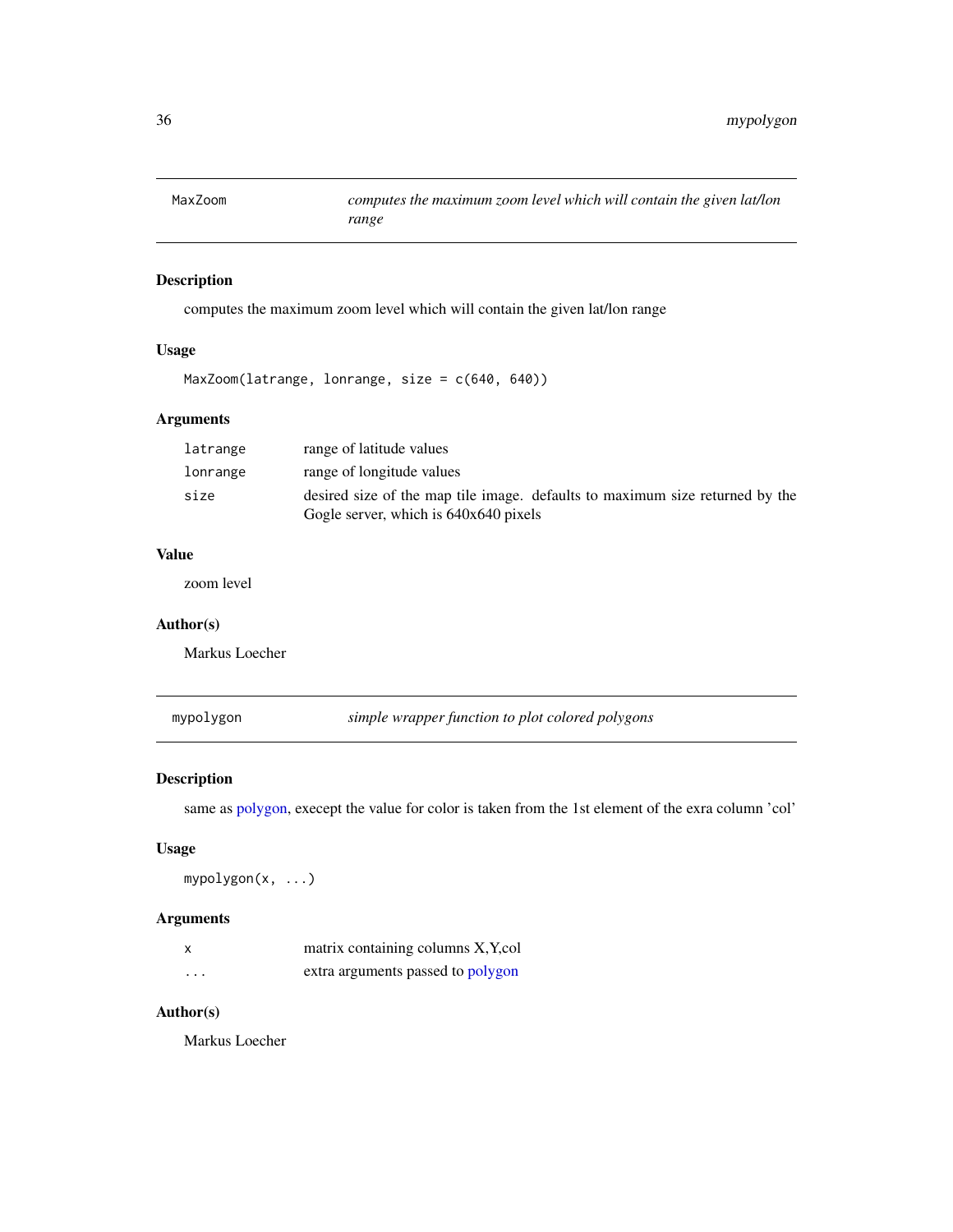<span id="page-36-1"></span><span id="page-36-0"></span>

Census tract level (n=281) leukemia data for the 8 counties in upstate New York from 1978-1982, paired with population data from the 1980 census.

#### Usage

data(NYleukemia)

### Format

List with 5 items:

| geo             | table of the FIPS code, longitude, and latitude of the geographic centroid of each census tract  |
|-----------------|--------------------------------------------------------------------------------------------------|
| data            | table of the FIPS code, number of cases, and population of each census tract                     |
| spatial.polygon | object of class SpatialPolygons (See SpatialPolygons-class) containing a map of the study region |
| surrounded      | row IDs of the 4 census tracts that are completely surrounded by the surrounding census tracts   |
| surrounding     | row IDs of the 4 census tracts that completely surround the surrounded census tracts             |
|                 |                                                                                                  |

#### Source

http://www.sph.emory.edu/~lwaller/ch4index.htm

### References

Turnbull, B. W. et al (1990) Monitoring for clusters of disease: application to leukemia incidence in upstate New York *American Journal of Epidemiology*, 132, 136–143

#### Examples

```
data(NYleukemia)
 population <- NYleukemia$data$population
 cases <- NYleukemia$data$cases
 mapNY <- GetMap(center=c(lon=-76.00365, lat=42.67456), destfile = "NYstate.png",
 maptype = "mobile", zoom=9)
 ColorMap(100*cases/population, mapNY, NYleukemia$spatial.polygon, add = FALSE,
 alpha = 0.35, log = TRUE, location = "topleft")
```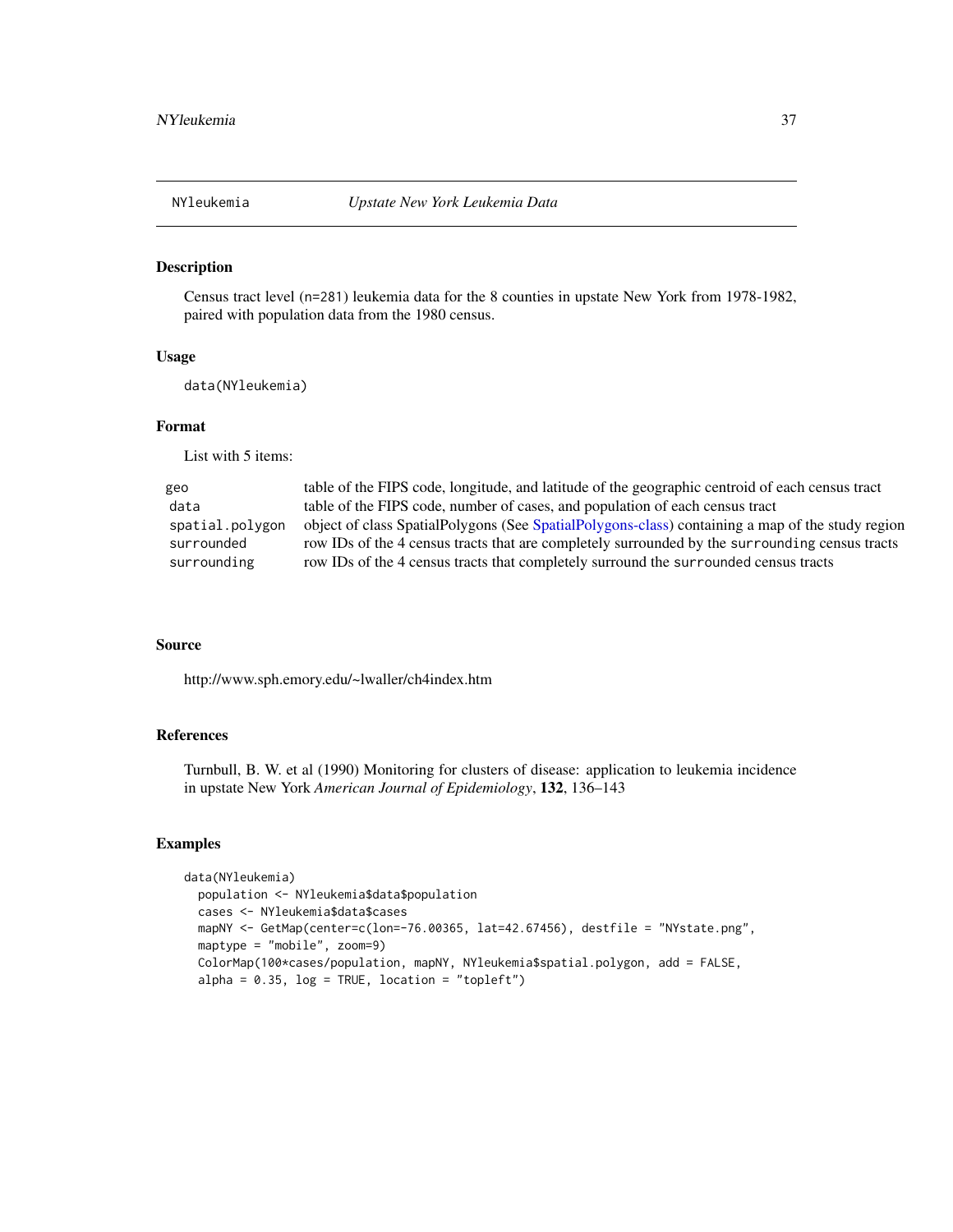<span id="page-37-0"></span>

County-level (n=67) population/case data for lung cancer in Pennsylvania in 2002, stratified on race (white vs non-white), gender and age (Under 40, 40-59, 60-69 and 70+). Additionally, countyspecific smoking rates.

#### Usage

data(pennLC)

### Format

List of 3 items:

| geo             | a table of county IDs, longitude/latitude of the geographic centroid of each county |
|-----------------|-------------------------------------------------------------------------------------|
| data            | a table of county IDs, number of cases, population and strata information           |
| smoking         | a table of county IDs and proportion of smokers                                     |
| spatial.polygon | an object of class SpatialPolygons (See SpatialPolygons-class)                      |

### Source

Population data was obtained from the 2000 decennial census, lung cancer and smoking data were obtained from the Pennsylvania Department of Health website: http://www.dsf.health.state.pa.us/

#### See Also

[NYleukemia](#page-36-1)

#### Examples

```
data(pennLC)
#pennLC$geo
#pennLC$data
#pennLC$smoking
```
# Map smoking rates in Pennsylvania #mapvariable(pennLC\$smoking[,2], pennLC\$spatial.polygon)

PlotArrowsOnStaticMap *plots arrows or segments on map*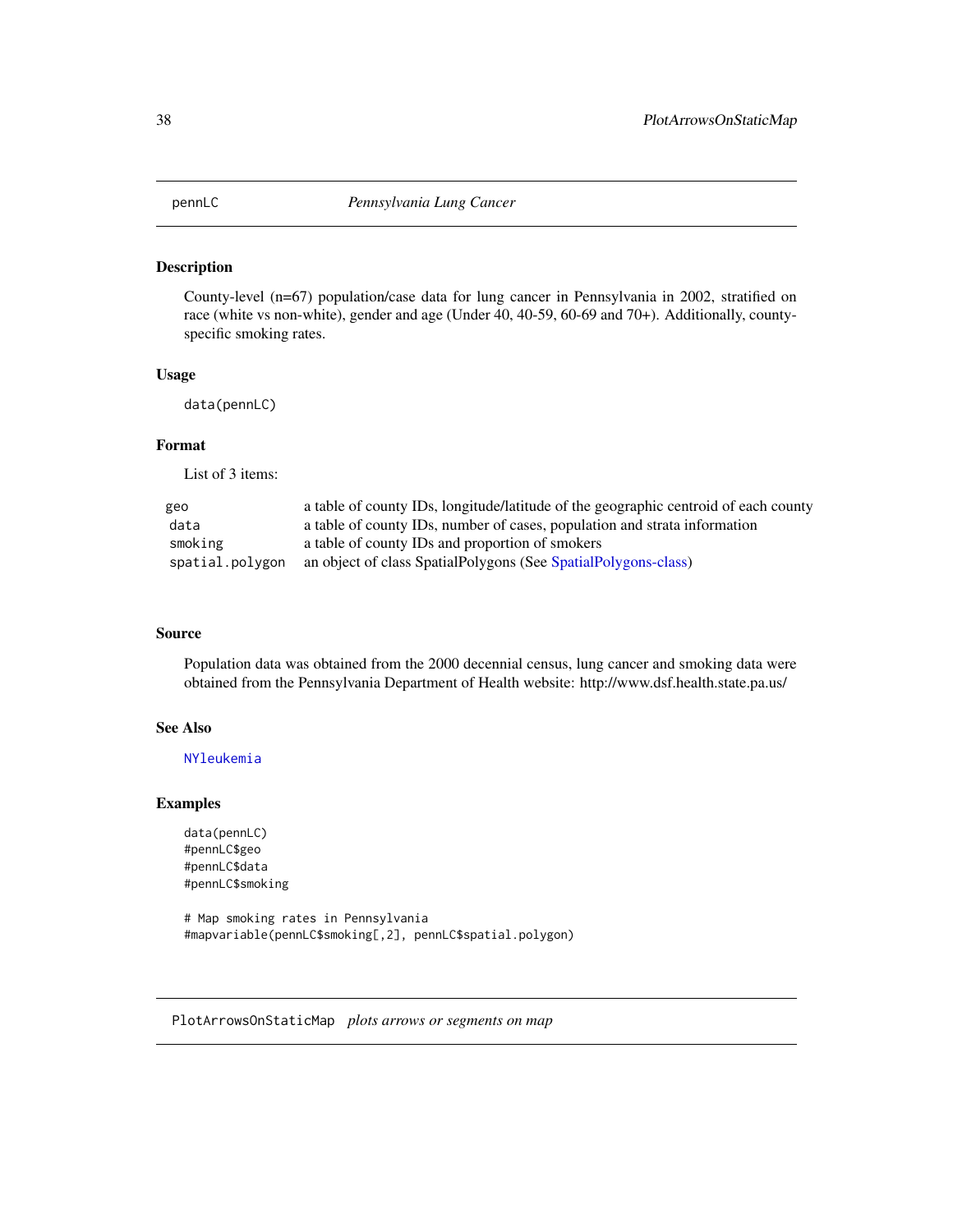<span id="page-38-0"></span>This function plots/overlays arrows or segments on a map.

### Usage

```
PlotArrowsOnStaticMap(MyMap, lat0, lon0, lat1 = lat0, lon1 = lon0,
```

```
TrueProj = TRUE, FUN = arrows, add = FALSE, verbose = 0,
```
...)

### Arguments

| MyMap            | map image returned from e.g. GetMap()                                                                                                                                                                                                   |
|------------------|-----------------------------------------------------------------------------------------------------------------------------------------------------------------------------------------------------------------------------------------|
| lat0             | latitude values of points FROM which to draw.                                                                                                                                                                                           |
| lon0             | longitude values of points FROM which to draw.                                                                                                                                                                                          |
| lat1             | latitude values of points TO which to draw.                                                                                                                                                                                             |
| 1 <sub>on1</sub> | longitude values of points TO which to draw.                                                                                                                                                                                            |
| TrueProj         | set to FALSE if you are willing to accept some degree of inaccuracy in the<br>mapping. In that case, the coordinates of the image are in lat/lon and the user<br>can simply overly points/lines/axis without worrying about projections |
| <b>FUN</b>       | , plotting function to use for overlay; typical choices would be arrows and seg-<br>ments                                                                                                                                               |
| add              | start a new plot or add to an existing                                                                                                                                                                                                  |
| verbose          | level of verbosity                                                                                                                                                                                                                      |
|                  | further arguments to be passed to FUN                                                                                                                                                                                                   |
|                  |                                                                                                                                                                                                                                         |

### Value

return value of FUN

### Author(s)

Markus Loecher

### See Also

[PlotOnStaticMap](#page-43-1) [arrows](#page-0-0)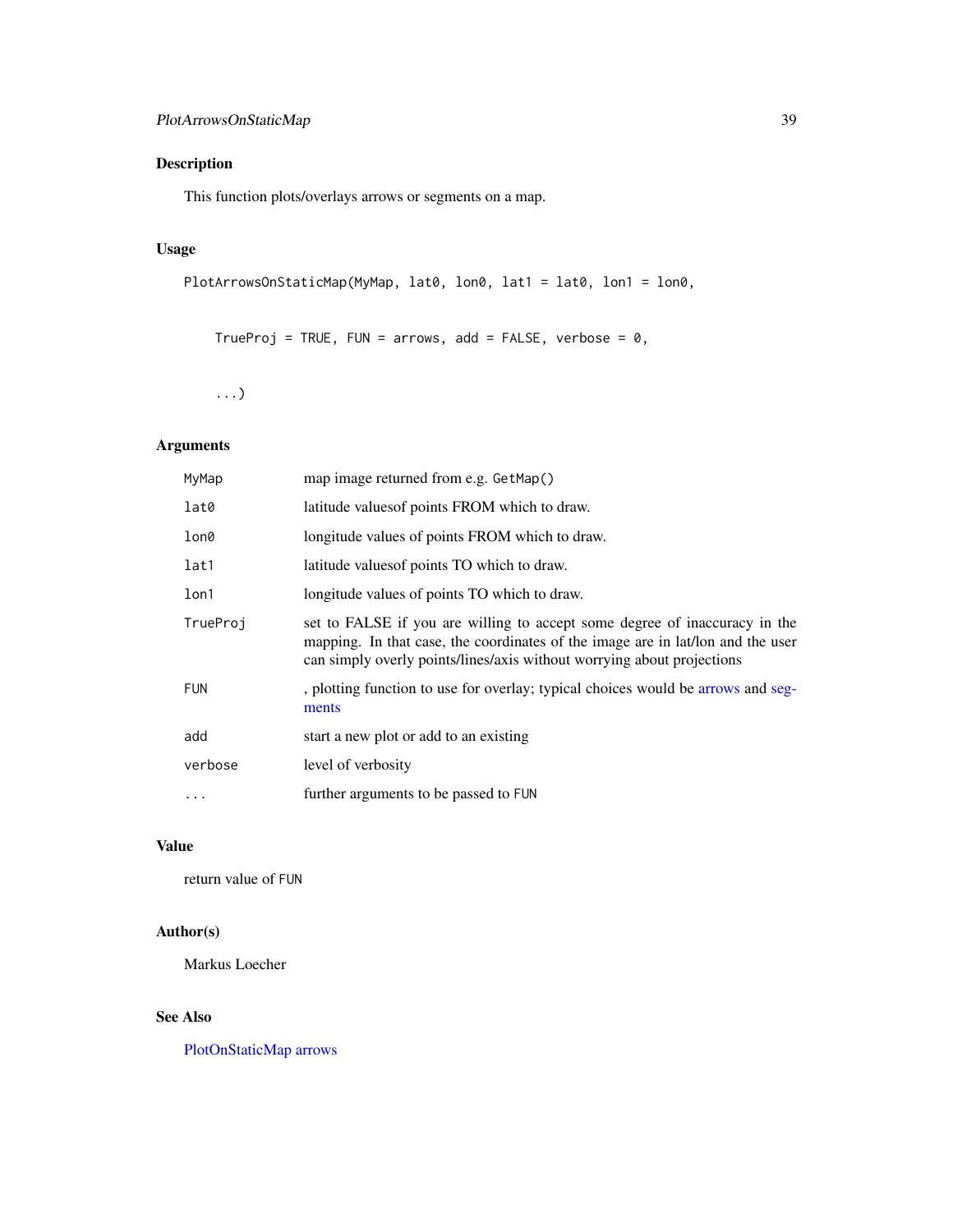### <span id="page-39-0"></span>Examples

MyMap <- GetMap(center=c(lat=40.7,lon=-74), zoom=11)

PlotArrowsOnStaticMap(MyMap, lat0=40.69, lon0=-73.9, lat1=40.71, lon1=-74.1, col = 'red')

#### plotmap *easy to use wrapper function*

#### Description

note the similarity in name to PBSmapping::plotMap

This function is the workhorse of the package RgoogleMaps. It overlays plot on background image of map tile.

#### Usage

```
plotmap(lat, lon, map, zoom = NULL, API = c("google", "OSM",
```
"bing", "google2")[1], maptype = c("roadmap", "mobile", "satellite",

"terrain", "hybrid", "mapmaker-roadmap", "mapmaker-hybrid")[2],

destfile, data, alpha = 1, col = 1, apiKey = NULL, verbose = 0,

...)

#### Arguments

| lat  | latitude values to be overlaid OR string to be geocoded! |
|------|----------------------------------------------------------|
| lon  | longitude values to be overlaid                          |
| map  | optional map object                                      |
| zoom | Google maps zoom level                                   |
| API  | choice of map tile API                                   |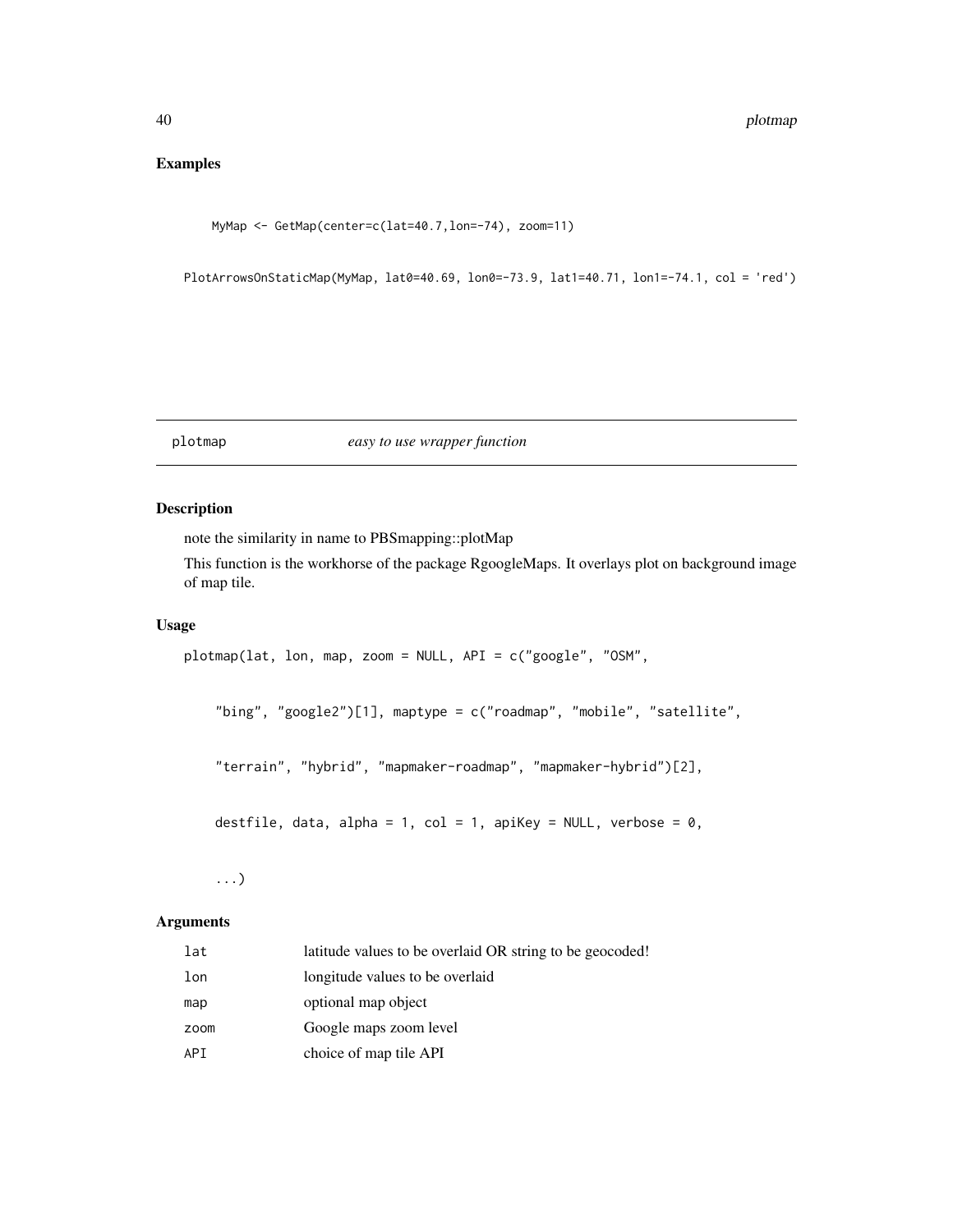#### plotmap and the set of the set of the set of the set of the set of the set of the set of the set of the set of the set of the set of the set of the set of the set of the set of the set of the set of the set of the set of t

| maptype   | defines the type of map to construct. There are several possible maptype values,<br>including satellite, terrain, hybrid, and mobile. |
|-----------|---------------------------------------------------------------------------------------------------------------------------------------|
| destfile  | File to save the map image to                                                                                                         |
| data      | data to look up variables in                                                                                                          |
| alpha     | opacity                                                                                                                               |
| col       | plot color                                                                                                                            |
| apiKey    | optional API key (allows for higher rate of downloads for Google); mandatory<br>for Bing maps                                         |
| verbose   | level of verbosity                                                                                                                    |
| $\ddotsc$ | further arguments to be passed to PlotOnStaticMap                                                                                     |

### Author(s)

Markus Loecher

### Examples

if (0){

#####################Google maps#############################

mapBG1 = plotmap("Brandenburg Gate, Berlin", zoom = 15)

#### #####################bing maps#############################

#for bing maps you will need your own API key,

#sign up at https://msdn.microsoft.com/en-us/library/ff428642.aspx

apiKey = scan("C:/Users/loecherm/Dropbox/stuff/bingAPIkey.txt",what="")

mapBG2 = plotmap("Brandenburg Gate, Berlin", zoom = 15, API = "bing", apiKey=apiKey)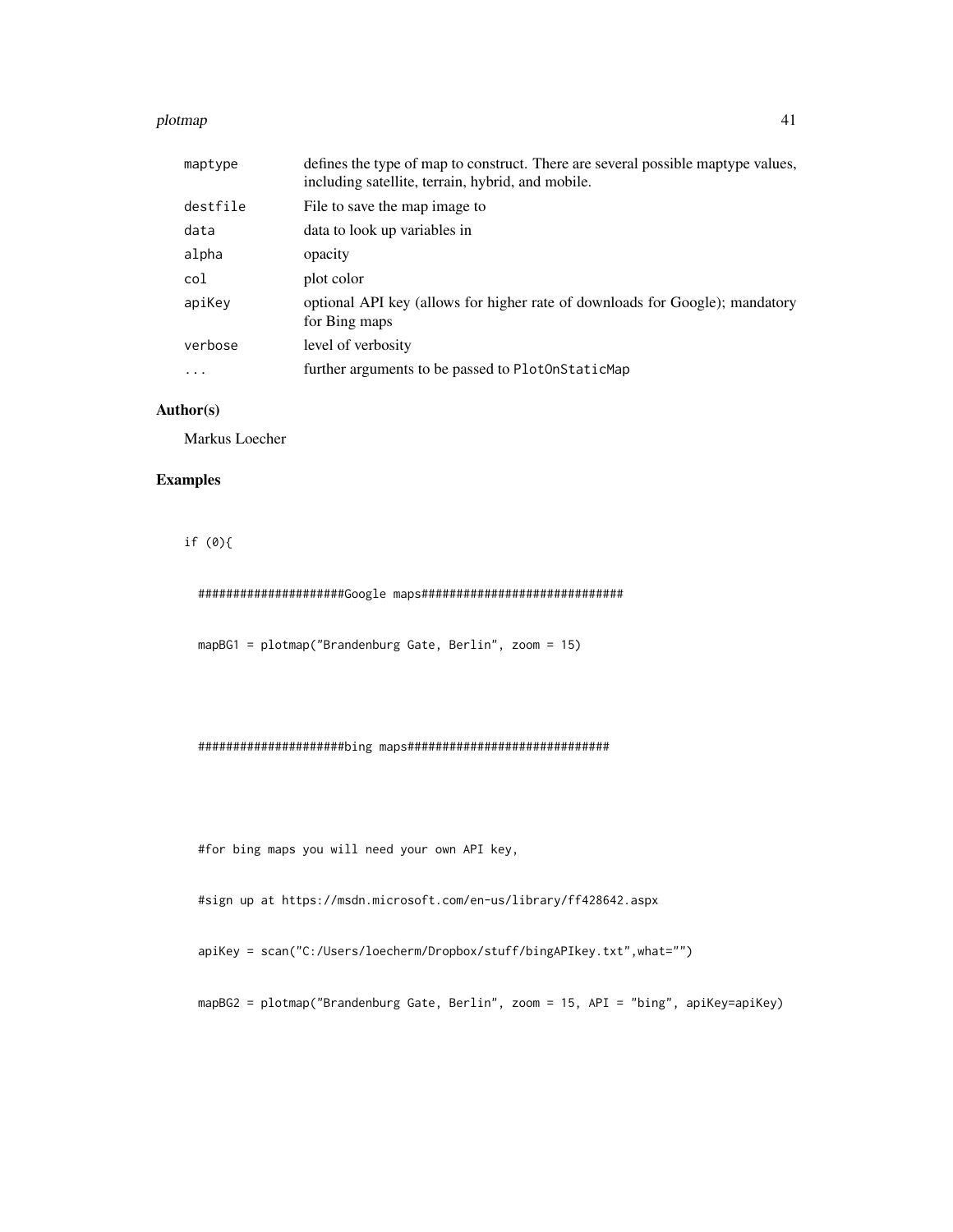```
latlon <- cbind.data.frame(lat = c(38.898648,38.889112, 38.880940),
```

```
lon = c(-77.037692, -77.050273, -77.03660));
```
map3 = plotmap(lat = latlon\$lat, lon = latlon\$lon, API = "bing", apiKey=apiKey,

```
col = "purple", pch="X",cex=1.5)
```
#### #####################OSM maps#############################

```
map4 = plotmap(lat = latlon$lat, lon = latlon$lon, API = "OSM", zoom=15,
```

```
col = "purple", pole="X", cex=1.5)
```
}

```
PlotOnMapTiles plots on map tiles by "stitching" them together
```
### Description

Counterpart to PlotOnStaticMap for map tiles

#### Usage

```
PlotOnMapTiles(mt, lat, lon, center, size = c(768, 768), FUN = points,
```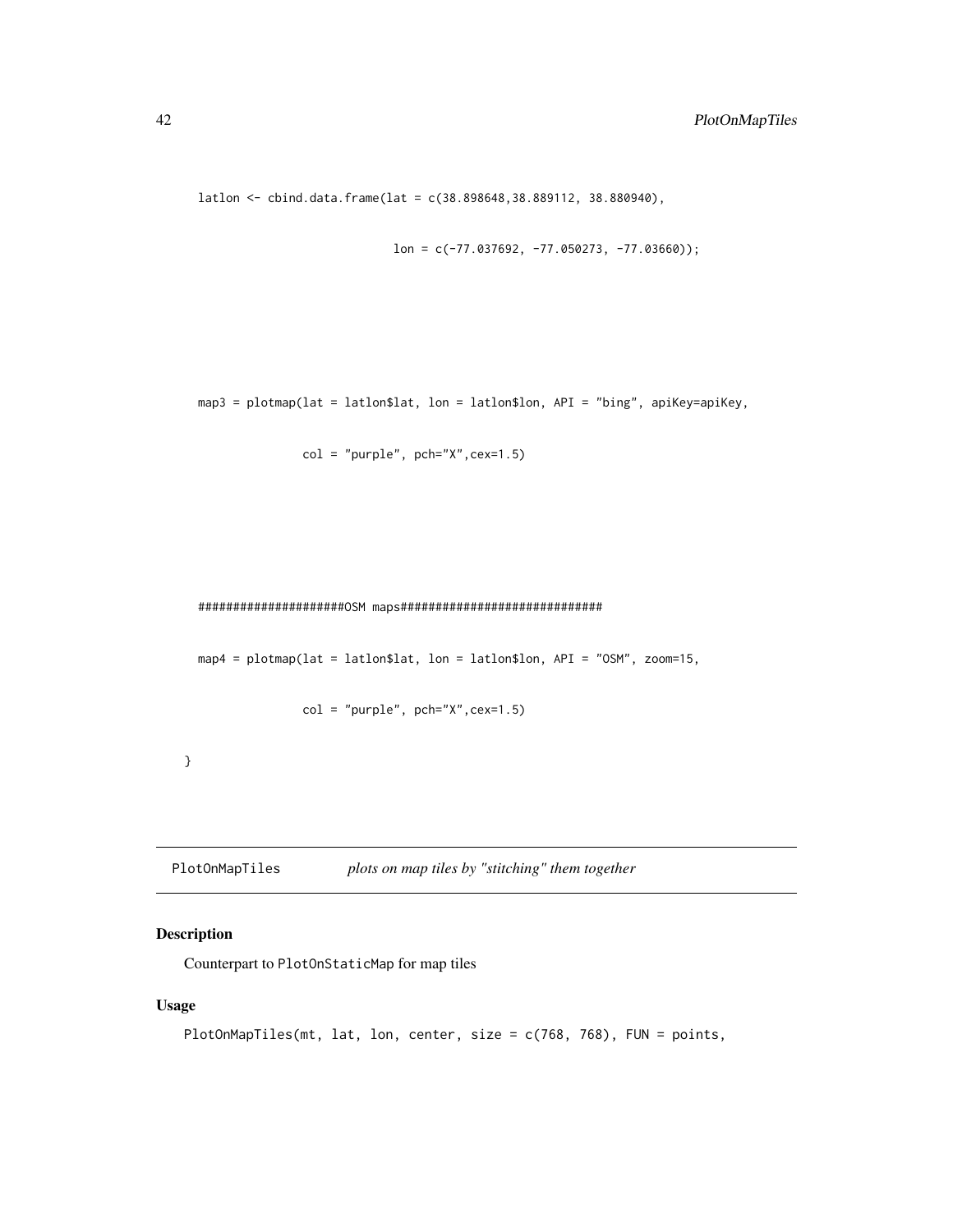<span id="page-42-0"></span> $mar = c(0, 0, 0, 0)$ , verbose = 0, ...)

### Arguments

| mt         | list returned by GetMapTiles                                                    |
|------------|---------------------------------------------------------------------------------|
| lat        | latitude values to be overlaid, if any                                          |
| lon        | longitude values to be overlaid, if any                                         |
| center     | optional center                                                                 |
| size       | size (in pixels) of "stitched" map                                              |
| <b>FUN</b> | plotting function to use for overlay; typical choices would be points and lines |
| mar        | outer margin in plot; if you want to see axes, change the default               |
| verbose    | level of verbosity                                                              |
| .          | further arguments to be passed to FUN                                           |
|            |                                                                                 |

### Value

nothing returned

### Author(s)

Markus Loecher

### Examples

if (0){

lat = c(40.702147,40.718217,40.711614);

lon = c(-74.012318,-74.015794,-73.998284);

center = c(mean(lat), mean(lon));

zoom <- min(MaxZoom(range(lat), range(lon)));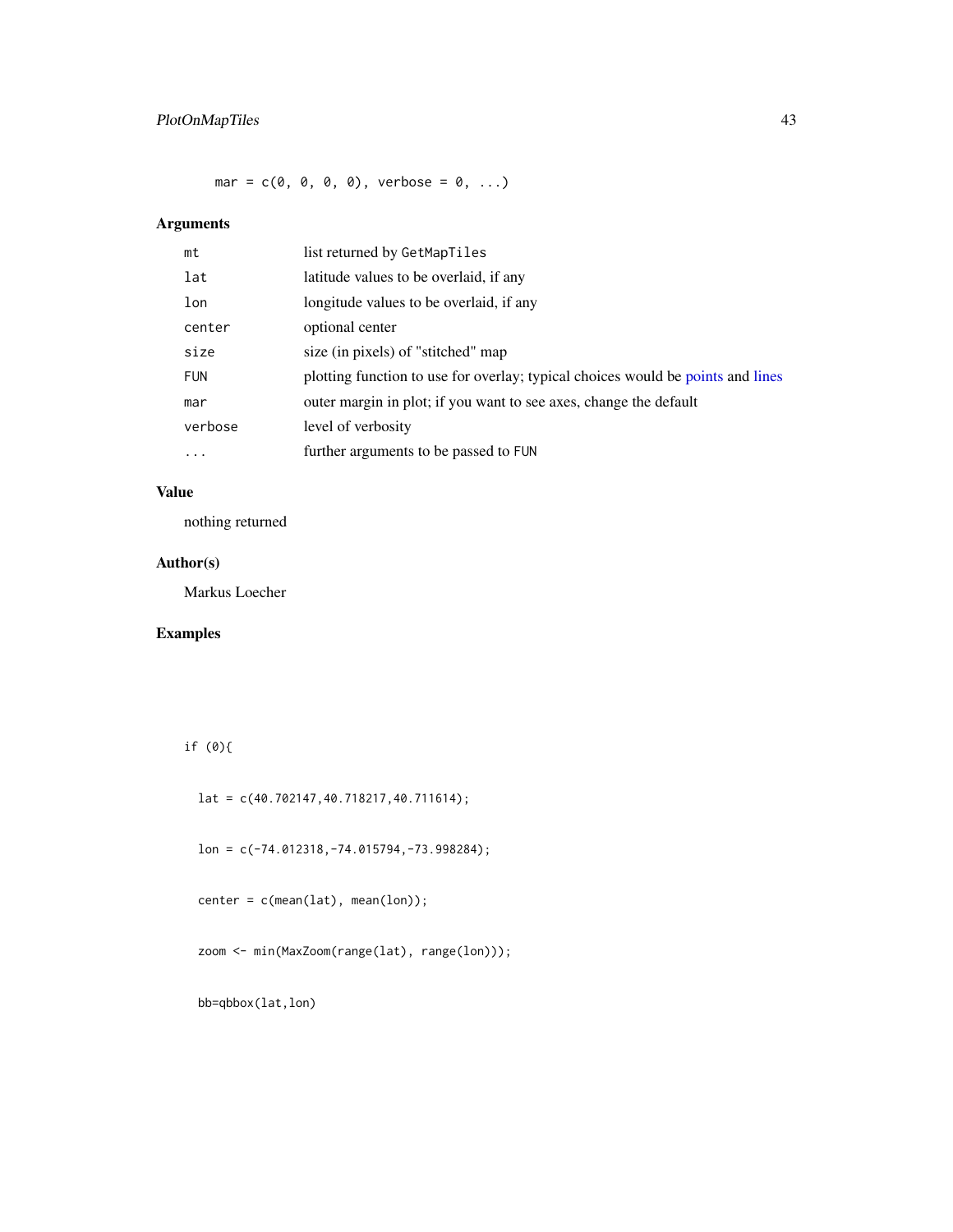<span id="page-43-0"></span>mt = GetMapTiles(latR =bb\$latR , lonR=bb\$lonR,zoom=zoom,verbose=1)

PlotOnMapTiles(mt,lat=lat,lon=lon,pch=20,col=c('red', 'blue', 'green'),cex=2)

mt = GetMapTiles(latR =bb\$latR , lonR=bb\$lonR,zoom=zoom,

tileDir= "~/mapTiles/Google/")

PlotOnMapTiles(mt,lat=lat,lon=lon,pch=20,col=c('red', 'blue', 'green'),cex=2)

}

<span id="page-43-1"></span>PlotOnStaticMap *overlays plot on background image of map tile*

### Description

This function is the workhorse of the package RgoogleMaps. It overlays plot on background image of map tile

#### Usage

```
PlotOnStaticMap(MyMap, lat, lon, destfile, zoom = NULL, size,
   GRAYSCALE = FALSE, add = FALSE, FUN = points, mar = c(0, 0)0, 0, 0), NEWMAP = TRUE, TrueProj = TRUE, axes = FALSE,
```
 $atX = NULL, atY = NULL, verbose = 0, ...)$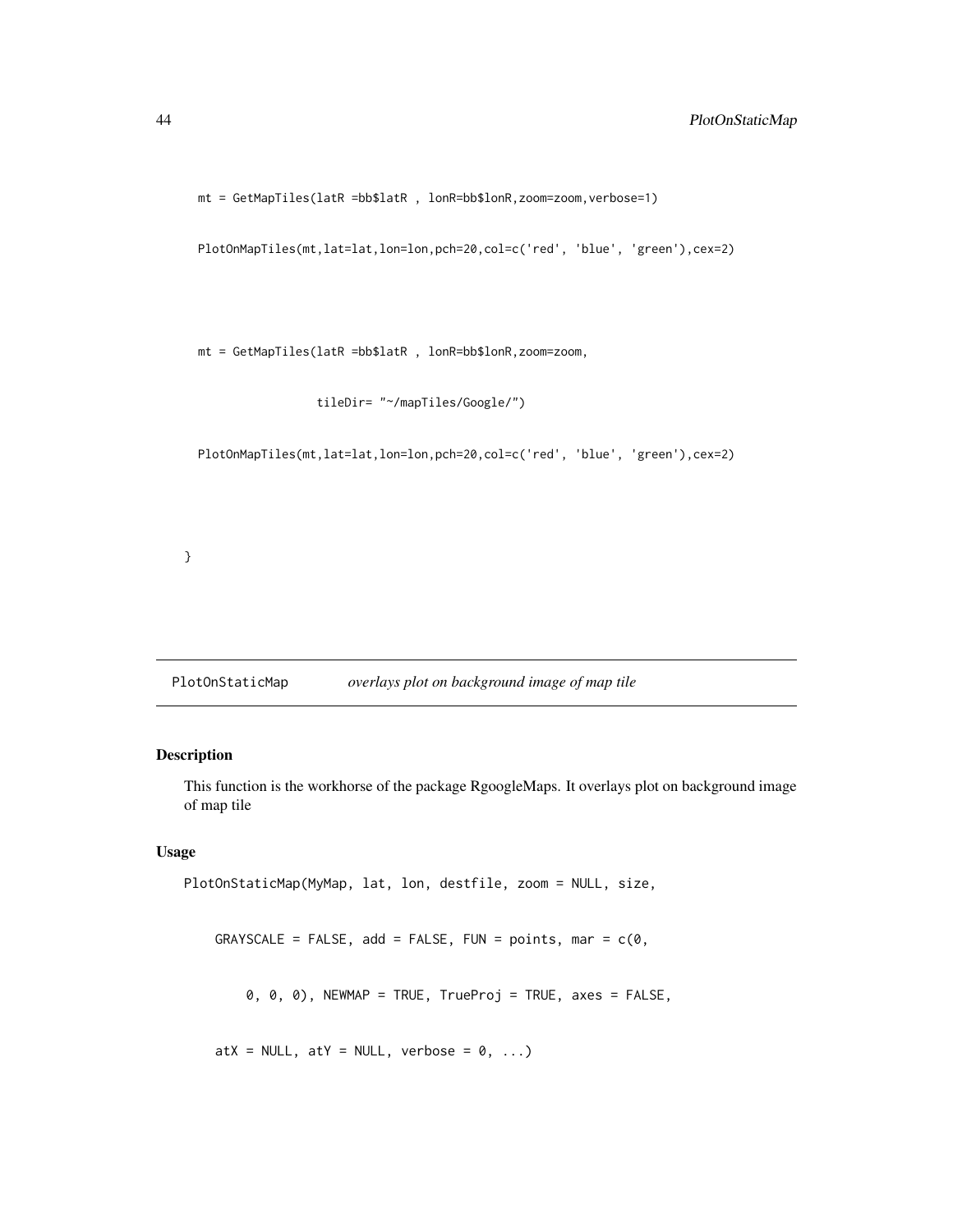### <span id="page-44-0"></span>PlotOnStaticMap 45

### Arguments

| optional map object                                                                                                                                                                                                                     |
|-----------------------------------------------------------------------------------------------------------------------------------------------------------------------------------------------------------------------------------------|
| latitude values to be overlaid                                                                                                                                                                                                          |
| longitude values to be overlaid                                                                                                                                                                                                         |
| File to load the map image from or save to, depending on whether MyMap was<br>passed.                                                                                                                                                   |
| Google maps zoom level. optional if MyMap is passed, required if not.                                                                                                                                                                   |
| desired size of the map tile image. defaults to maximum size returned by the<br>Gogle server, which is 640x640 pixels                                                                                                                   |
| Boolean toggle; if TRUE the colored map tile is rendered into a black & white<br>image, see RGB2GRAY                                                                                                                                    |
| start a new plot or add to an existing                                                                                                                                                                                                  |
| plotting function to use for overlay; typical choices would be points and lines                                                                                                                                                         |
| outer margin in plot; if you want to see axes, change the default                                                                                                                                                                       |
| load map from file or get it "new" from the static map server                                                                                                                                                                           |
| set to FALSE if you are willing to accept some degree of inaccuracy in the<br>mapping. In that case, the coordinates of the image are in lat/lon and the user<br>can simply overly points/lines/axis without worrying about projections |
| overlay axes?                                                                                                                                                                                                                           |
| numeric; position of ticks on x-axis; if missing, axTicks is called for nice values;<br>see axis                                                                                                                                        |
| numeric; position of ticks on y-axis; if missing, axTicks is called for nice values;<br>see axis                                                                                                                                        |
| level of verbosity                                                                                                                                                                                                                      |
| further arguments to be passed to FUN                                                                                                                                                                                                   |
|                                                                                                                                                                                                                                         |

### Value

the map object is returned via invisible(MyMap)

### Author(s)

Markus Loecher

### Examples

#The first step naturally will be to download a static map from the Google server. A simple example: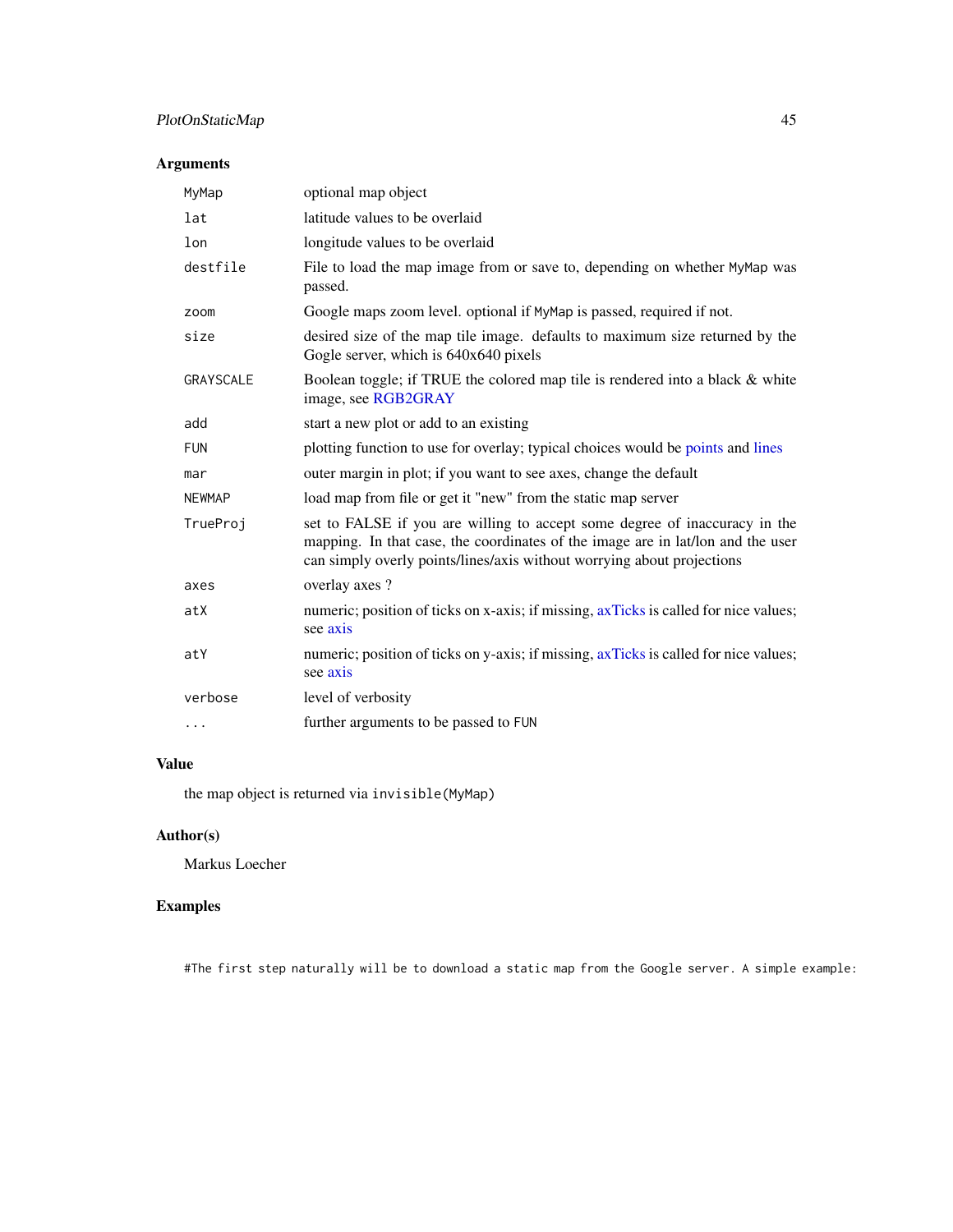lat = c(40.702147,40.711614,40.718217);

lon = c(-74.015794,-74.012318,-73.998284);

 $center = c(mean(lat), mean(lon));$ 

zoom <- min(MaxZoom(range(lat), range(lon)));

#this overhead is taken care of implicitly by GetMap.bbox();

MyMap <- GetMap(center=center, zoom=zoom,markers = paste0("&markers=color:blue|label:S|",

"40.702147,-74.015794&markers=color:green|label:G|40.711614,-74.012318&markers=",

 $"color:red|color:red|label:cl}$   $[  (1)$   $[    and$   $[             (1)$   $[    40.718217,   -73.998284"$  ), destfile =  $"MyTile1.pyf$  ;

tmp <- PlotOnStaticMap(MyMap, lat = lat,

```
lon = lon,
```
destfile = "MyTile1.png", cex=1.5,pch=20,

col=c('red', 'blue', 'green'), add=FALSE);

#and add lines:

PlotOnStaticMap(MyMap, lat = c(40.702147,40.711614,40.718217),

lon = c(-74.015794,-74.012318,-73.998284),

lwd=1.5,col=c('red', 'blue', 'green'), FUN = lines, add=TRUE)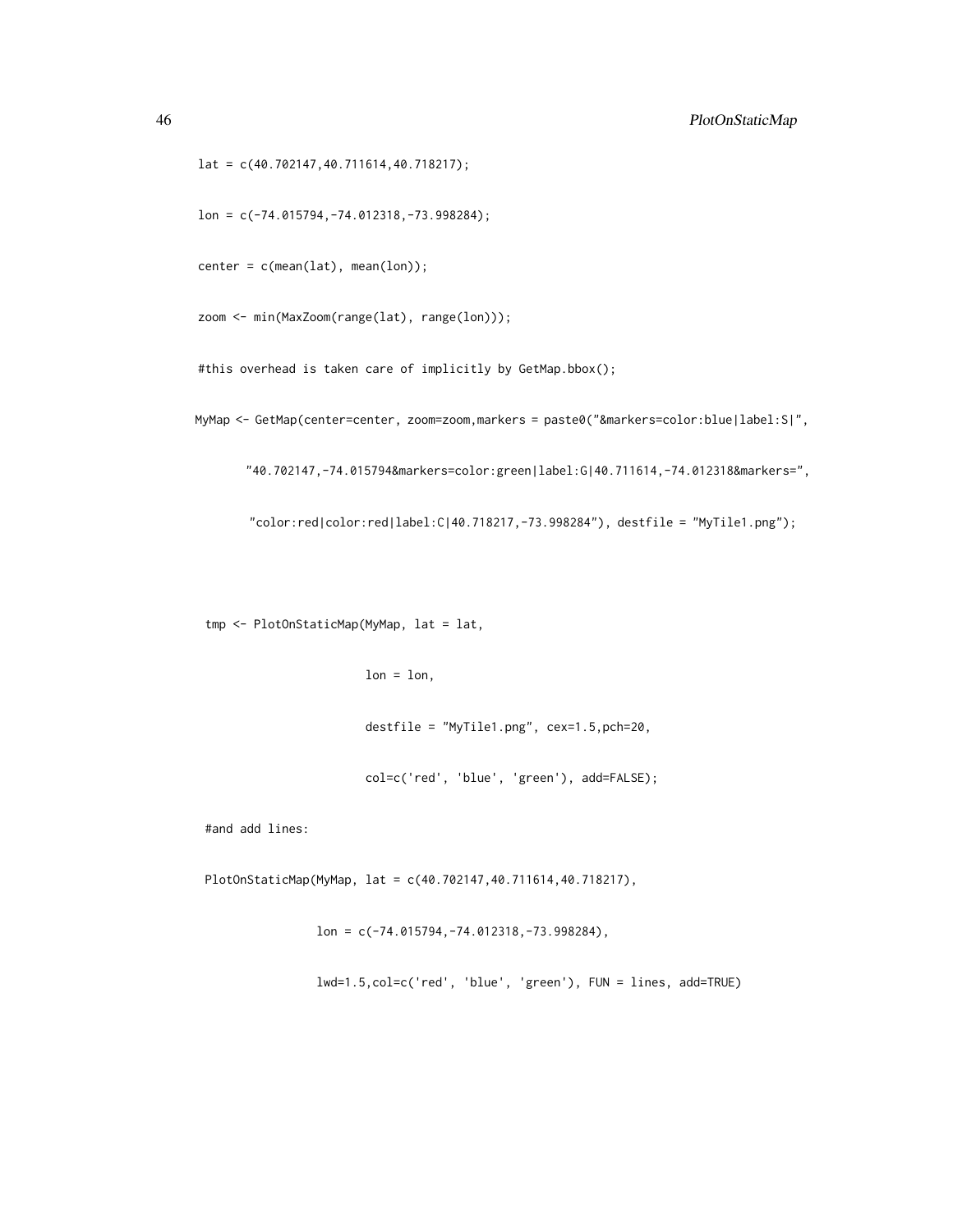<span id="page-46-0"></span>PlotPolysOnStaticMap *plots polygons on map*

### Description

This function plots/overlays polygons on a map. Typically, the polygons originate from a shapefile.

### Usage

```
PlotPolysOnStaticMap(MyMap, polys, col, border = NULL, lwd = 0.25,
```
verbose =  $0$ , add = TRUE, textInPolys = NULL, ...)

### Arguments

| MyMap       | map image returned from e.g. GetMap()                                                                                      |  |
|-------------|----------------------------------------------------------------------------------------------------------------------------|--|
| polys       | or of class SpatialPolygons from the package sp                                                                            |  |
|             | polygons to overlay; these can be either of class PolySet from the package PB-<br>Smapping                                 |  |
| col         | (optional) vector of colors, one for each polygon                                                                          |  |
| border      | the color to draw the border. The default, NULL, means to use par("fg"). Use<br>$border = NA$ to omit borders, see polygon |  |
| lwd         | line width, see par                                                                                                        |  |
| verbose     | level of verbosity                                                                                                         |  |
| add         | start a new plot or add to an existing                                                                                     |  |
| textInPolys | text to be displayed inside polygons.                                                                                      |  |
| $\ddotsc$   | further arguments passed to PlotOnStaticMap                                                                                |  |

### Author(s)

Markus Loecher

### See Also

[PlotOnStaticMap](#page-43-1) [mypolygon](#page-35-1)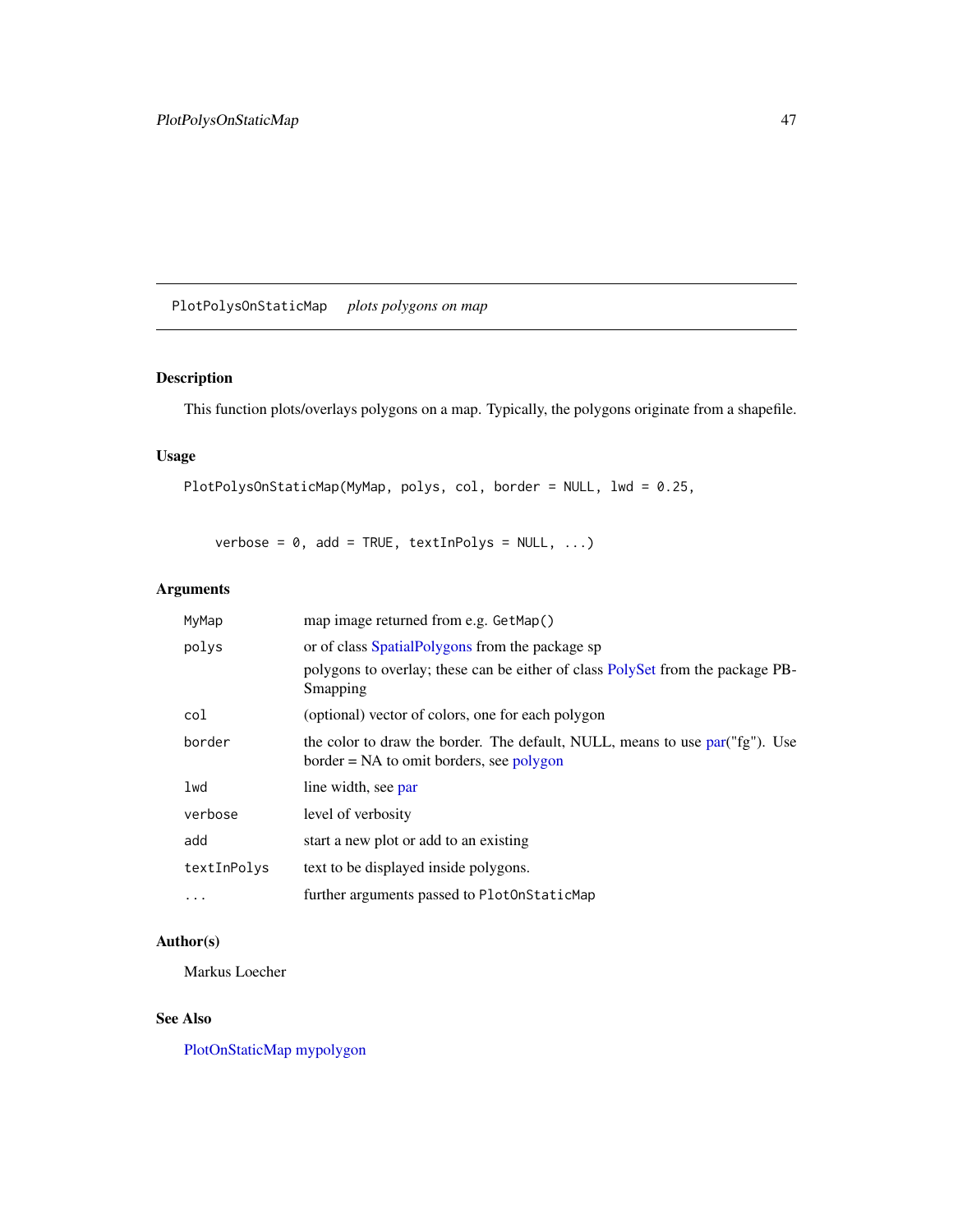### Examples

```
if (interactive()){
```
#require(PBSmapping);

```
shpFile <- paste(system.file(package = "RgoogleMaps"), "/shapes/bg11_d00.shp", sep = "")
```

```
#shpFile <- system.file('bg11_d00.shp', package = "RgoogleMaps");
```
shp=importShapefile(shpFile,projection="LL");

bb  $\leq$  qbbox(lat = shp[,"Y"], lon = shp[,"X"]);

MyMap <- GetMap.bbox(bb\$lonR, bb\$latR, destfile = "DC.png");

PlotPolysOnStaticMap(MyMap, shp,  $lwd = .5$ , col =  $rgb(0.25, 0.25, 0.25, 0.025)$ , add = F);

#Try an open street map:

mapOSM <- GetMap.OSM(lonR=bb\$lonR, latR=bb\$latR, scale = 150000, destfile = "DC.png");

PlotPolysOnStaticMap(mapOSM, shp, lwd=.5, col = rgb(0.75,0.25,0.25,0.15), add = F);

#North Carolina SIDS data set:

shpFile <- system.file("shapes/sids.shp", package="maptools");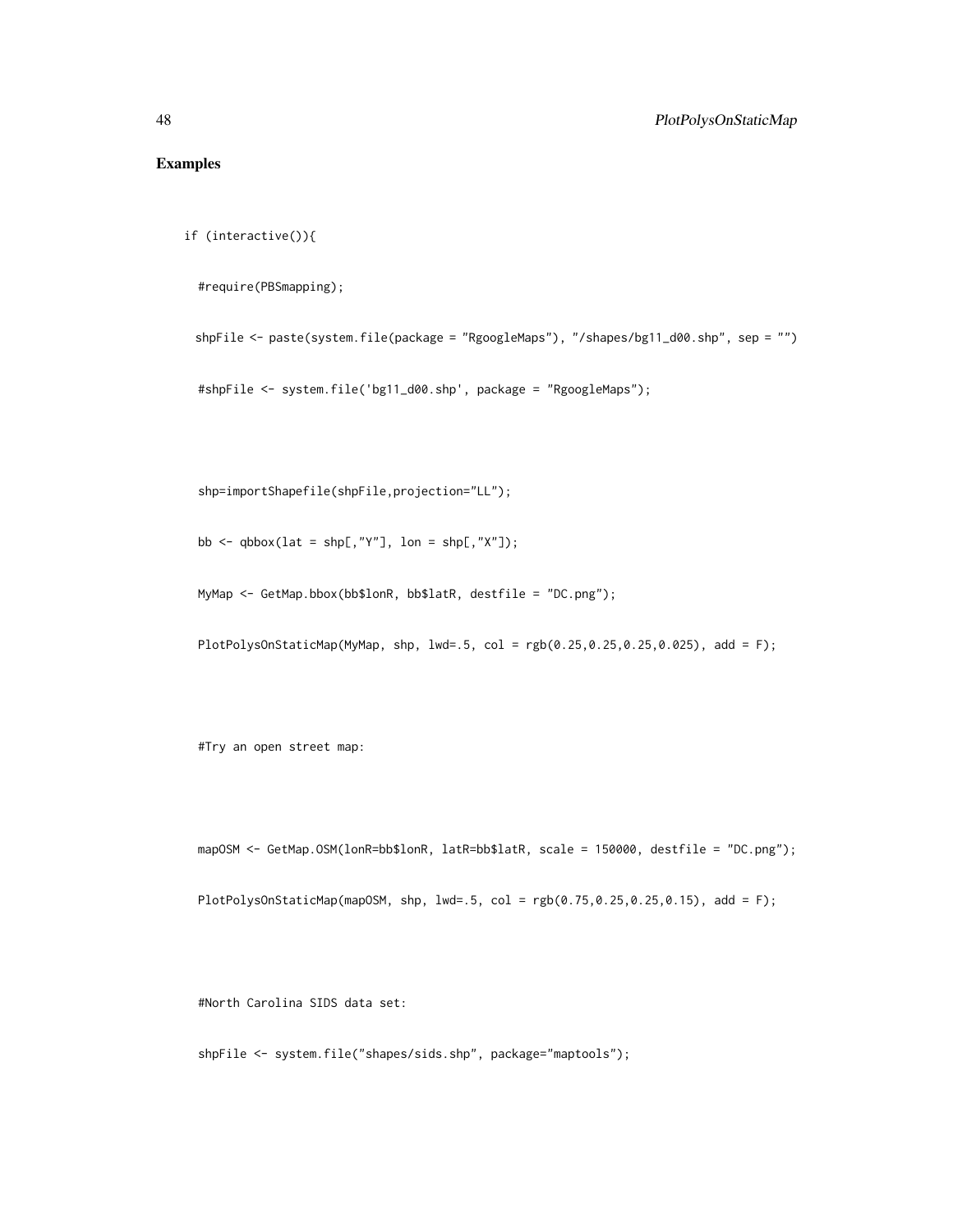```
shp=importShapefile(shpFile,projection="LL");
bb \leq qbbox(lat = shp[,"Y"], lon = shp[,"X"]);
MyMap <- GetMap.bbox(bb$lonR, bb$latR, destfile = "SIDS.png");
#compute regularized SID rate
sid <- 100*attr(shp, "PolyData")$SID74/(attr(shp, "PolyData")$BIR74+500)
b <- as.integer(cut(sid, quantile(sid, seq(0,1,length=8)) ));
b[i s, na(b)] \leftarrow 1;opal <- col2rgb(grey.colors(7), alpha=TRUE)/255; opal["alpha",] <- 0.2;
shp[, "col"] \leq rgb(0.1, 0.1, 0.1, 0.2);for (i in 1:length(b))
 \text{shp}[shp[, "PID"] == i, "col"] <- \text{rgb}(\text{opall}[1,b[i]], \text{opall}[2,b[i]], \text{opall}[3,b[i]]], \text{opall}[4,b[i]]);
```
PlotPolysOnStaticMap(MyMap, shp, lwd=.5, col = shp[,"col"], add = F);

#compare the accuracy of this plot to a Google Map overlay:

library(maptools);

qk <- SpatialPointsDataFrame(as.data.frame(shp[, c("X","Y")]), as.data.frame(shp[, c("X","Y")])) sp::proj4string(qk) <- CRS("+proj=longlat");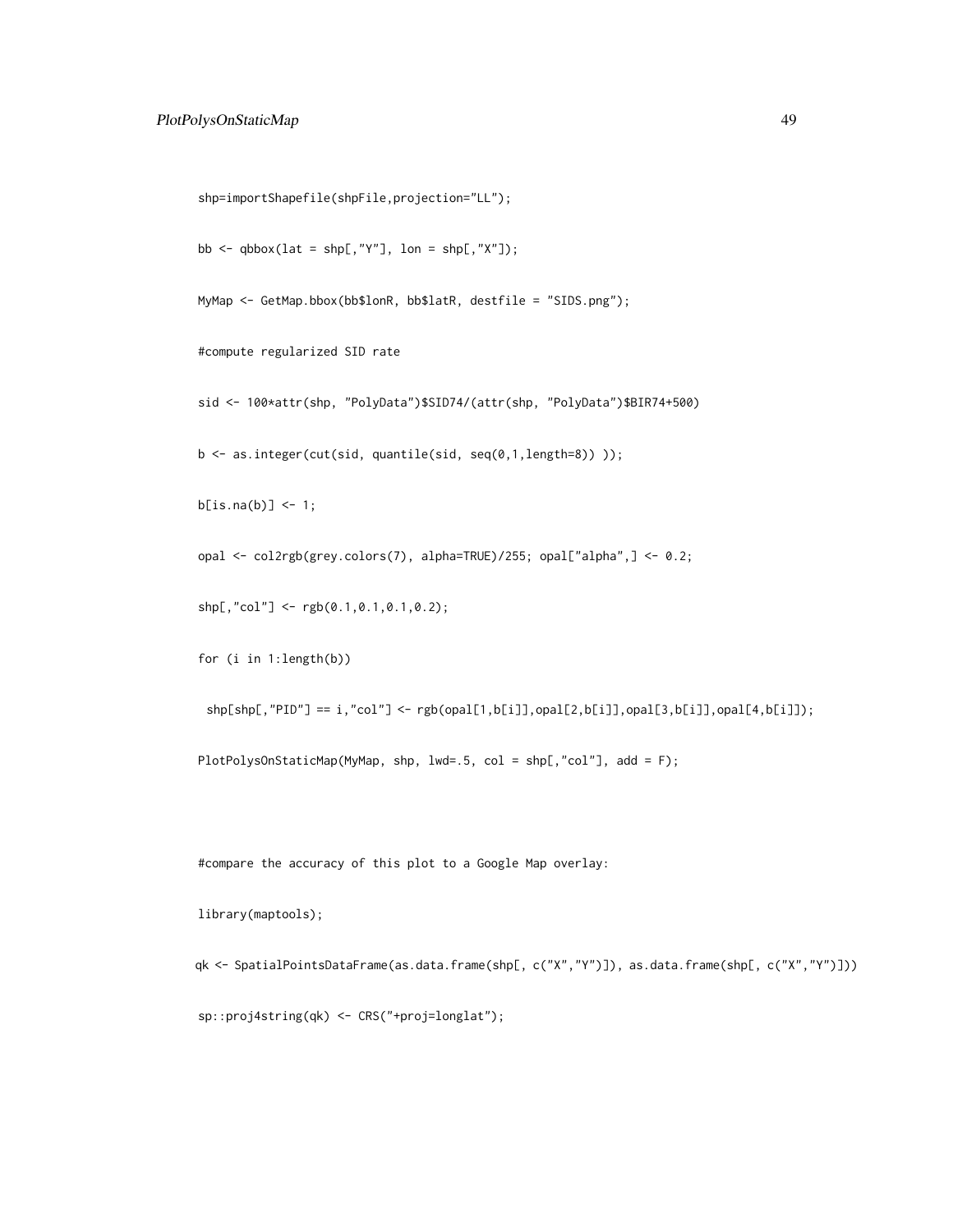```
tf <- "NC.counties";
```
SGqk <- GE\_SpatialGrid(qk)

png(file=paste(tf, ".png", sep=""), width=SGqk\$width, height=SGqk\$height,

bg="transparent")

 $par(max=c(0,0,0,0), xaxs="i", yaxs="i")$ ; par(mai = rep(0,4))

PBSmapping::plotPolys(shp, plt=NULL)

dev.off()

maptools::kmlOverlay(SGqk, paste(tf, ".kml", sep=""), paste(tf, ".png", sep=""));

#This kml file can now be inspected in Google Earth or Google Maps

#or choose an aspect ratio that corresponds better to North Carolina's elongated shape:

MyMap <- GetMap.bbox(bb\$lonR, bb\$latR, destfile = "SIDS.png", size = c(640, 320), zoom = 7);

PlotPolysOnStaticMap(MyMap, shp, lwd=.5, col = shp[,"col"], add = F);

}

qbbox *computes bounding box*

#### Description

The function qbbox computes a bounding box for the given lat,lon points with a few additional options such as quantile boxes, additional margins, etc.

<span id="page-49-0"></span>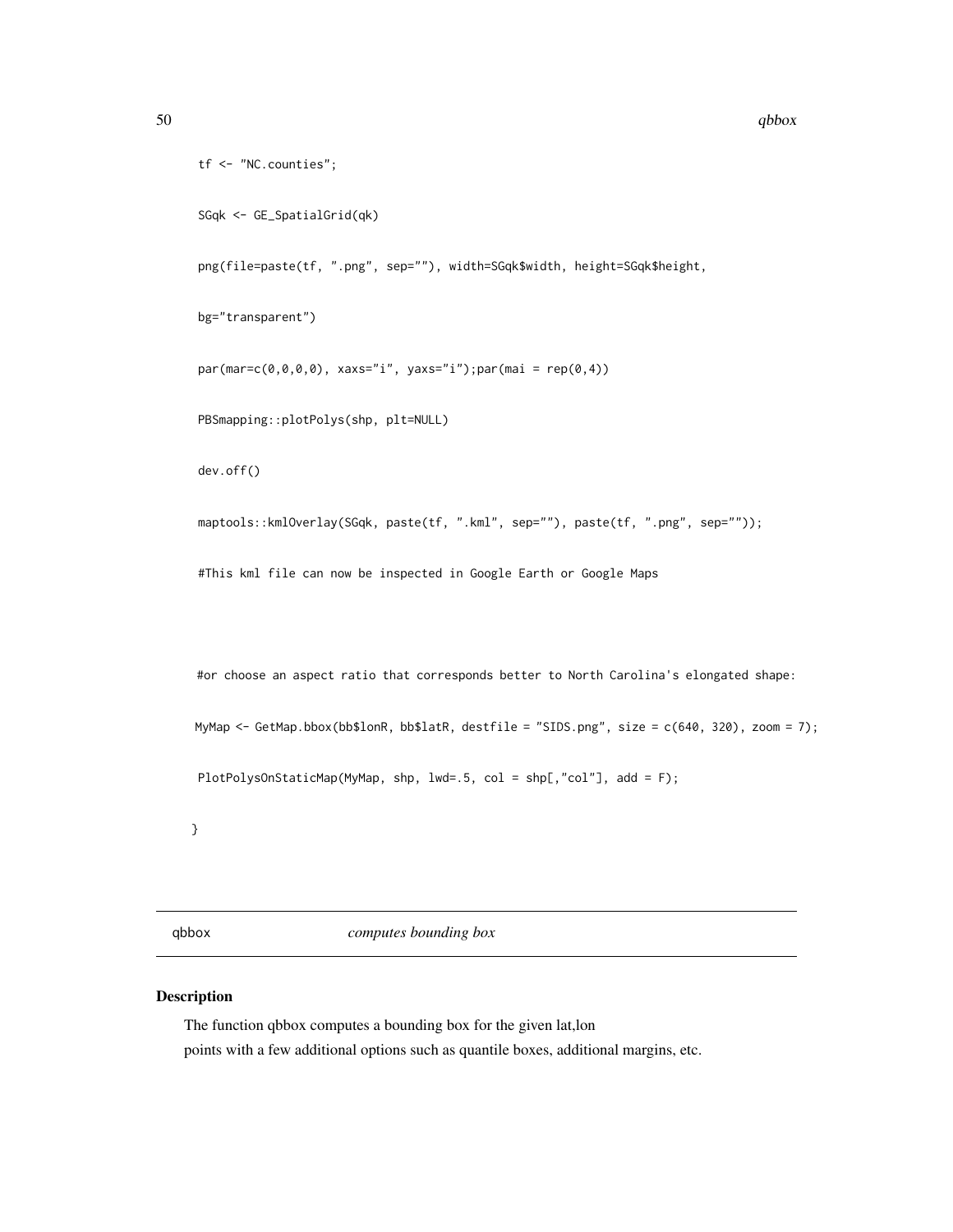$q_{\rm{b}}$ box 51

### Usage

```
qbbox(lat, lon, TYPE = c("all", "quantile")[1], margin = list(m = c(1,
```

```
1, 1, 1), TYPE = c("perc", "abs")[1]), q.lat = c(0.1, 0.9),
```
 $q.lon = c(0.1, 0.9),$  verbose = 0)

### Arguments

| lat         | latitude values  |
|-------------|------------------|
| lon         | longitude values |
| <b>TYPE</b> |                  |
| margin      |                  |
| g.lat       |                  |
| g.lon       |                  |
| verbose     |                  |
|             |                  |

### Value

| latR       | latitude range  |
|------------|-----------------|
| $l$ on $R$ | longitude range |

### Author(s)

Markus Loecher

### Examples

 $lat = 37.85 + rnorm(100, sd=0.001);$ 

 $lon = -120.47 + rnorm(100, sd=0.001);$ 

#add a few outliers:

 $lat[1:5] < -lat[1:5] + rnorm(5, sd = .01);$ 

 $lon[1:5] < -lon[1:5] + rnorm(5, sd = .01);$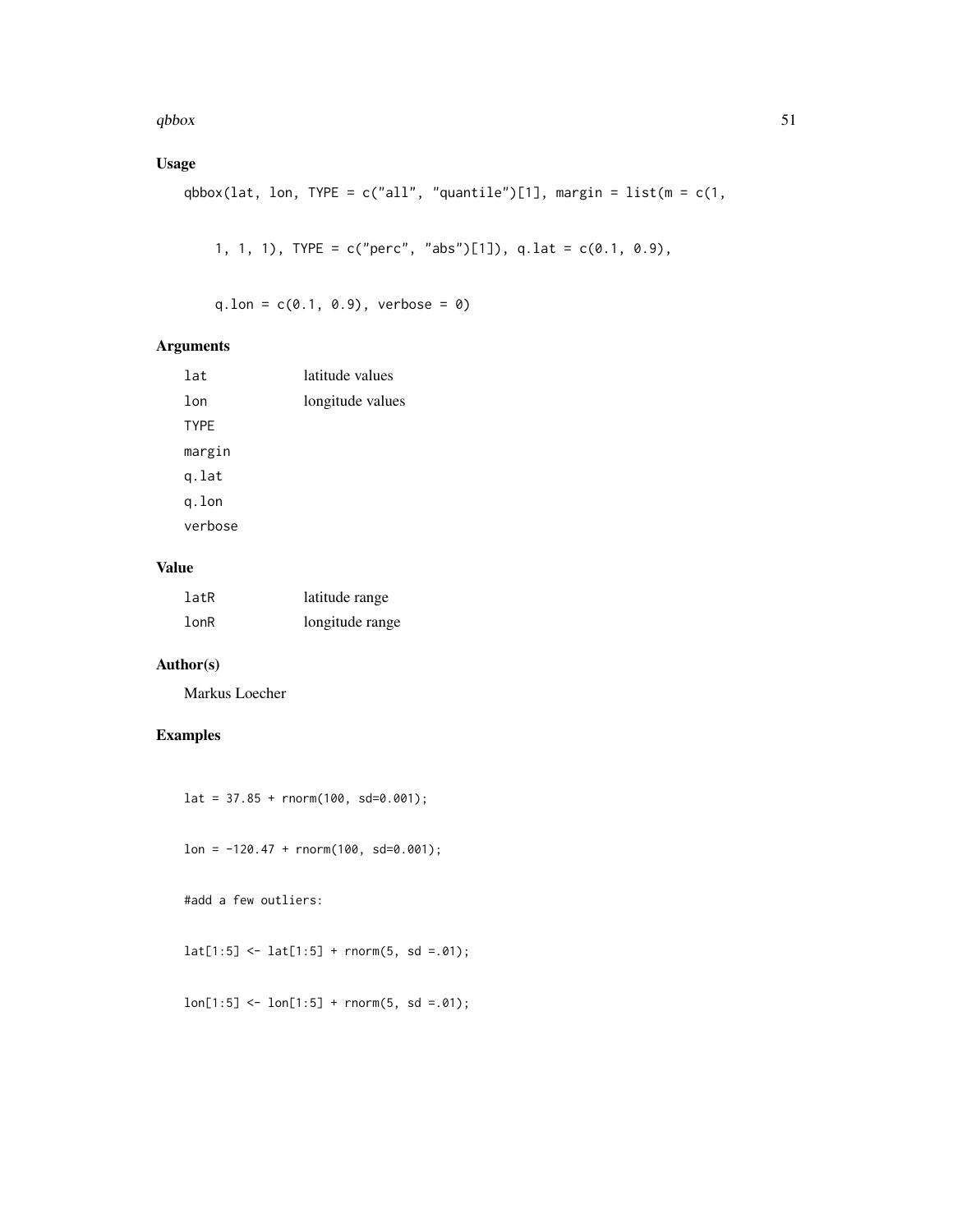```
#range, discarding the upper and lower 10% of the data
qbbox(lat, lon, TYPE = "quantile");
#full range:
qbbox(lat, lon, TYPE = "all");#add a 10% extra margin on all four sides:
qbbox(lat, lon, margin = list(m = c(10, 10, 10, 10), TYPE = c("perc", "abs")[1]));
```
ReadMapTile *Read a bitmap image stored in the PNG format*

### Description

Reads an image from a PNG file/content into a raster array.

### Usage

```
ReadMapTile(destfile, METADATA = TRUE, native = TRUE)
```
### Arguments

| destfile | png file to read                                                                                                                                                         |
|----------|--------------------------------------------------------------------------------------------------------------------------------------------------------------------------|
| METADATA | read MetaInfo as well?                                                                                                                                                   |
| native   | determines the image representation - if FALSE then the result is an array, if<br>TRUE then the result is a native raster representation, see readPNG in package<br>png. |

### Value

map or tile object

#### Author(s)

Markus Loecher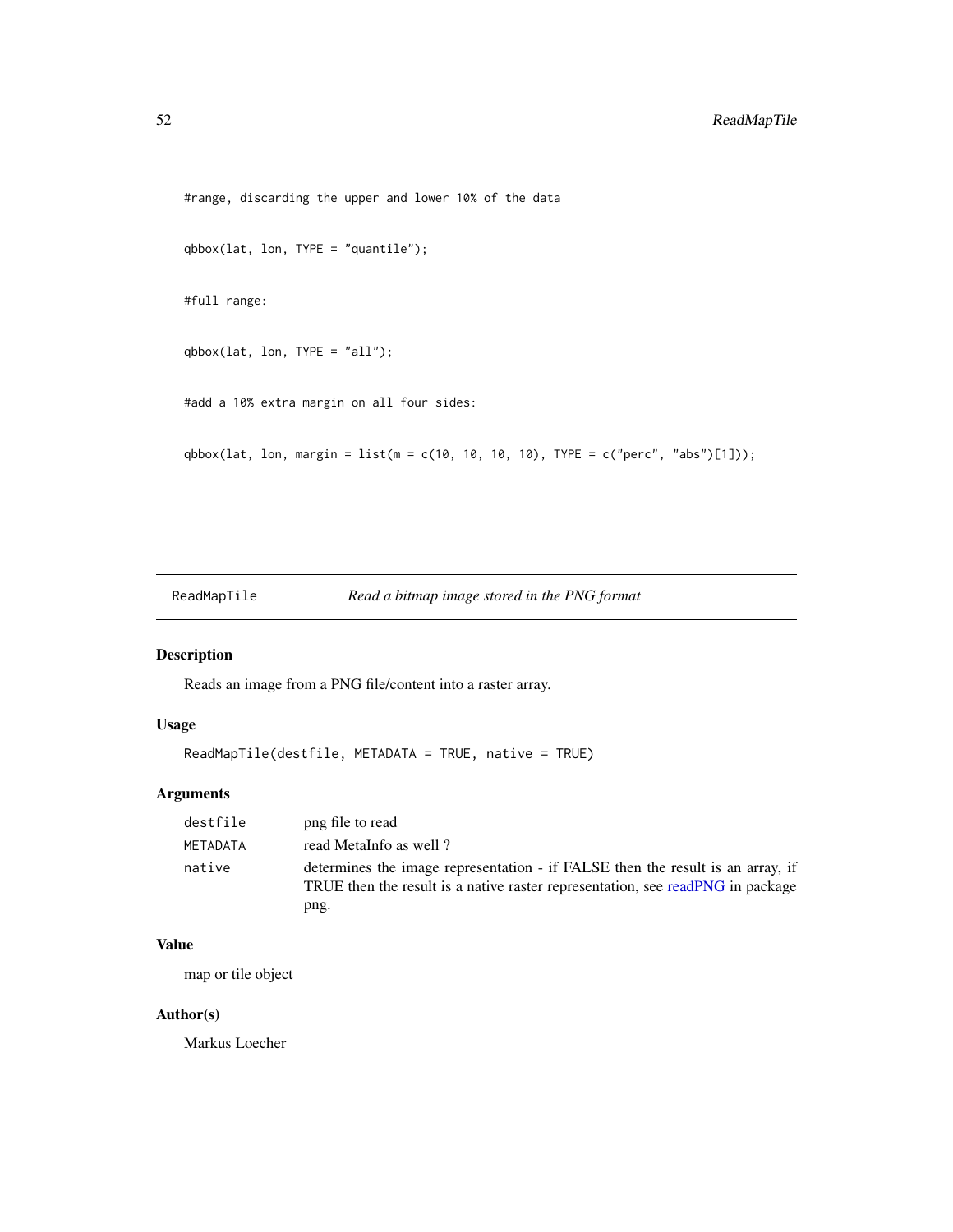<span id="page-52-1"></span><span id="page-52-0"></span>

This function translates the rgb values of the array myTile into a scalar matrix with just one gray value per pixel.

#### Usage

```
RGB2GRAY(myTile)
```
### Arguments

myTile rgb image matrix, usually array with 3 dimensions

### Details

Gray scale intensity defined as  $0.30R + 0.59G + 0.11B$ 

#### Value

image tile

### Author(s)

Markus Loecher

### Examples

if (interactive()){

BrooklynLatLon = getGeoCode("Brooklyn")

mapBrooklyn <- GetMap(center=BrooklynLatLon, destfile = file.path(tempdir(), "Brooklyn.png"),

zoom=11, size = c(240,240))

mapBrooklynBW\$myTile = RGB2GRAY(mapBrooklyn\$myTile)

PlotOnStaticMap(mapBrooklynBW)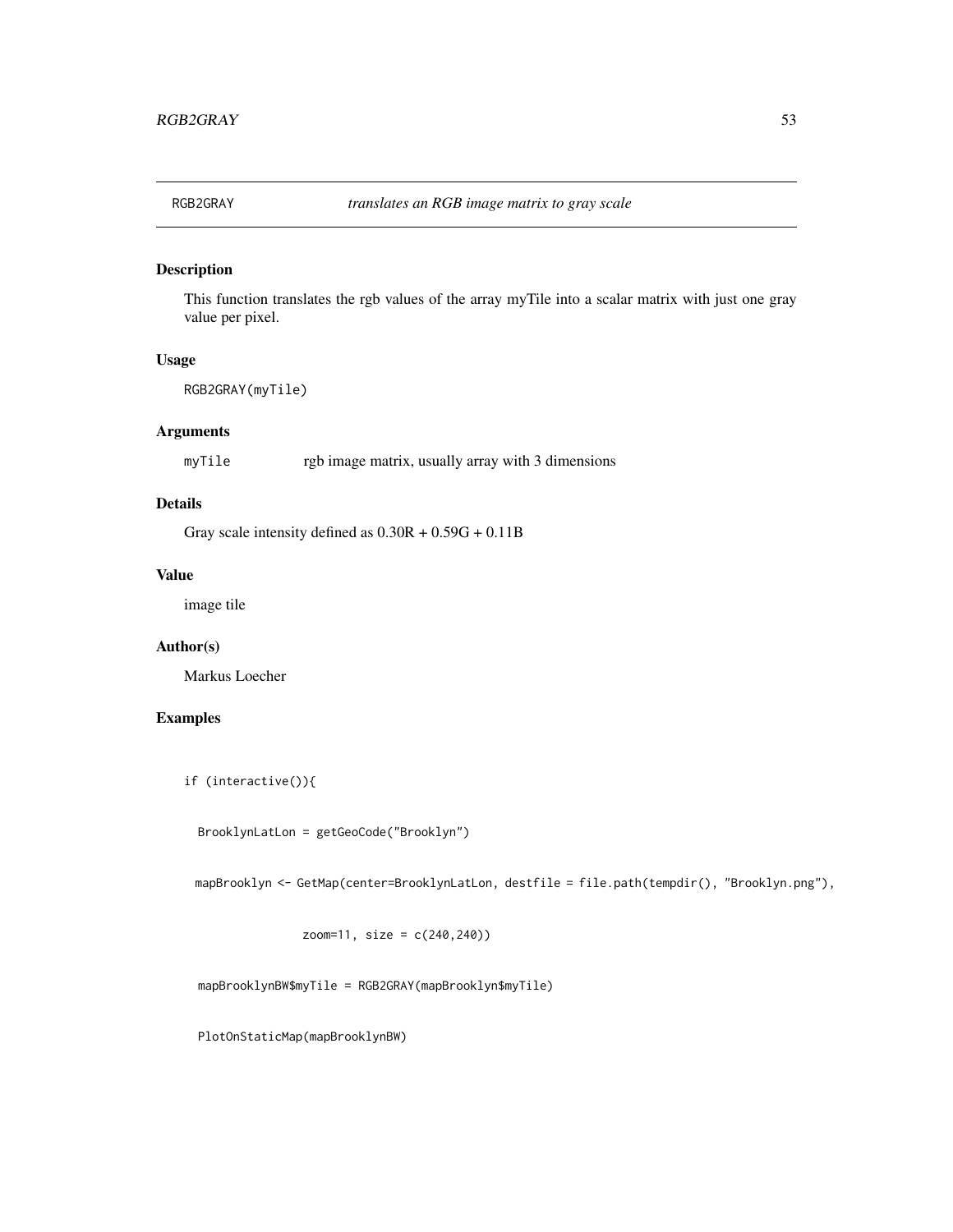<span id="page-53-0"></span>}

SpatialToPBS *converts spatial objects as defined in package sp to simpler PBSmapping type dataframes*

### Description

The PlotPolysOnStaticMap() function currently does not take sp objects directly but instead needs PBSmapping type data.frames. This function converts sp objects into such.

THANKS TO Fabio Priuli for a major bug fix w.r.t. holes in spatial polygons!

#### Usage

SpatialToPBS(xy, verbose = 0)

### Arguments

| xy      | spatial object, such as SpatialPoints, SpatialPolygons, etc |
|---------|-------------------------------------------------------------|
| verbose | level of verbosity                                          |

#### Value

list with elements  $xy =$  converted object, bb = bounding box, fun = plot function

### Author(s)

Markus Loecher

### Examples

```
if (interactive()) {
```

```
data("NYleukemia", envir = environment())
```
population <- NYleukemia\$data\$population

cases <- NYleukemia\$data\$cases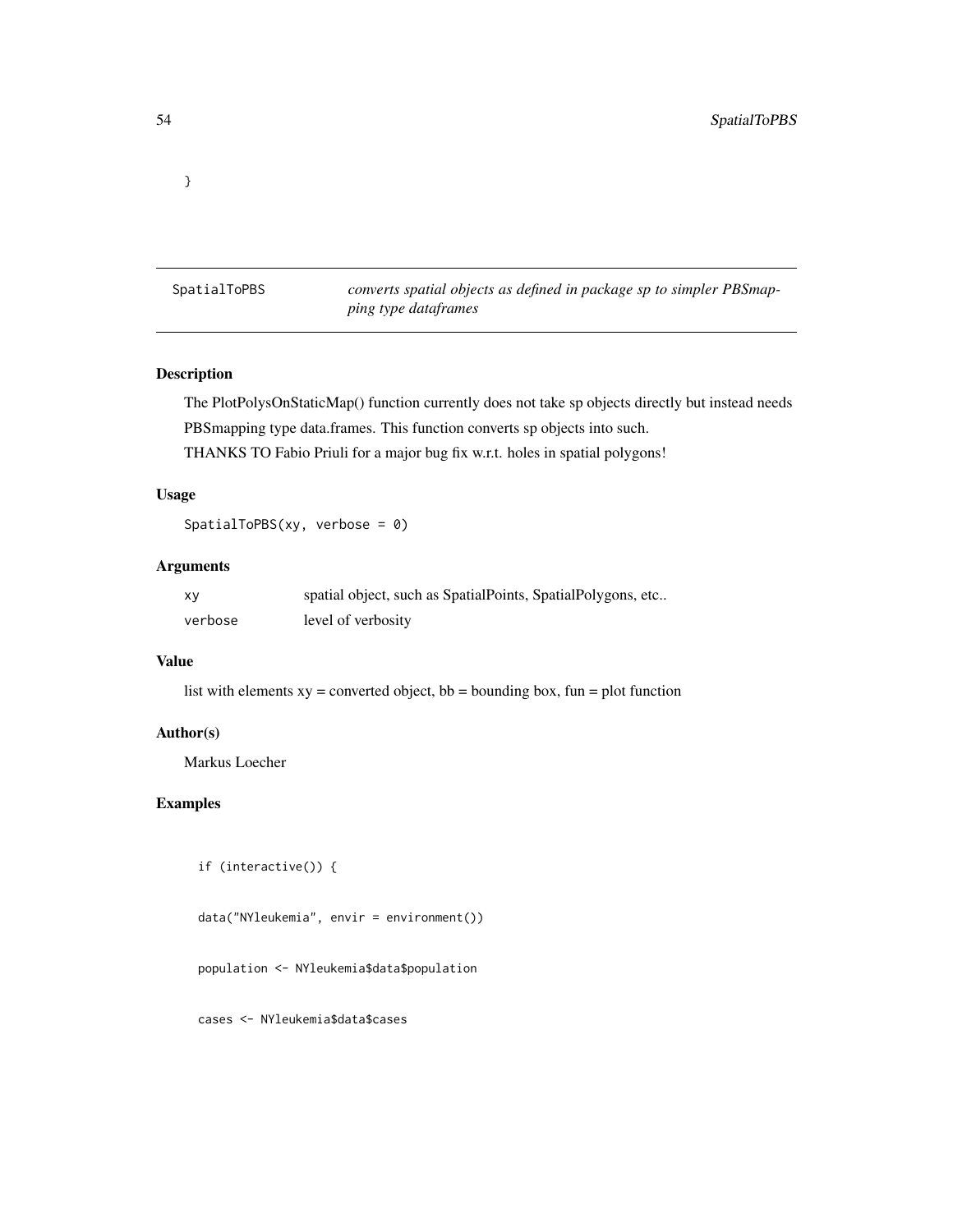### <span id="page-54-0"></span>TextOnStaticMap 55

```
mapNY <- GetMap(center=c(lat=42.67456,lon=-76.00365),
```

```
destfile = file.path(tempdir(),"NYstate.png"),
```

```
maptype = "mobile", zoom=9)
```

```
#mapNY=ReadMapTile("NYstate.png")
```
clrStuff=ColorMap(100\*cases/population, alpha = 0.35, log = TRUE)

NYpolys = SpatialToPBS(NYleukemia\$spatial.polygon)

PlotPolysOnStaticMap(mapNY, NYpolys\$xy, col = clrStuff\$colcode, add = FALSE)

```
legend("topleft", legend = clrStuff$legend, fill = clrStuff$fill,
```
 $bg = rgb(0.1, 0.1, 0.1, 0.3))$ 

}

TextOnStaticMap *plots text on map*

### Description

TextOnStaticMap draws the strings given in the vector labels at the coordinates given by x and y on a map. y may be missing since  $xy$ .coords $(x,y)$  is used for construction of the coordinates.

#### Usage

```
TextOnStaticMap(MyMap, lat, lon, labels = seq_along(lat), TrueProj = TRUE,
```
FUN = text, add = FALSE, verbose =  $0, ...$ )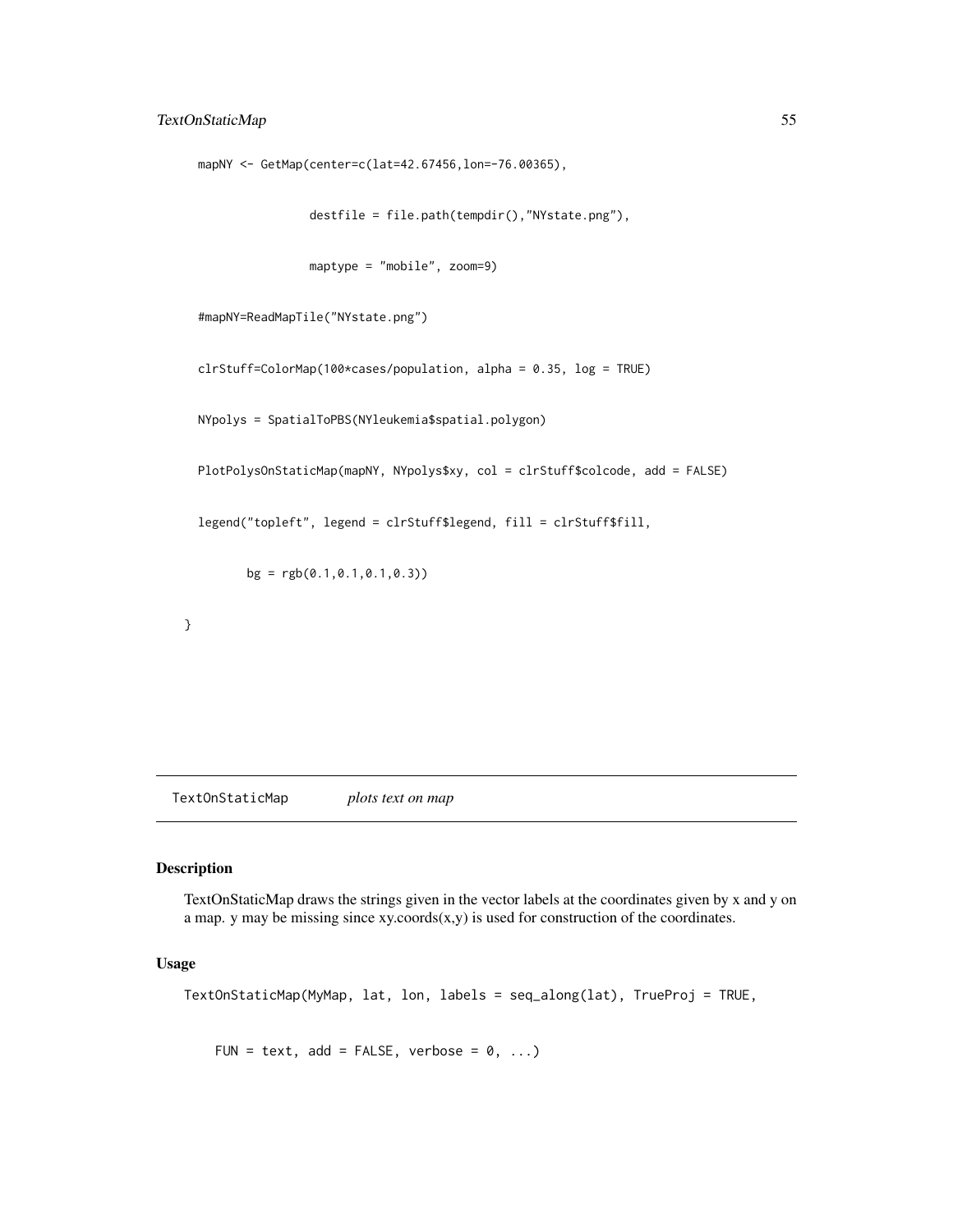### <span id="page-55-0"></span>Arguments

| MyMap      | map image returned from e.g. GetMap()                                                                                                                                                                                                                                                                                                  |
|------------|----------------------------------------------------------------------------------------------------------------------------------------------------------------------------------------------------------------------------------------------------------------------------------------------------------------------------------------|
| lat        | latitude where to put text.                                                                                                                                                                                                                                                                                                            |
| lon        | longitude where to put text.                                                                                                                                                                                                                                                                                                           |
| labels     | a character vector or expression specifying the text to be written. An attempt<br>is made to coerce other language objects (names and calls) to expressions, and<br>vectors and other classed objects to character vectors by as character. If labels<br>is longer than x and y, the coordinates are recycled to the length of labels. |
| TrueProj   | set to FALSE if you are willing to accept some degree of inaccuracy in the<br>mapping. In that case, the coordinates of the image are in lat/lon and the user<br>can simply overly points/lines/axis without worrying about projections                                                                                                |
| <b>FUN</b> | overlay function, typical choice would be text                                                                                                                                                                                                                                                                                         |
| add        | start a new plot or add to an existing                                                                                                                                                                                                                                                                                                 |
| verbose    | level of verbosity                                                                                                                                                                                                                                                                                                                     |
| $\cdots$   | further arguments to be passed to FUN                                                                                                                                                                                                                                                                                                  |

### Value

return value of FUN

### Author(s)

Markus Loecher

### Examples

lat = c(40.702147,40.718217,40.711614);

lon = c(-74.012318,-74.015794,-73.998284);

center = c(mean(lat), mean(lon));

zoom <- min(MaxZoom(range(lat), range(lon)));

MyMap <- GetMap(center=center, zoom=zoom,markers = paste0("&markers=color:blue|label:S|",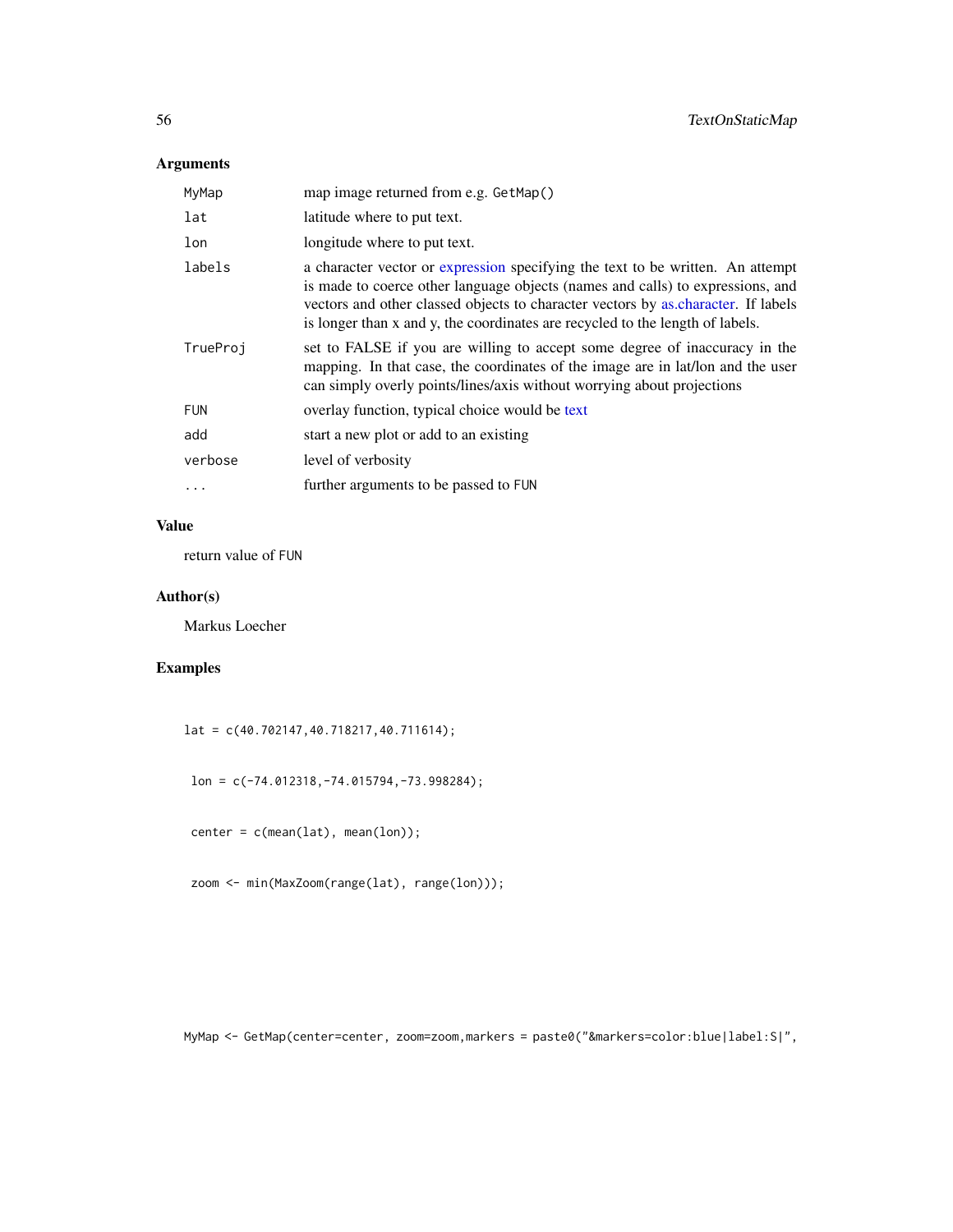<span id="page-56-0"></span>"40.702147,-74.015794&markers=color:green|label:G|40.711614,-74.012318&markers=",

"color:red|color:red|label:C|40.718217,-73.998284"), destfile = "MyTile1.png");

TextOnStaticMap(MyMap, lat=40.711614,lon=-74.012318, "Some Text", cex=2, col = 'red')

<span id="page-56-1"></span>

| Tile2R |        |  |  |  | simple utility to offset and scale XY coordinates with respect to the |  |  |
|--------|--------|--|--|--|-----------------------------------------------------------------------|--|--|
|        | center |  |  |  |                                                                       |  |  |

### Description

simple utility to offset and scale XY coordinates with respect to the center

#### Usage

Tile2R(points, center)

#### Arguments

| points | XY coordinates returned by e.g. LatLon2XY           |
|--------|-----------------------------------------------------|
| center | XY coordinates of center returned by e.g. LatLon2XY |

### Details

mainly used for shrinking the size of a tile to the minimum size.

### Value

list with X and Y pixel values

### Author(s)

Markus Loecher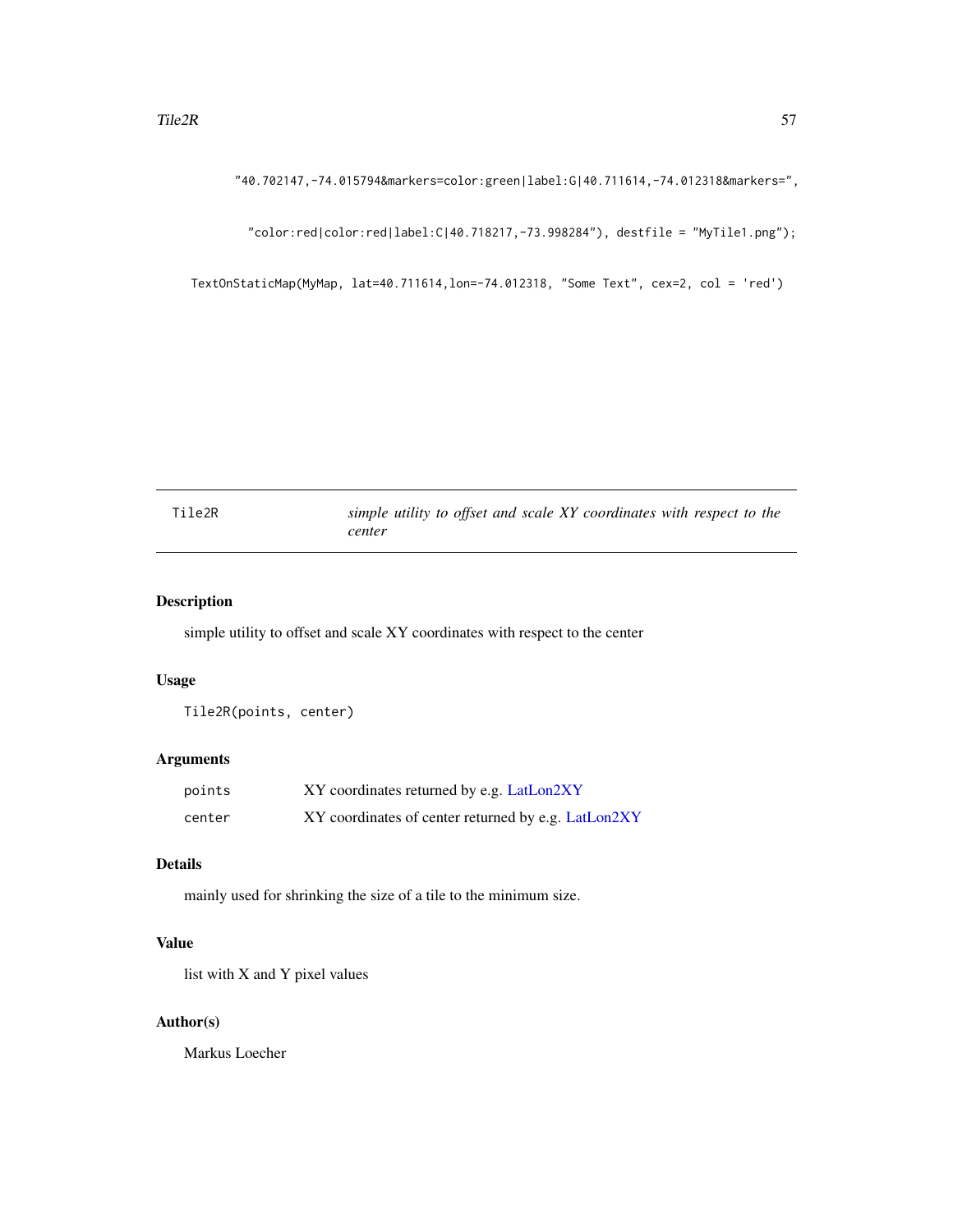### <span id="page-57-0"></span>Examples

```
latR < -c(34.5, 34.9);lonR <- c(-100.3, -100);
 lat.center <- 34.7;
 lon.center <- -100.2;
 zoom = 10;
 ll <- LatLon2XY(latR[1], lonR[1], zoom);#lower left corner
 ur <- LatLon2XY(latR[2], lonR[2], zoom );#upper right corner
 cr <- LatLon2XY(lat.center, lon.center, zoom );#center
 ll.Rcoords <- Tile2R(ll, cr);
 ur.Rcoords <- Tile2R(ur, cr);
```
updateusr *Updates the 'usr' coordinates in the current plot.*

### Description

For a traditional graphics plot this function will update the 'usr' coordinates by transforming a pair of points from the current usr coordinates to those specified.

#### Usage

updateusr(x1, y1 = NULL, x2, y2 = NULL)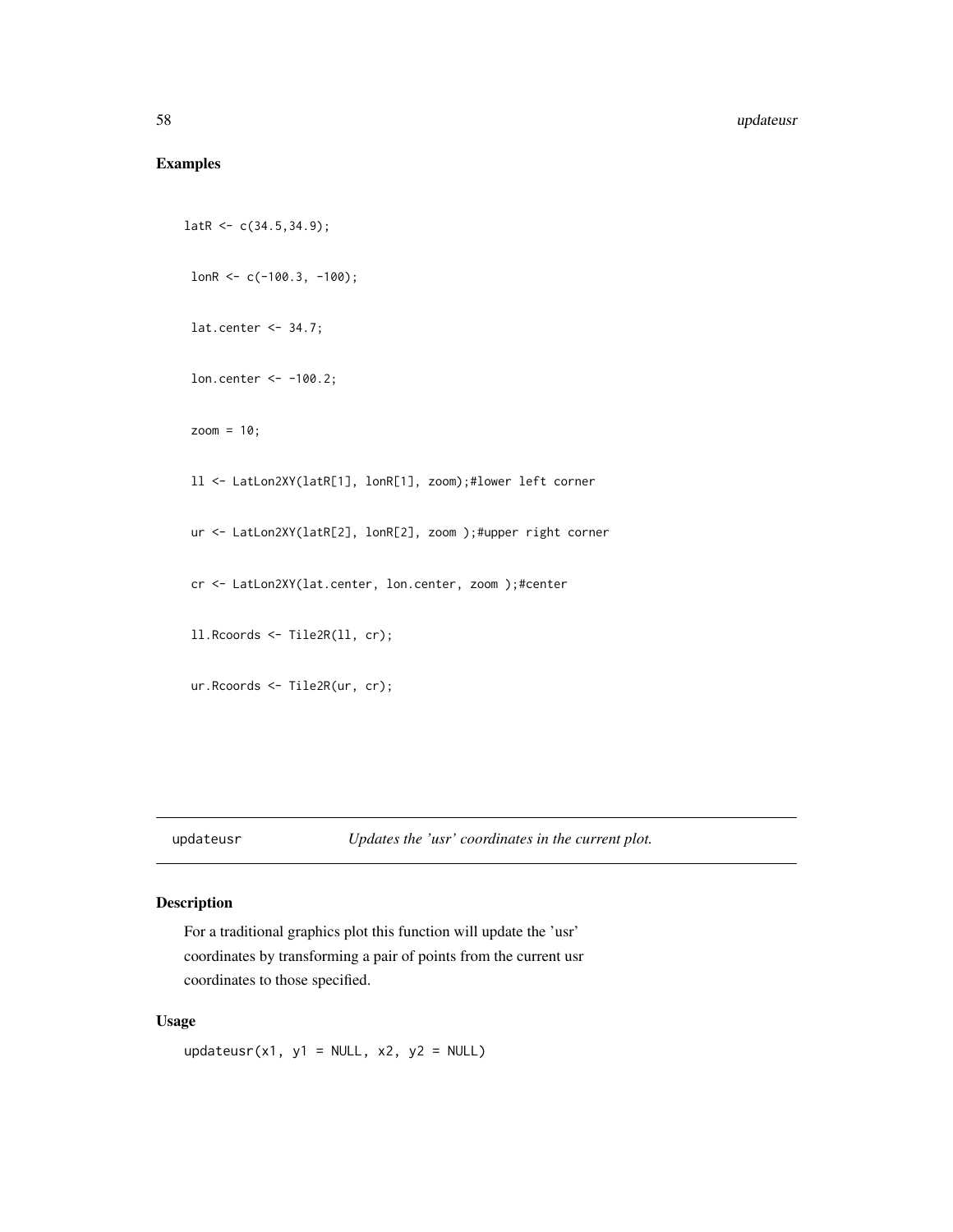#### updateusr 59

#### Arguments

| x1             | The x-coords of 2 points in the current 'usr' coordinates, or anything that can be<br>passed to xy. coords.                        |
|----------------|------------------------------------------------------------------------------------------------------------------------------------|
| y1             | The y-coords of 2 points in the current 'usr' coordinates, or an object represent-<br>ing the points in the new 'usr' coordinates. |
| x <sub>2</sub> | The x-coords for the 2 points in the new coordinates.                                                                              |
| y2             | The y-coords for the 2 points in the new coordinates.                                                                              |

#### Details

Sometimes graphs (in the traditional graphing scheme) end up with usr coordinates different from expected for adding to the plot (for example barplot does not center the bars at integers). This function will take 2 points in the current 'usr' coordinates and the desired 'usr' coordinates of the 2 points and transform the user coordinates to make this happen. The updating only shifts and scales the coordinates, it does not do any rotation or warping transforms. If x1 and y1 are lists or matricies and x2 and y2 are not specified, then x1 is taken to be the coordinates in the current system and y1 is the coordinates in the new system. Currently you need to give the function exactly 2 points in each system. The 2 points cannot have the same x values or y values in either system.

#### Value

An invisible list with the previous 'usr' coordinates from par.

#### Note

Currently you need to give coordinates for exactly 2 points without

missing values. Future versions of the function will allow missing

values or multiple points.

Note by Markus Loecher: both the source and the documentations were copied from the package TeachingDemos version 2.3

#### Author(s)

Markus Loecher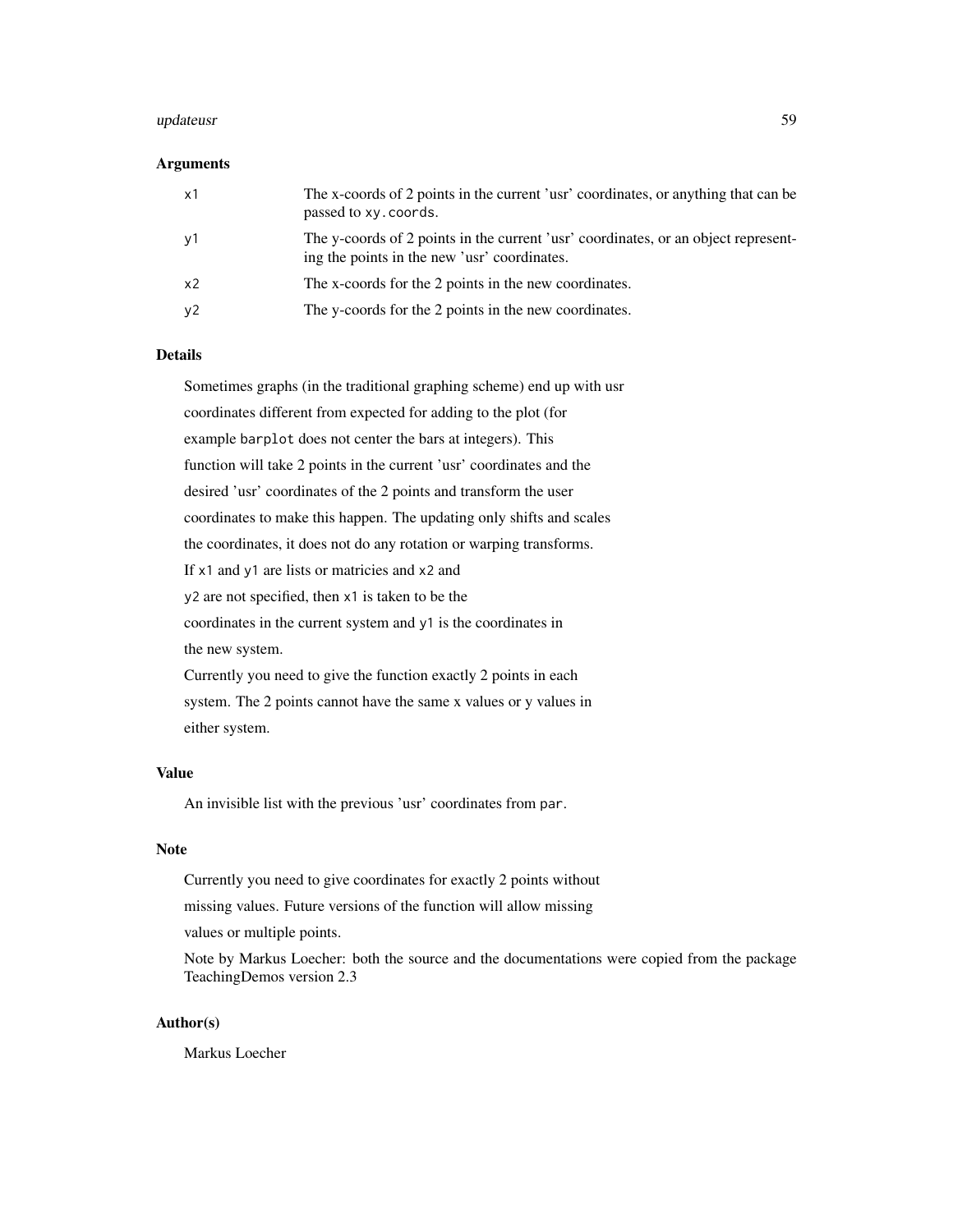### <span id="page-59-0"></span>Examples

```
tmp \leftarrow barplot(1:4)
```

```
updateusr(tmp[1:2], 0:1, 1:2, 0:1)
```
lines(1:4, c(1,3,2,2), lwd=3, type='b',col='red')

# update the y-axis to put a reference distribution line in the bottom

# quarter

tmp <- rnorm(100)

hist(tmp)

```
tmp2 <- par('usr')
```
xx <- seq(min(tmp), max(tmp), length.out=250)

yy <- dnorm(xx, mean(tmp), sd(tmp))

updateusr( tmp2[1:2], tmp2[3:4], tmp2[1:2], c(0, max(yy)\*4) )

lines(xx,yy)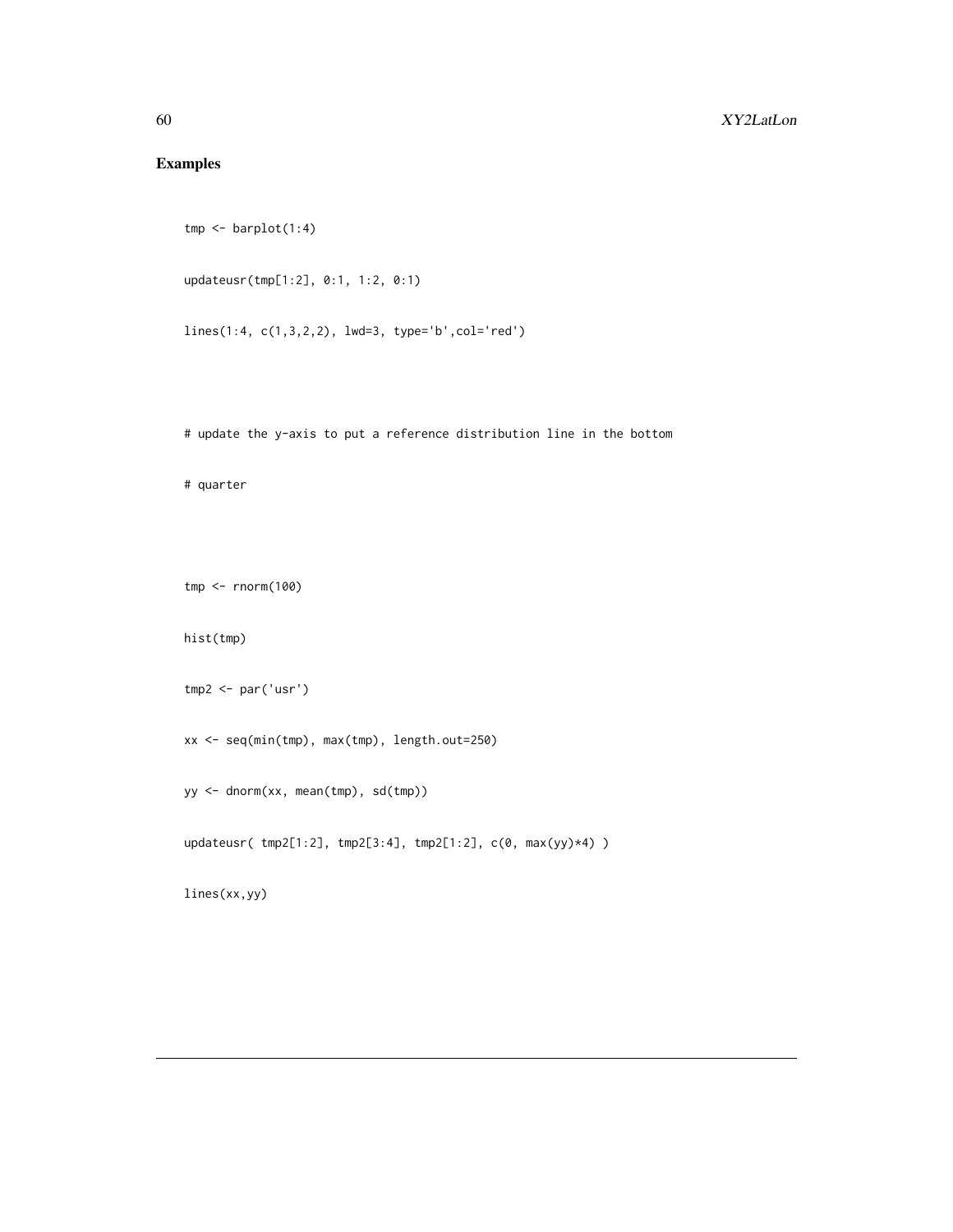<span id="page-60-0"></span>

The function XY2LatLon(MyMap, X,Y,zoom) computes the coordinate transformation from map tile coordinates to lat/lon given a map object.

### Usage

XY2LatLon(MyMap, X, Y, zoom)

### Arguments

| MyMap | map object                                        |
|-------|---------------------------------------------------|
| X     | latitude values to transform                      |
|       | longitude values to transform                     |
| zoom  | optional zoom level. If missing, taken from MyMap |

### Value

properly scaled and centered (with respect to the center of MyMap ) coordinates

| $1$ on | longitude |  |  |  |
|--------|-----------|--|--|--|
| lat    | latitude  |  |  |  |

### Author(s)

Markus Loecher

### See Also

[LatLon2XY](#page-32-1) [Tile2R](#page-56-1)

### Examples

#quick test:

zoom=12;MyMap <- list(40,-120,zoom, url="google", BBOX = list(ll=c(35,-125), ur=c(45,-115)));

LatLon  $\leq$  c(lat = 40.0123, lon = -120.0123);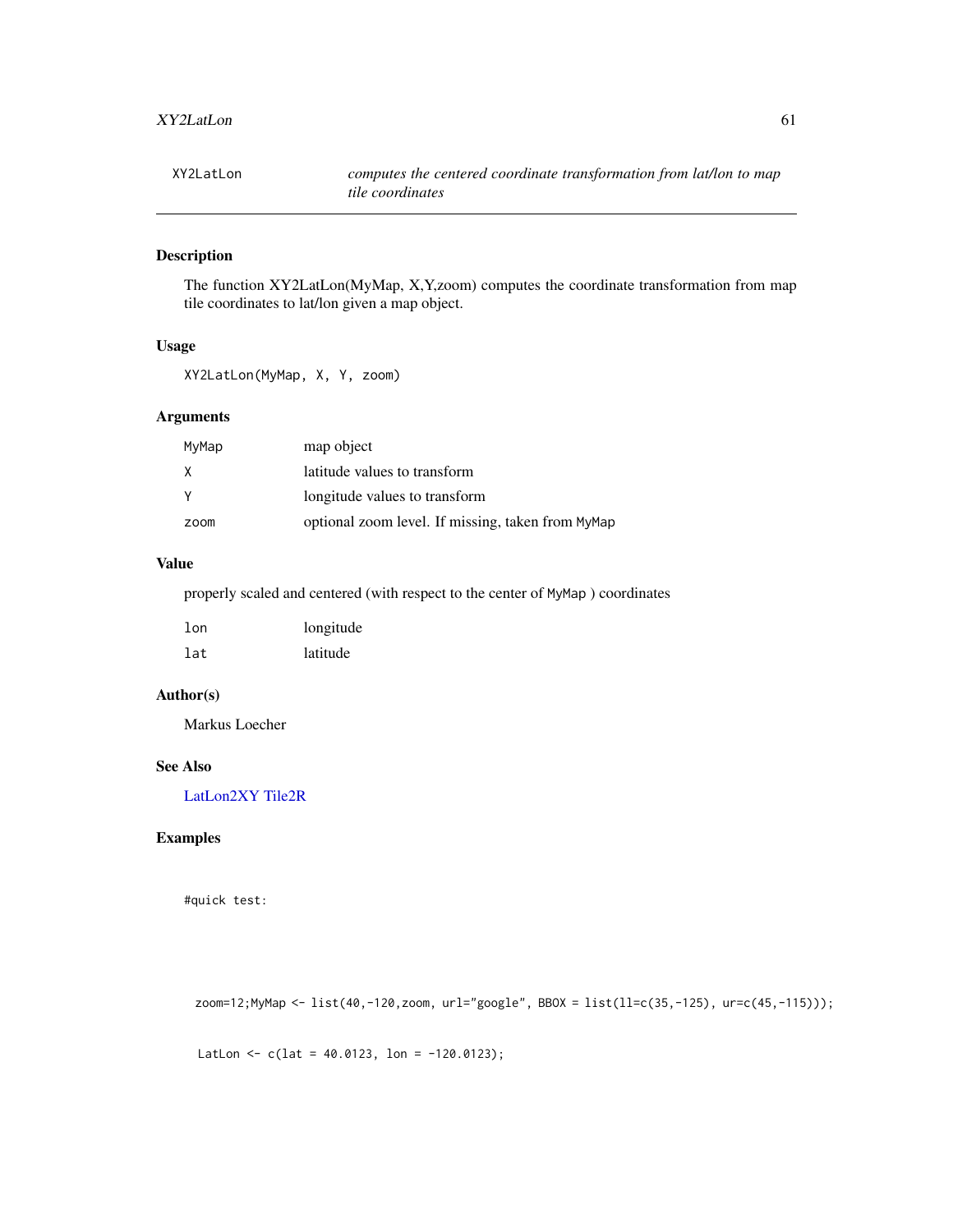```
Rcoords <- LatLon2XY.centered(MyMap,LatLon["lat"],LatLon["lon"])
```
newLatLon <- XY2LatLon(MyMap, Rcoords\$newX, Rcoords\$newY)

```
max(abs(newLatLon - LatLon));
```
#more systematic:

for (zoom in 2:10){

cat("zoom: ", zoom, "\n");

MyMap <- list(40,-120,zoom, url="google", BBOX = list(ll=c(35,-125), ur=c(45,-115)));

LatLon  $\leq c(lat = runif(1,-80,80), lon = runif(1,-170,170));$ 

Rcoords <- LatLon2XY.centered(MyMap,LatLon["lat"],LatLon["lon"])

newLatLon <- XY2LatLon(MyMap, Rcoords\$newX, Rcoords\$newY)

if(max(abs(newLatLon - LatLon)) > 0.0001) print(rbind(LatLon, newLatLon));